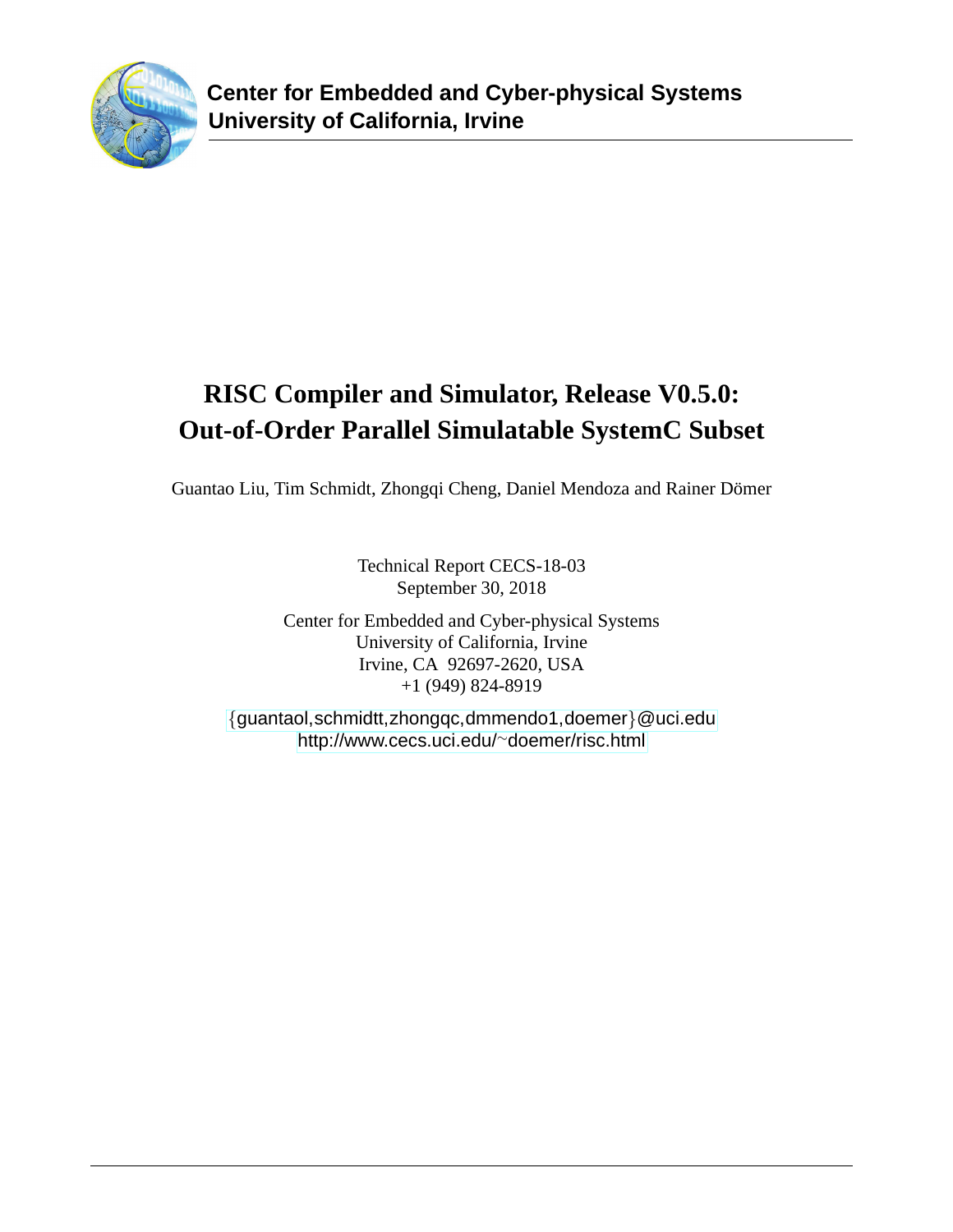# **RISC Compiler and Simulator, Release V0.5.0: Out-of-Order Parallel Simulatable SystemC Subset**

Guantao Liu, Tim Schmidt, Zhongqi Cheng, Daniel Mendoza and Rainer Dömer

Technical Report CECS-18-03 September 30, 2018

Center for Embedded and Cyber-physical Systems University of California, Irvine Irvine, CA 92697-2620, USA +1 (949) 824-8919

{[guantaol,schmidtt,zhongqc,dmmendo1,doemer]({guantaol, schmidtt, zhongqc, dmmendo1, doemer}@uci.edu)}@uci.edu [http://www.cecs.uci.edu/](http://www.cecs.uci.edu/~doemer/risc.html)∼doemer/risc.html

#### **Abstract**

*IEEE SystemC is widely used in industry and academia to specify and simulate Electronic System Level (ESL) models. Despite the wide availability of multi-core processor hosts, however, the reference SystemC simulator is still based on sequential Discrete Event Simulation (DES) and executes only a single thread at any time.*

*In recent years parallel SystemC simulators were proposed which run multiple threads in parallel based on synchronous Parallel Discrete Event Simulation (PDES) semantics. Synchronous PDES, however, limits parallel execution to threads that run at the same time and delta cycle. Also, most approaches require manual preparation of the SystemC model and rely on the designer to perform difficult conflict analysis.*

*In this report, we describe the advanced Recoding Infrastructure for SystemC (RISC) approach where a dedicated SystemC compiler and advanced parallel simulator implement Out-of-Order Parallel Discrete Event Simulation (OoO PDES) for SystemC. Using automatic conflict analysis based on Segment Graph (SG) abstraction, OoO PDES can execute threads safely in parallel and out-of-order (ahead of time) and thus achieves fastest simulation speed, but nevertheless maintains the classic SystemC modeling semantics.*

*This report describes the RISC Compiler and Simulator and details the SystemC subset supported by the RISC Release V0.5.0, as of September 30, 2018. In comparison to the previous V0.4.0 release in 2017, RISC is more efficient and robust, and supports Partial Segment Graphs and new SystemC model visualization.*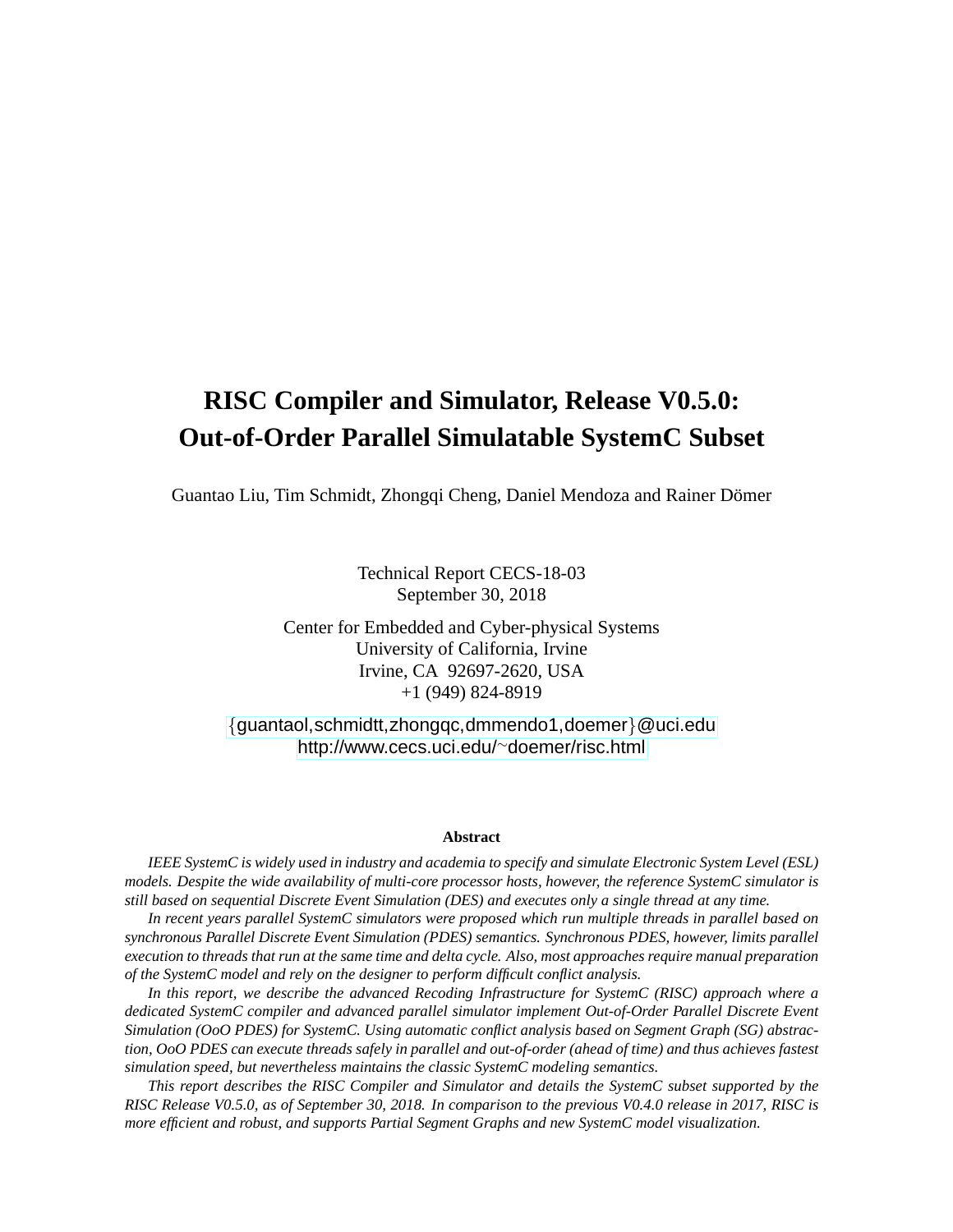# **Contents**

| 1              | Introduction                                                                            | 1                                                            |
|----------------|-----------------------------------------------------------------------------------------|--------------------------------------------------------------|
| $\overline{2}$ | <b>Out-of-Order Parallel Simulation</b><br>2.1<br><b>Notations</b><br>2.2<br>2.3<br>2.4 | $\overline{2}$<br>$\overline{2}$<br>3<br>3<br>$\overline{4}$ |
| 3              | <b>RISC Compiler and Simulator</b>                                                      | 6                                                            |
|                | 3.1                                                                                     | 6                                                            |
|                | 3.2                                                                                     | $\tau$                                                       |
|                | 3.3                                                                                     | 8                                                            |
|                | 3.3.1                                                                                   | 8                                                            |
|                | 3.3.2                                                                                   | 8                                                            |
|                | 3.4                                                                                     | 9                                                            |
|                | 3.5                                                                                     | 10                                                           |
|                | 3.6                                                                                     | 12                                                           |
|                | 3.7                                                                                     | 13                                                           |
|                | 3.8                                                                                     | 13                                                           |
| 4              | <b>Out-of-Order Parallel Simulatable SystemC Subset</b>                                 | 14                                                           |
|                | 4.1                                                                                     | 14                                                           |
|                | 4.2                                                                                     | 22                                                           |
|                | 4.3                                                                                     | 23                                                           |
|                | 4.4                                                                                     | 23                                                           |
|                | 4.5                                                                                     | 23                                                           |
| 5              | <b>RISC Analysis and Transformation Tools</b>                                           | 24                                                           |
| 6              | Conclusion                                                                              | 24                                                           |
|                | <b>Acknowledgements</b>                                                                 | 25                                                           |
|                | <b>References</b>                                                                       | 25                                                           |
|                | A Appendix                                                                              | 29                                                           |
|                | A.1                                                                                     | 29                                                           |
|                | A.2                                                                                     | 33                                                           |
|                | A.3                                                                                     | 36                                                           |
|                | A.4                                                                                     | 39                                                           |
|                | A.5                                                                                     | 41                                                           |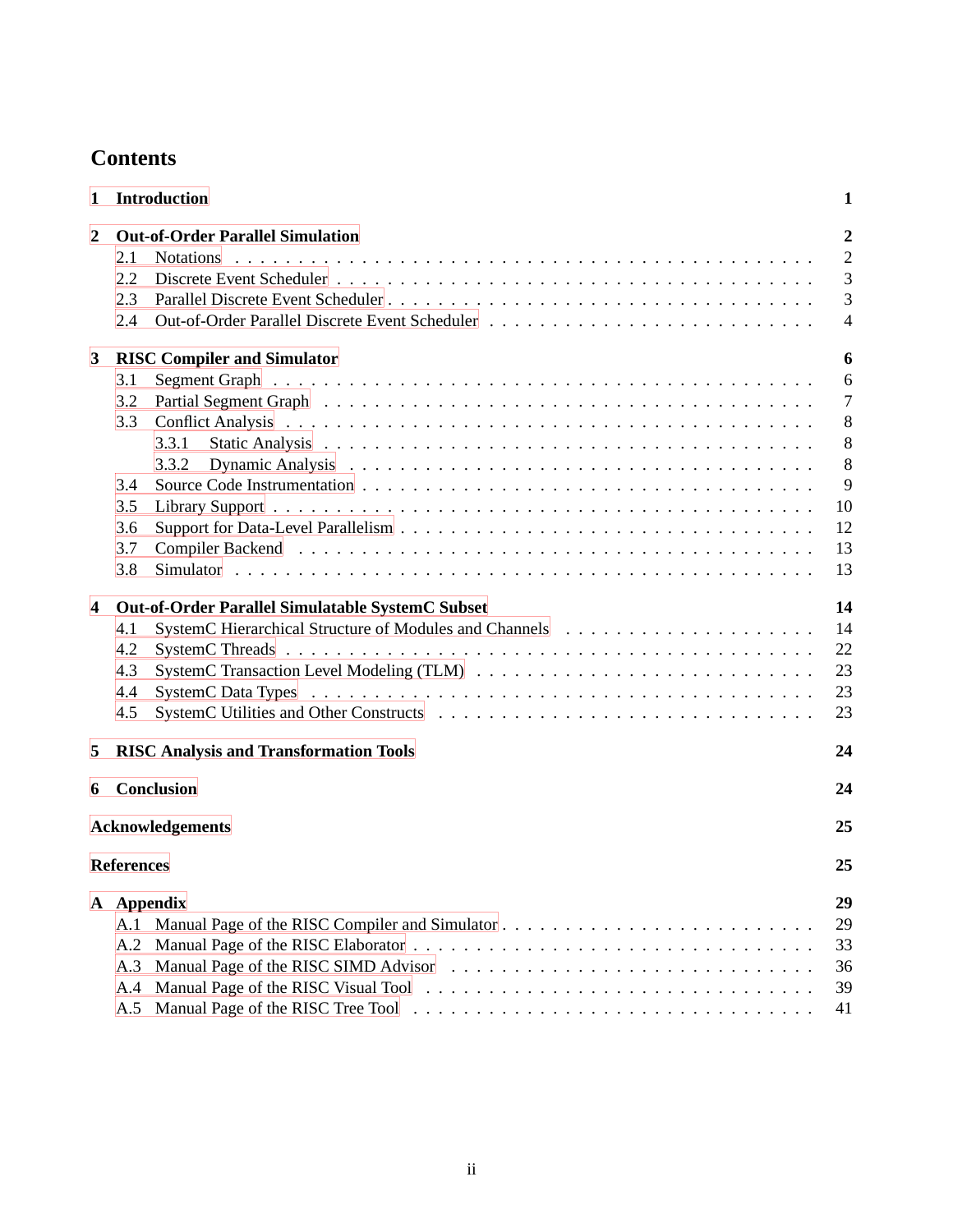# **List of Figures**

| $\overline{1}$ | Traditional Discrete Event Simulation (DES) scheduler for SystemC.                          | 3              |
|----------------|---------------------------------------------------------------------------------------------|----------------|
| 2              | Synchronous Parallel Discrete Event Simulation (PDES) scheduler for System C.               | $\overline{4}$ |
| 3              | Out-of-Order Parallel Discrete Event Simulation (OoO PDES) scheduler for SystemC.           | 5              |
| $\overline{4}$ | RISC Compiler and Simulator for Out-of-Order PDES of SystemC.                               | 6              |
| 5              | Scaled RISC tool flow with Partial Segment Graph technology                                 | 7              |
| 6              | RISC Elaborator feeds dynamic elaboration information to RISC Compiler for precise conflict |                |
|                |                                                                                             |                |
| 7              |                                                                                             |                |
| 8              |                                                                                             |                |
| -9             | Module hierarchy visualization of a SystemC model of a Canny edge detector. 24              |                |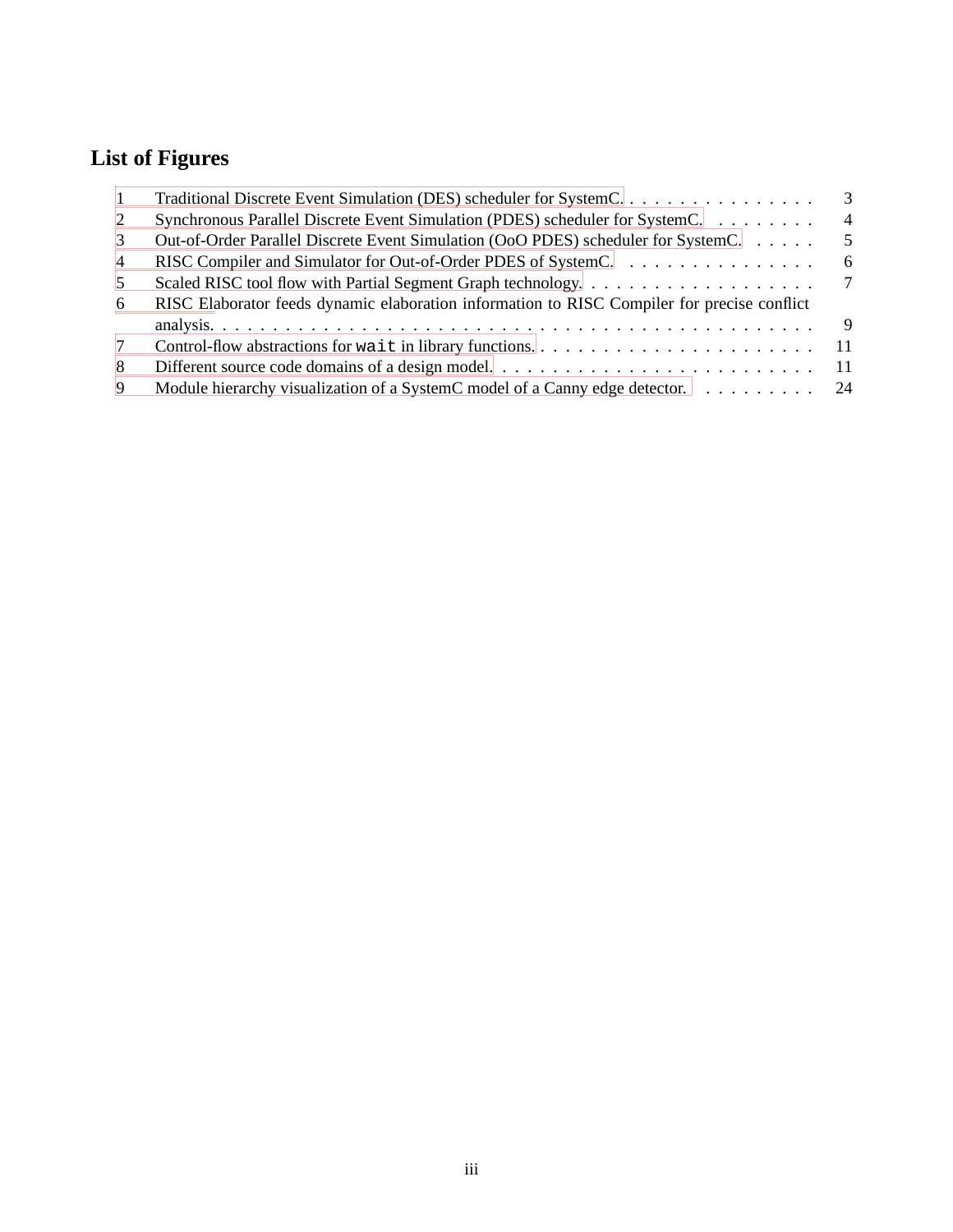# **List of Tables**

| $\overline{1}$ |                                                                             |  |
|----------------|-----------------------------------------------------------------------------|--|
| 2              | RISC V0.5.0 Out-of-Order Parallel Simulatable SystemC Subset (continued) 16 |  |
| $\mathcal{R}$  | RISC V0.5.0 Out-of-Order Parallel Simulatable SystemC Subset (continued) 17 |  |
| $\overline{4}$ | RISC V0.5.0 Out-of-Order Parallel Simulatable SystemC Subset (continued) 18 |  |
| 5.             | RISC V0.5.0 Out-of-Order Parallel Simulatable SystemC Subset (continued) 19 |  |
| 6              | RISC V0.5.0 Out-of-Order Parallel Simulatable SystemC Subset (continued) 20 |  |
|                | RISC V0.5.0 Out-of-Order Parallel Simulatable SystemC Subset (continued) 21 |  |
| 8              | RISC V0.5.0 Out-of-Order Parallel Simulatable SystemC Subset (continued) 22 |  |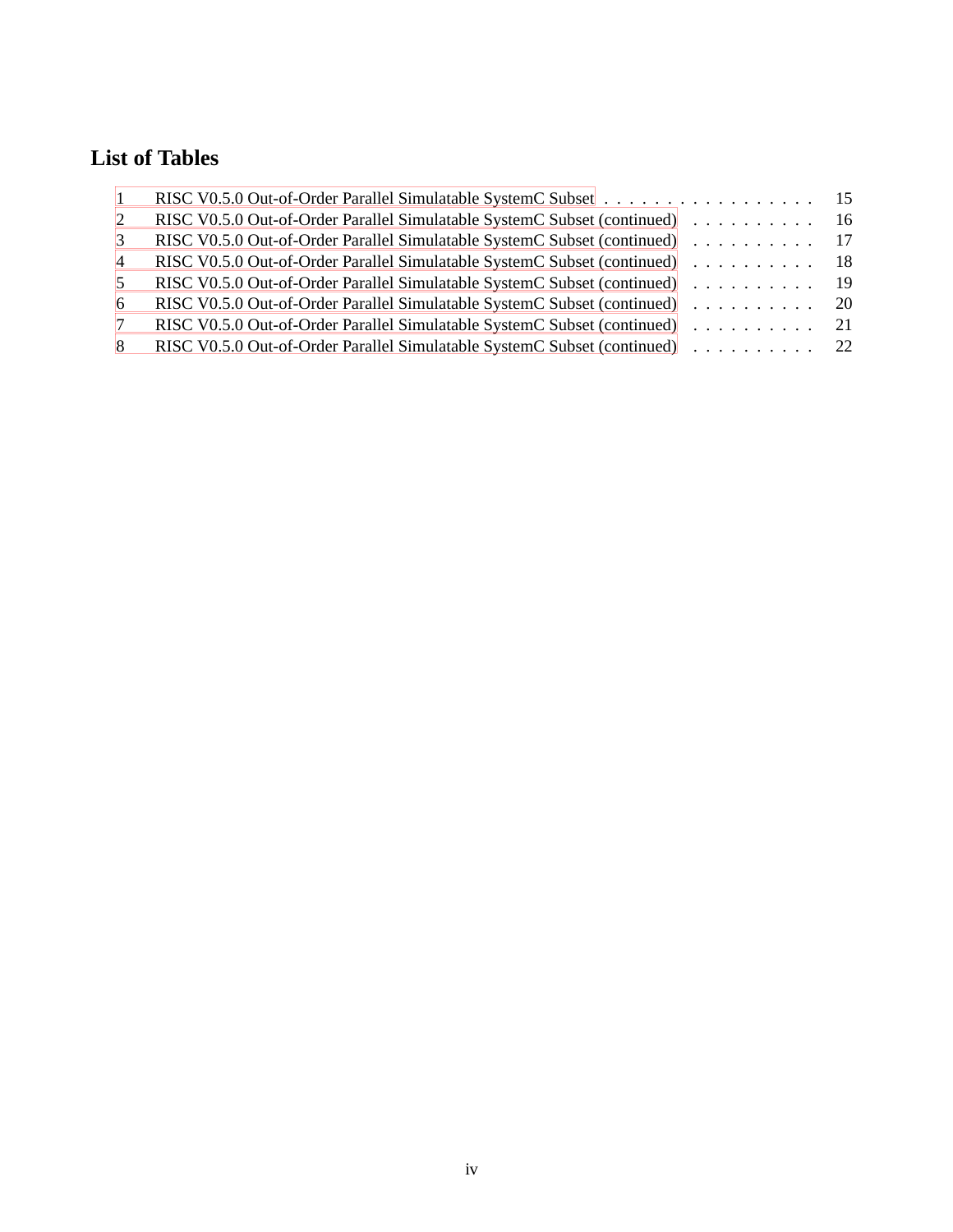# **RISC Compiler and Simulator, Release V0.5.0: Out-of-Order Parallel Simulatable SystemC Subset**

**Guantao Liu, Tim Schmidt, Zhongqi Cheng, Daniel Mendoza and Rainer Domer ¨**

Center for Embedded and Cyber-physical Systems University of California, Irvine Irvine, CA 92697-2620, USA {[guantaol,schmidtt,zhongqc,dmmendo1,doemer]({guantaol, schmidtt, zhongqc, dmmendo1, doemer}@uci.edu)}@uci.edu [http://www.cecs.uci.edu/](http://www.cecs.uci.edu/~doemer/risc.html)∼doemer/risc.html

#### **Abstract**

*IEEE SystemC is widely used in industry and academia to specify and simulate Electronic System Level (ESL) models. Despite the wide availability of multi-core processor hosts, however, the reference SystemC simulator is still based on sequential Discrete Event Simulation (DES) and executes only a single thread at any time.*

*In recent years parallel SystemC simulators were proposed which run multiple threads in parallel based on synchronous Parallel Discrete Event Simulation (PDES) semantics. Synchronous PDES, however, limits parallel execution to threads that run at the same time and delta cycle. Also, most approaches require manual preparation of the SystemC model and rely on the designer to perform difficult conflict analysis.*

*In this report, we describe the advanced Recoding Infrastructure for SystemC (RISC) approach where a dedicated SystemC compiler and advanced parallel simulator implement Out-of-Order Parallel Discrete Event Simulation (OoO PDES) for SystemC. Using automatic conflict analysis based on Segment Graph (SG) abstraction, OoO PDES can execute threads safely in parallel and out-of-order (ahead of time) and thus achieves fastest simulation speed, but nevertheless maintains the classic SystemC modeling semantics.*

*This report describes the RISC Compiler and Simulator and details the SystemC subset supported by the RISC Release V0.5.0, as of September 30, 2018. In comparison to the previous V0.4.0 release in 2017, RISC is more efficient and robust, and supports Partial Segment Graphs and new SystemC model visualization.*

# <span id="page-5-0"></span>**1 Introduction**

As an IEEE standard [\[1\]](#page-29-2), the SystemC System Level Description Language (SLDL) is widely used for the specification, modeling, validation and evaluation of Electronic System Level (ESL) models. Under the Accellera Systems Initiative [\[2\]](#page-29-3), the SystemC Language Working Group [\[3\]](#page-29-4) maintains not only the official SystemC language definition, but also provides an open source proof-of-concept library [\[4\]](#page-29-5) that can be used to simulate SystemC design models. However, implementing the classic scheme of Discrete Event Simulation (DES), this reference simulator runs sequentially and cannot utilize the parallel computing resources available on multi-core (or many-core) processor hosts. This severely limits the execution speed of SystemC simulation.

In order to provide faster simulation, Parallel Discrete Event Simulation (PDES) [\[5\]](#page-29-6) has recently gained again significant attraction (examples include [\[6\]](#page-30-0), [\[7\]](#page-30-1), [\[8\]](#page-30-2), [\[9\]](#page-30-3), [\[10\]](#page-30-4), and [\[11\]](#page-30-5)). The PDES approach issues multiple threads (i.e. SC METHOD, SC THREAD and SC CTHREAD) concurrently and runs them on the available processor cores in parallel. In turn, the simulation speed increases significantly.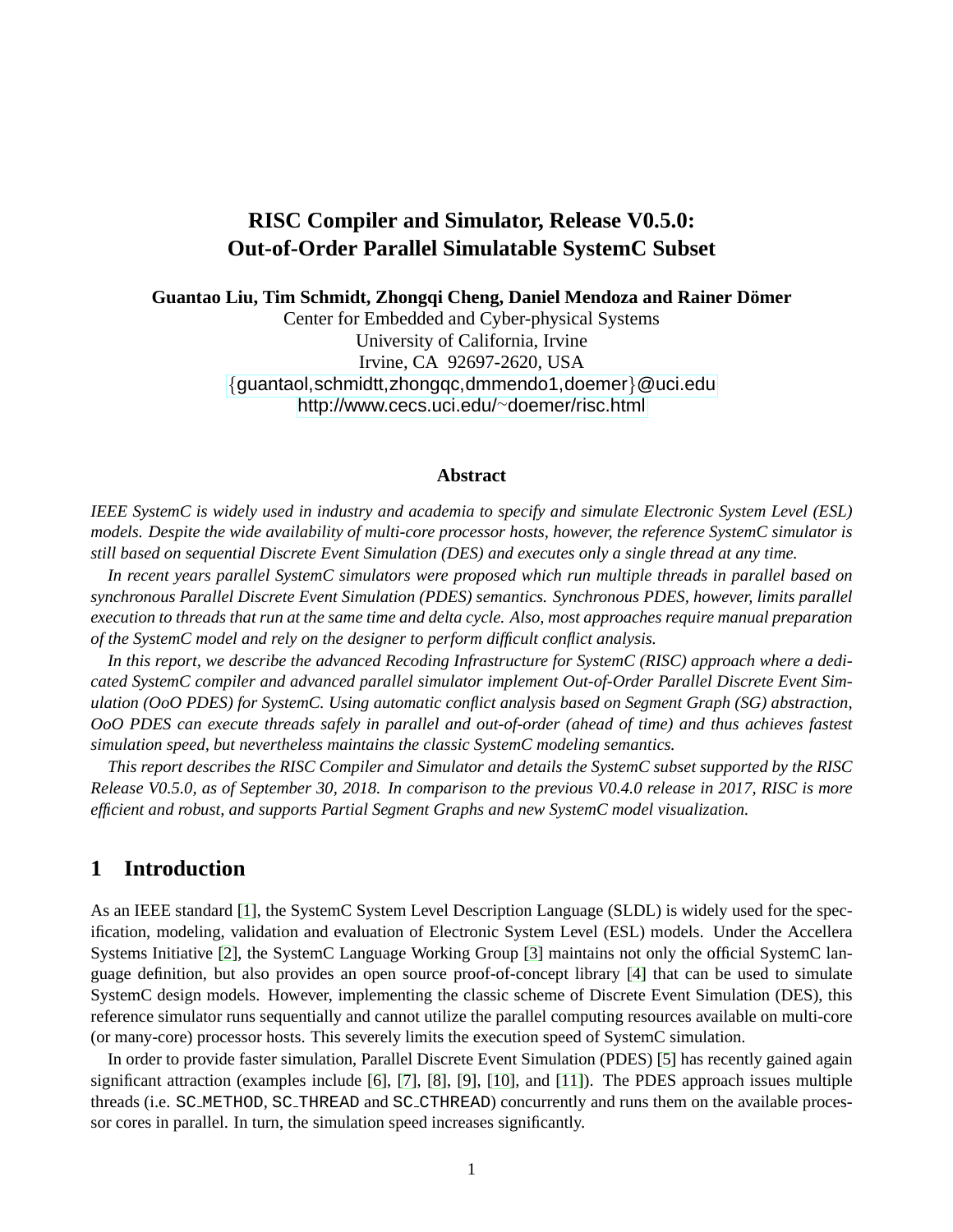Regular PDES is synchronous, however. That is, time advances globally and all threads execute in lock-step fashion. Here, the total order of time imposed by synchronous PDES still limits the opportunities for parallel execution. When a thread completes its evaluation phase, it has to wait until all other threads finish their evaluation phases as well. Earlier completed threads must stop at the simulation cycle barrier and available processor cores are left idle until all runable threads reach the cycle barrier.

In order to overcome this problem, we have developed a novel technique called Out-of-Order Parallel Discrete Event Simulation (OoO PDES) [\[12,](#page-30-6) [13,](#page-30-7) [14,](#page-30-8) [15\]](#page-30-9). By localizing the simulation time to individual threads and carefully handling events at different times, the simulation kernel can issue threads in parallel and ahead of time, following a partial order of time without loss of accuracy. Thus, Ooo PDES significantly reduces the idle time of available parallel processor cores and results in maximum simulation speed, while maintaining the traditional language and modeling semantics.

The OoO PDES technique was originally implemented based on the SpecC language [\[16,](#page-30-10) [17,](#page-30-11) [18,](#page-30-12) [19\]](#page-30-13). In this report, we document our efforts to apply OoO PDES to the IEEE SystemC SLDL [\[20,](#page-30-14) [21,](#page-31-0) [1\]](#page-29-2) which is both the de-facto and official standard for ESL design today. In particular, we describe our Recoding Infrastructure for SystemC (RISC) [\[22\]](#page-31-1) which consists of a dedicated SystemC compiler and corresponding out-of-order parallel simulator and implements OoO PDES with prediction for SystemC [\[23\]](#page-31-2).

The remainder of this report is organized as follows: After a brief description of the simulator scheduling algorithms used for DES, PDES and OoO PDES in Section [2,](#page-6-0) we describe the RISC Compiler and Simulator proof-of-concept prototype in Section [3.](#page-10-0) In Section [4,](#page-18-0) we then list in detail the SystemC subset that is supported by the current RISC Release V0.5.0  $(2018-09-30)^1$  $(2018-09-30)^1$  $(2018-09-30)^1$  and finally conclude this report in Section [6.](#page-28-1)

# <span id="page-6-0"></span>**2 Out-of-Order Parallel Simulation**

In this section, we briefly outline the scheduling algorithm used in out-of-order parallel simulation. We do this incrementally, starting from the traditional Discrete Event Simulation (DES) scheduler, then describe the synchronous Parallel DES (PDES) extension, and finally define the Out-of-Order PDES (OoO PDES) scheduling algorithm.

# <span id="page-6-1"></span>**2.1 Notations**

To formally describe the discrete event scheduling algorithms, the following notations are introduced.

- 1. Each SystemC thread (SC METHOD, SC THREAD and SC CTHREAD) is assigned a localized time stamp  $(t_{th}, \delta_{th})$ .
- 2. Each event (sc\_event) is assigned a notification time stamp ( $t_e$ ,  $\delta_e$ ), where  $EVENTS = \cup EVENTS_{t,\delta}$ .
- 3. Threads are grouped into different queues. Specifically,
	- (a)  $OUEUES = {READY, RUN, WAIT, WAITTIME}$ .
	- (b) *READY* =  $\bigcup th_{t,\delta}$  where Thread *th* is ready to run at time  $(t,\delta)$ .
	- (c)  $RUN = \bigcup th_{t,\delta}$  where Thread *th* is running at time  $(t,\delta)$ .
	- (d) *WAIT* =  $\bigcup th_{t,\delta}$  where Thread *th* is waiting since time  $(t,\delta)$ .
	- (e) *WAITTIME* =  $\bigcup th_{t,0}$  where Thread *th* is waiting for simulation time advance to (*t*, 0).

<span id="page-6-3"></span><span id="page-6-2"></span><sup>&</sup>lt;sup>1</sup> Earlier versions of this technical report document the prior alpha release in 2015 [\[24\]](#page-31-3), the beta release in 2016 [\[25\]](#page-31-4), and release v0.4.0 in 2017 [\[26\]](#page-31-5).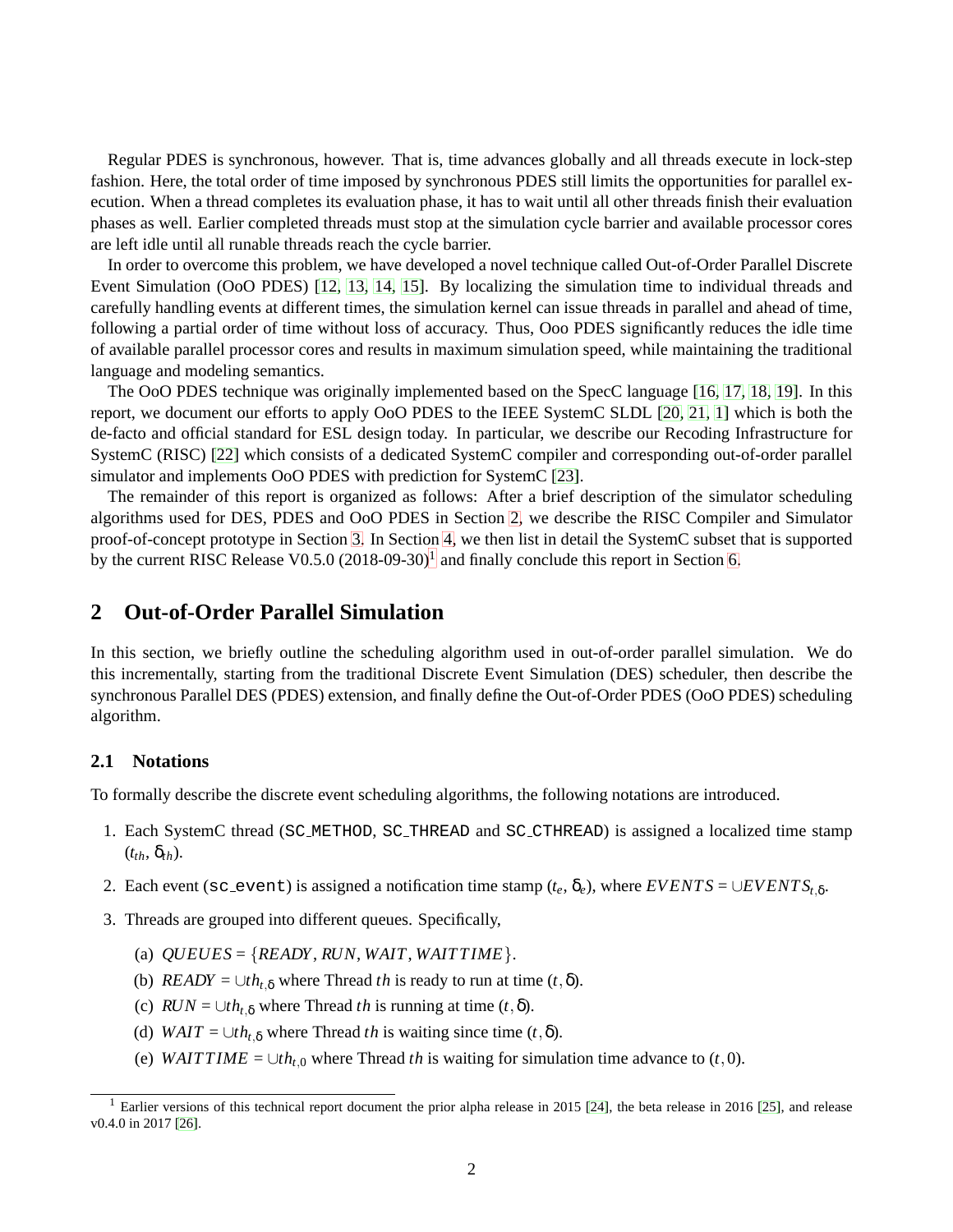

Figure 1: Traditional Discrete Event Simulation (DES) scheduler for SystemC.

#### <span id="page-7-0"></span>**2.2 Discrete Event Scheduler**

The Accellera reference simulation library of SystemC [\[4\]](#page-29-5) is based on DES. Figure [1](#page-6-2) depicts such a traditional DES scheduling algorithm. In DES, a single thread is running at all times. When all threads in the *READY* and *RUN* queues complete their current delta cycle, the root thread resumes and performs the update and notification phase. Then threads are woken up and moved from the *WAIT* queue back into the *READY* queue. A new delta cycle begins.

If no threads are ready after the update and notification phase, the current time cycle finishes. The simulation kernel advances the simulation time and processes the earliest timed event from the *WAIT T IME* queue. A new cycle begins for the updated simulated time.

Finally, when both the *WAITTIME* and *READY* queues are empty, the simulation terminates.

#### <span id="page-7-1"></span>**2.3 Parallel Discrete Event Scheduler**

In comparison to DES, regular synchronous PDES issues multiple threads (SC METHOD, SC THREAD and SC CTHREAD) concurrently in a delta cycle. These threads can then execute truly in parallel on the multiple available processor cores of the host.

Figure [2](#page-7-1) shows the regular synchronous PDES scheduling algorithm. In the evaluation phase, as long as the *READY* queue is not empty and an idle core is available, the PDES scheduler will issue a new thread from the *READY* queue. If a thread finishes earlier than other threads in the same cycle, a new ready thread is assigned to the idle processor core, unless there is no thread available in the *READY* queue, in which case the core is kept idle until the next delta cycle.

It should be emphasized that synchronous PDES implies an absolute barrier at the end of each delta and time cycle. All threads need to wait at the barrier until all other runable threads finish their current evaluation phase.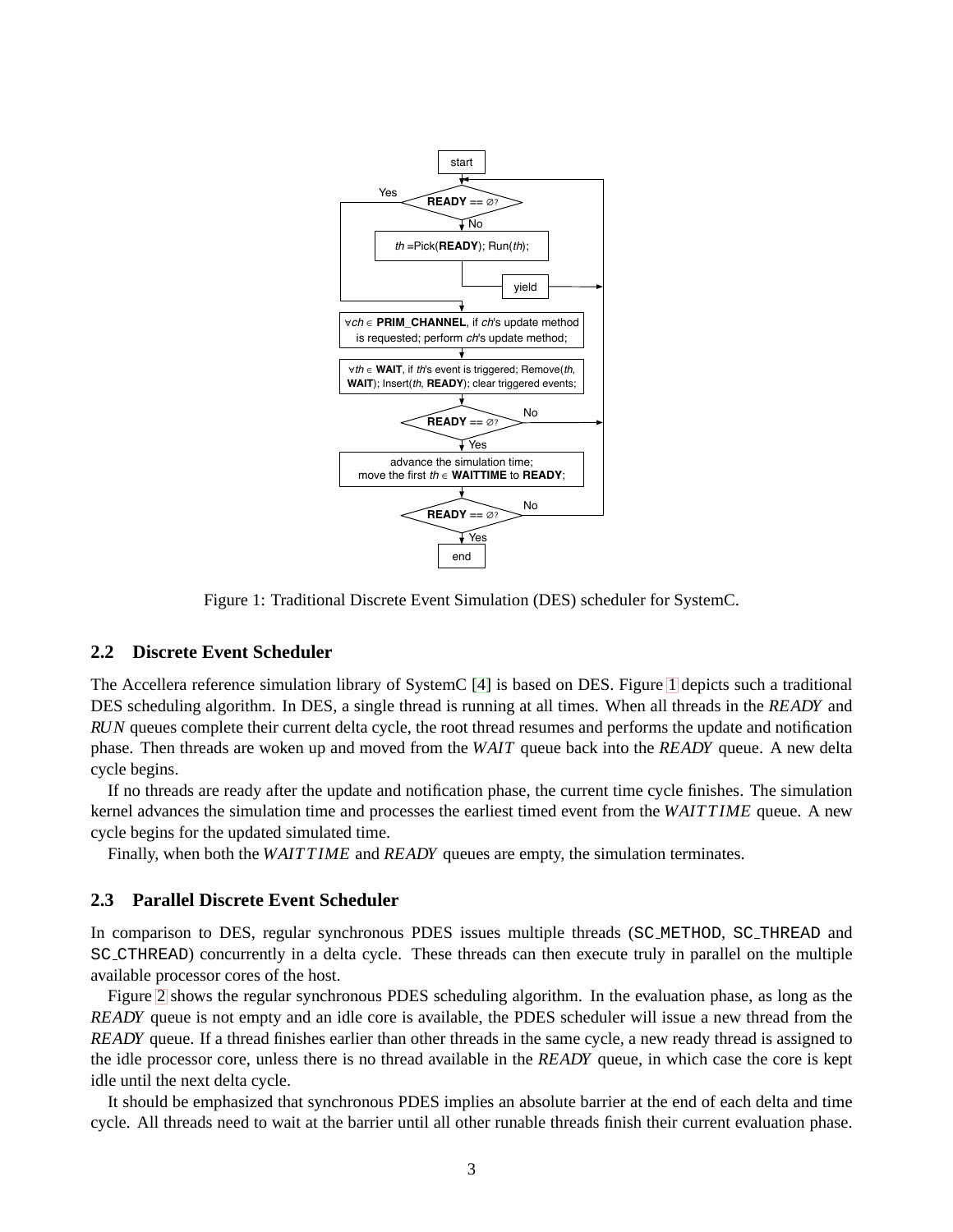

Figure 2: Synchronous Parallel Discrete Event Simulation (PDES) scheduler for SystemC.

Only then the synchronous PDES scheduler resumes and performs the update and notification phases, and finally advances to the next delta or time cycle.

For the SystemC language in particular, there is yet another very important aspect to consider when applying PDES. For semantics-compliant SystemC simulation, complex inter-dependency analysis over all variables in the system model is a prerequisite to parallel simulation [\[27\]](#page-31-6).

The Standard SystemC Language Reference Manual (LRM) [\[1\]](#page-29-2) clearly states that *"process instances execute without interruption"*. This requirement is also known as cooperative (or co-routine) multitasking which is assumed by the SystemC execution semantics. As detailed in [\[27\]](#page-31-6), the particular problem of parallel simulation is specifically addressed in the SystemC LRM [\[1\]](#page-29-2):

*"An implementation running on a machine that provides hardware support for concurrent processes may permit two or more processes to run concurrently, provided that the behavior appears identical to the co-routine semantics defined [...]. In other words, the implementation would be obliged to analyze any dependencies between processes and constrain their execution to match the co-routine semantics."*

We will describe the required dependency analysis in more detail below (in Section [3.3\)](#page-12-0), as it is also needed for out-of-order PDES.

# <span id="page-8-0"></span>**2.4 Out-of-Order Parallel Discrete Event Scheduler**

In OoO PDES, we break the strict order of time (the synchronous barrier) by localizing time stamps to each thread. Figure [3](#page-8-0) shows the out-of-order parallel DES scheduling algorithm. Since each thread has its own time stamp, the OoO PDES scheduler relaxes the event and simulation time updates, allowing more threads (at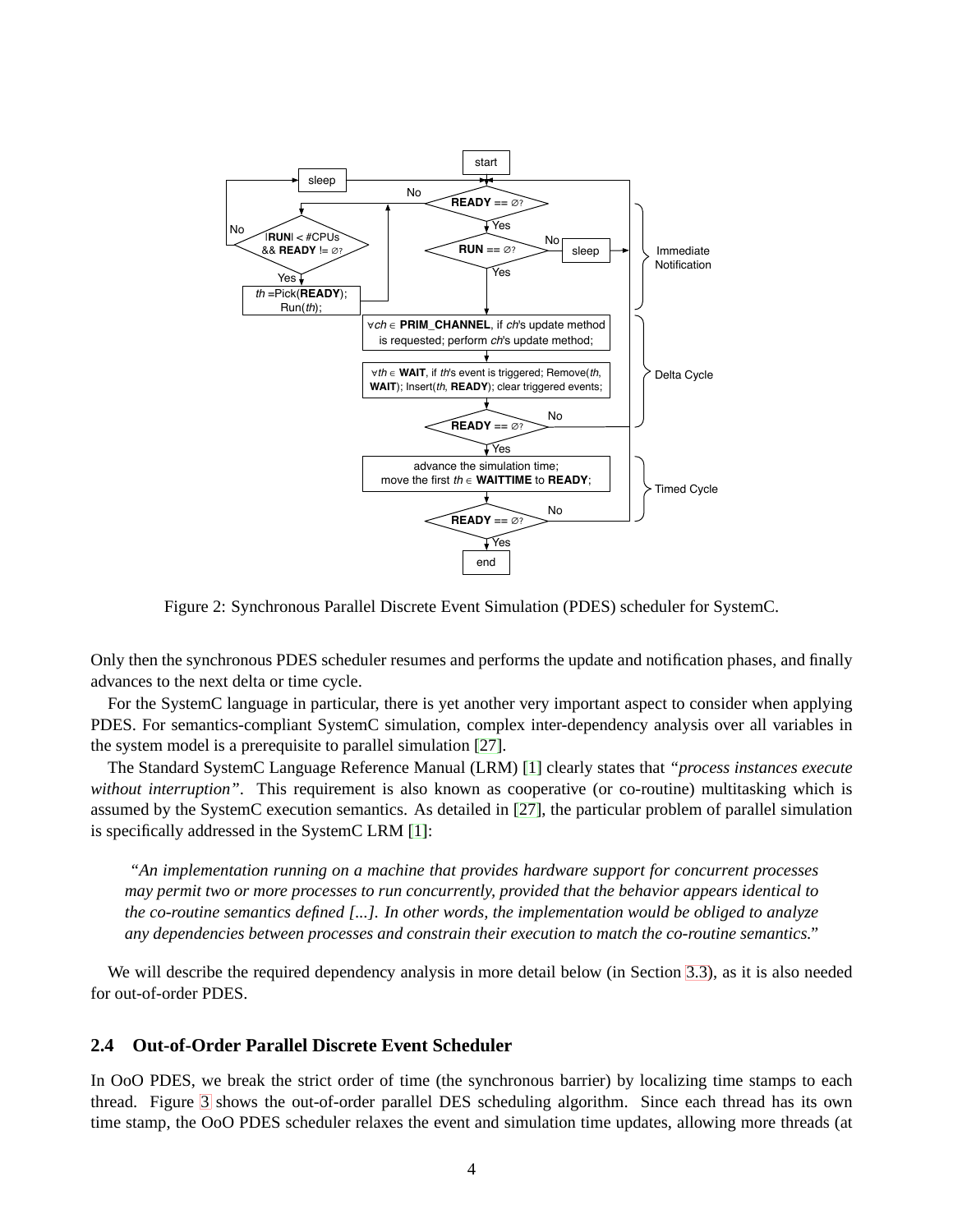different simulation cycles!) to run in parallel and ahead of time. This results in a higher degree of parallelism and thus higher simulation speed.



Figure 3: Out-of-Order Parallel Discrete Event Simulation (OoO PDES) scheduler for SystemC.

In comparison to the synchronous PDES in Figure [2,](#page-7-1) Figure [3](#page-8-0) moves threads from the *WAIT* and *WAIT T IME* queues into the *READY* queue *as soon as possible*. Also, there is no specific point in the scheduling flow any more for the classic delta and time cycles. Both delta and time updates are performed locally for each thread, provided that there are no possible conflicts in the way (the *NoCon f licts*(*th*) condition is explained below).

In contrast to Figure [2](#page-7-1) which performs requested update methods in primitive channels in each delta cycle, Figure [3](#page-8-0) does not contain this step any more. Due to the out-of-order scheduling and the eliminated central scheduling point for delta cycles, it is difficult to determine an efficient and safe point in the OoO PDES scheduler when primitive channel update requests can be served. However, it is always possible to safely fall back to synchronous PDES when primitive channel updates are requested.

Note the *NoConflicts*(*th*) condition shown in Figure [3.](#page-8-0) As already mentioned above for the synchronous PDES, detailed dependency analysis is needed to avoid data or event conflicts for any shared variables among the parallel threads. Only if  $NoConflicts(th)$  is true, a new thread is issued for parallel execution (moved from the *READY* to the *RUN* queue).

We will be using advanced static compile-time analysis (and optionally dynamic run-time analysis, see Section [3.3.2\)](#page-12-2) to identify all such potential conflicts. Based on this information (a simple table look-up is sufficient), the OoO PDES scheduler can then at run-time quickly decide whether or not a set of threads has any conflicts with each other.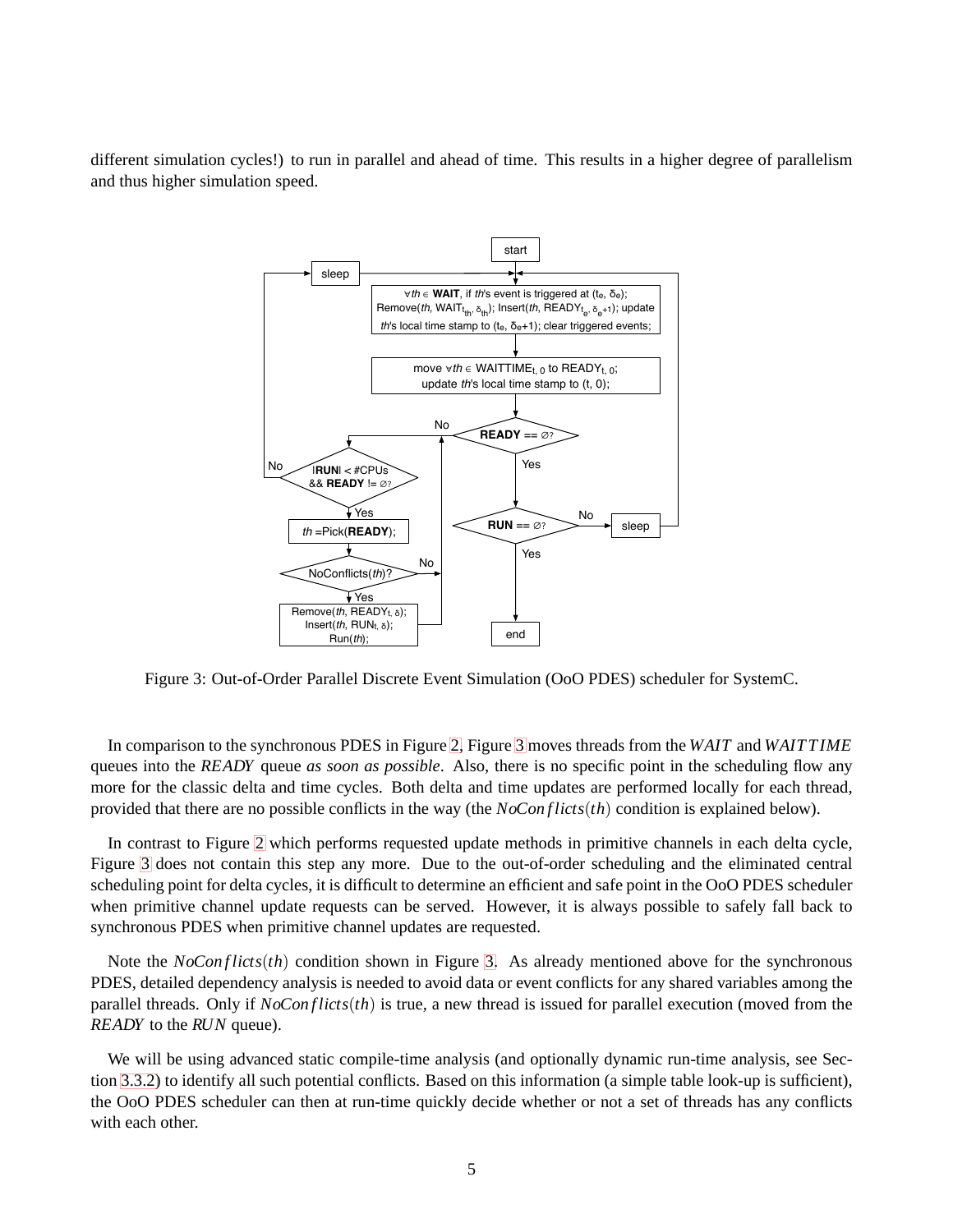# <span id="page-10-0"></span>**3 RISC Compiler and Simulator**

To realize the OoO PDES approach for the IEEE SystemC language, we present now our Recoding Infrastructure for SystemC (RISC) and describe the overall RISC Compiler and Simulator proof-of-concept prototype (Release V0.5.0 as of 2018-09-30). The RISC software is available as open source and can be downloaded freely from the following web site [\[22\]](#page-31-1): [http://www.cecs.uci.edu/](http://www.cecs.uci.edu/~doemer/risc.html)∼doemer/risc.html



Figure 4: RISC Compiler and Simulator for Out-of-Order PDES of SystemC.

To perform parallel SystemC simulation in maximum compliance with the IEEE standard semantics, we introduce a *dedicated SystemC compiler*. This is in contrast to the traditional SystemC simulation where a regular SystemC-agnostic C++ compiler includes the SystemC headers and links the input model directly against the SystemC library.

As shown in Figure [4,](#page-10-0) our RISC compiler acts as a frontend that processes the input SystemC model and generates an intermediate model with special instrumentation for OoO PDES. The instrumented parallel model is then linked against the extended RISC SystemC library by the target compiler (a regular C++ compiler) to produce the final executable output model. OoO PDES is then performed simply by running the generated executable model.

From the user perspective, we essentially replace the regular SystemC-agnostic C++ compiler with the SystemC-aware RISC compiler (which in turn calls the underlying C++ compiler). Otherwise, the overall SystemC validation flow remains the same as before. It is just faster due to the parallel simulation.

For reference, the detailed Linux manual page of the RISC compiler risc and simulator is included in Appendix [A.1](#page-33-1) of this report.

Internally, the RISC compiler performs three major tasks, namely Segment Graph (SG) construction, conflict analysis, and source code instrumentation.

# <span id="page-10-1"></span>**3.1 Segment Graph**

The first task of the RISC compiler is to parse the SystemC input model into an abstract syntax tree (AST) and then create a SystemC structural representation from the AST which reflects the SystemC module and channel hierarchy, connectivity, and other SystemC-specific relations, similar to the SystemC-clang representation [\[28,](#page-31-7) [29\]](#page-31-8). For details on this part of the RISC application programming interface (API), please refer to the Doxygengenerated documentation [\[30\]](#page-31-9).

On top of this, the RISC compiler then builds a *Segment Graph (SG)* data structure for the model. A Segment Graph (SG) [\[12,](#page-30-6) [15\]](#page-30-9) is a directed graph that represents the code segments executed during the simulation between scheduling steps. That is, every segment is associated with a scheduler entry point, i.e. a wait statement in SystemC.

At run time, threads switch back and forth between the states of *running* (threads in *READY* and *RUN* queues) and *waiting* (threads in *WAIT* and *WAIT T IME* queues). When *running*, they execute specific segments of their code. These code segments make up the nodes in the Segment Graph, whereas edges in the graph indicate the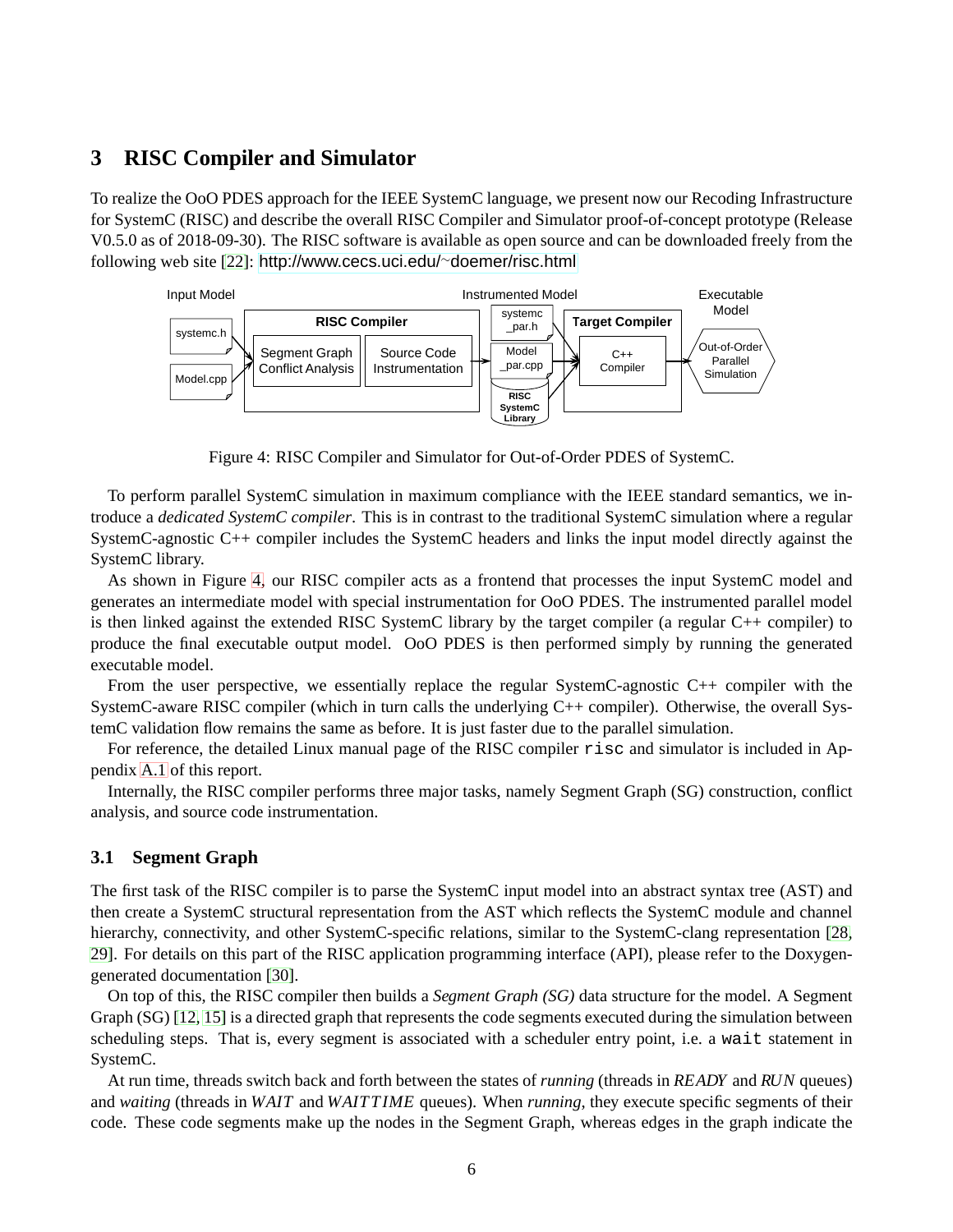possible transitions from one segment to another. In other words, the edges in the Segment Graph reflect an abstraction of the model's control flow.

For a formal description of the Segment Graph and its construction algorithm, the interested reader may refer to [\[15\]](#page-30-9). For details on the RISC compiler API, please refer to the Doxygen-generated documentation [\[30\]](#page-31-9).

#### <span id="page-11-0"></span>**3.2 Partial Segment Graph**

The segment graph is the foundation data structure for the static analysis. However, there are restrictions: the entire source code for the input design must be available in one file, which does not scale. This disables the use of Intellectual Property (IP) and hierarchical file structures.

To solve this problem, we have proposed and implemented a Partial Segment Graph (PSG) as the representation of the behavior model for each separate translation unit or IP. By combining PSGs, our tool is able to reconstruct the complete SG for the input model.

The extended tool flow is shown in Figure [5.](#page-11-0)



Figure 5: Scaled RISC tool flow with Partial Segment Graph technology.

A PSG is recursively built by traversing the AST of the current translation unit. The main difference between PSG and SG is that PSG is built based on an incomplete AST, where definitions of function calls may be unknown.

To deal with this uncertainty incurred by the non-defining function calls, we introduce three types of PSG nodes, which facilitate the integration of PSGs. They are *Segment Node*, *Partial Segment Node* and *Partial Function Call Node*.

The PSG is constructed by the IP provider. It is stored as a PSG file and is compatible with the Dot format so that the PSG can easily be visualized. The PSG file is shipped together with the IP files to the user. On the user's side, the RISC compiler is able to load and parse the PSG files. Then, the loaded PSGs are integrated to form a complete SG. During integration, *Partial Function Call Node*s are replaced by the corresponding PSGs of the functions. *Partial Segment Node*s are merged into *Segment Node*s. After the integration, the graph becomes a valid and complete SG.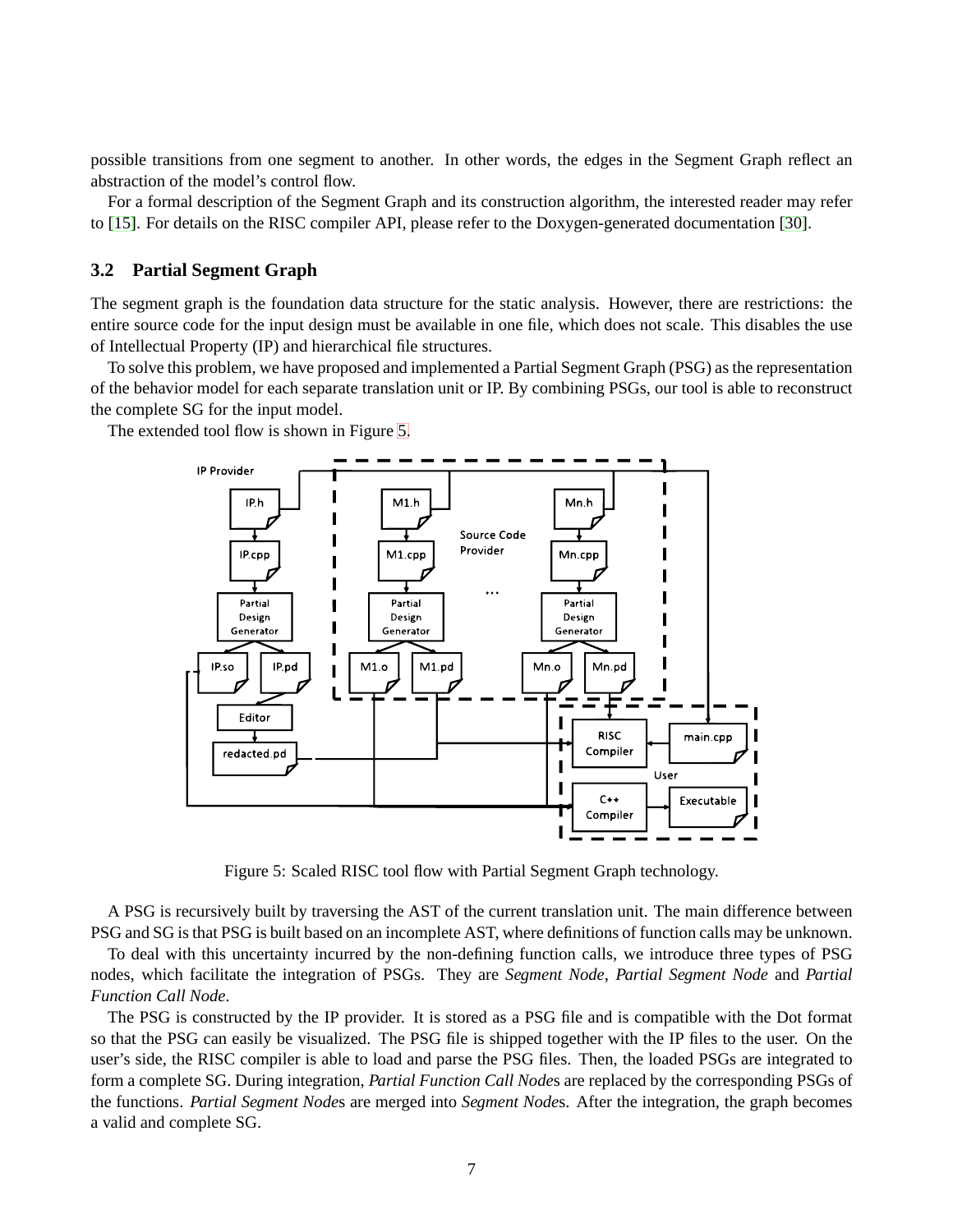An IP provider can also inspect and redact the automatically generated PSG files so that the implementation details remain hidden. This way the IP users will not be able to obtain the inner implementation and the IP remains protected, while the correctness of behavior model of the design is still maintained.

#### <span id="page-12-0"></span>**3.3 Conflict Analysis**

The Segment Graph data structure serves as the foundation for segment *conflict analysis*. As outlined earlier, the OoO PDES scheduler must ensure that every parallel thread to be issued has no conflicts with any other threads currently in the *READY* and *RUN* queues. Here, we utilize the RISC compiler to detect any possible conflicts between these threads already at compile time.

Potential conflicts in SystemC include data hazards, event hazards, and timing hazards, all of which may exist among the segments executed by the threads considered for parallel execution. Please refer to [\[15\]](#page-30-9) for a detailed discussion of these hazards which, if ignored, would become dangerous race conditions at run time.

Both possible hazard detection approaches, namely *static* analysis at compile time and *dynamic* analysis at run time, are supported by the RISC Compiler and Simulator. It should be emphasized that the accuracy of this analysis has significantly improved with the Release V0.5.0. As outlined in detail in [\[31\]](#page-31-10), the RISC compiler now supports Port Call Path (PCP) sensitive conflict analysis which makes it aware of the actual channel instances used by threads from different modules. This much more precise analysis can avoid false positive conflicts in many cases and thus increases the efficiency of the simulation which, in turn, runs faster.

#### <span id="page-12-1"></span>**3.3.1 Static Analysis**

Static analysis relies purely on the available information in the SystemC source code of the design model at hand. In this case, the RISC compiler carefully performs conservative identification of the potential hazards in the model.

Identifying all possible hazards is a complex analysis task that requires the full "understanding" of the module hierarchy. One option is to statically extract the module hierarchy and analyze the individual threads. Here, the RISC compiler follows the approach outlined in [\[15\]](#page-30-9).

In many cases, however, not all of the needed information can be gathered statically. For instance, design parameters may be passed via the command line, for example, to define the number of modules, certain channel characteristics, or other configuration information. In such SystemC models with a dynamic elaboration phase, the instantiated modules, channels, and ports are typically created by use of loops and new operators in a dynamic fashion. Thus, the structural parameters of the model are only available at run time, so they cannot be statically analyzed. In these cases, dynamic analysis is needed.

#### <span id="page-12-2"></span>**3.3.2 Dynamic Analysis**

Dynamic analysis takes run-time information into account and then augments the classic static analysis. The combination of static and dynamic analysis is here called *hybrid analysis* [\[32\]](#page-31-11).

Figure [6](#page-12-2) shows the extended RISC design flow with support of dynamic analysis. As in the regular compilation flow discussed above in Figure [4,](#page-10-0) the input SystemC model is processed by the RISC Compiler to generate an executable model for out-of-order parallel simulation, as shown on the top half of Figure [6](#page-12-2) from left to right.

The dynamic analysis step, shown on the bottom half of Figure [6,](#page-12-2) extends the compilation flow by a preprocessing step. The input SystemC model is fed into the RISC Elaborator elab which produces an executable model that only performs the SystemC elaboration phase when run. At the end of the elaboration, the executable model automatically traverses the created module hierarchy via the SystemC introspection API and dumps this detailed structural design information, shown as Instance Connectivity Data in Figure [6,](#page-12-2) into a file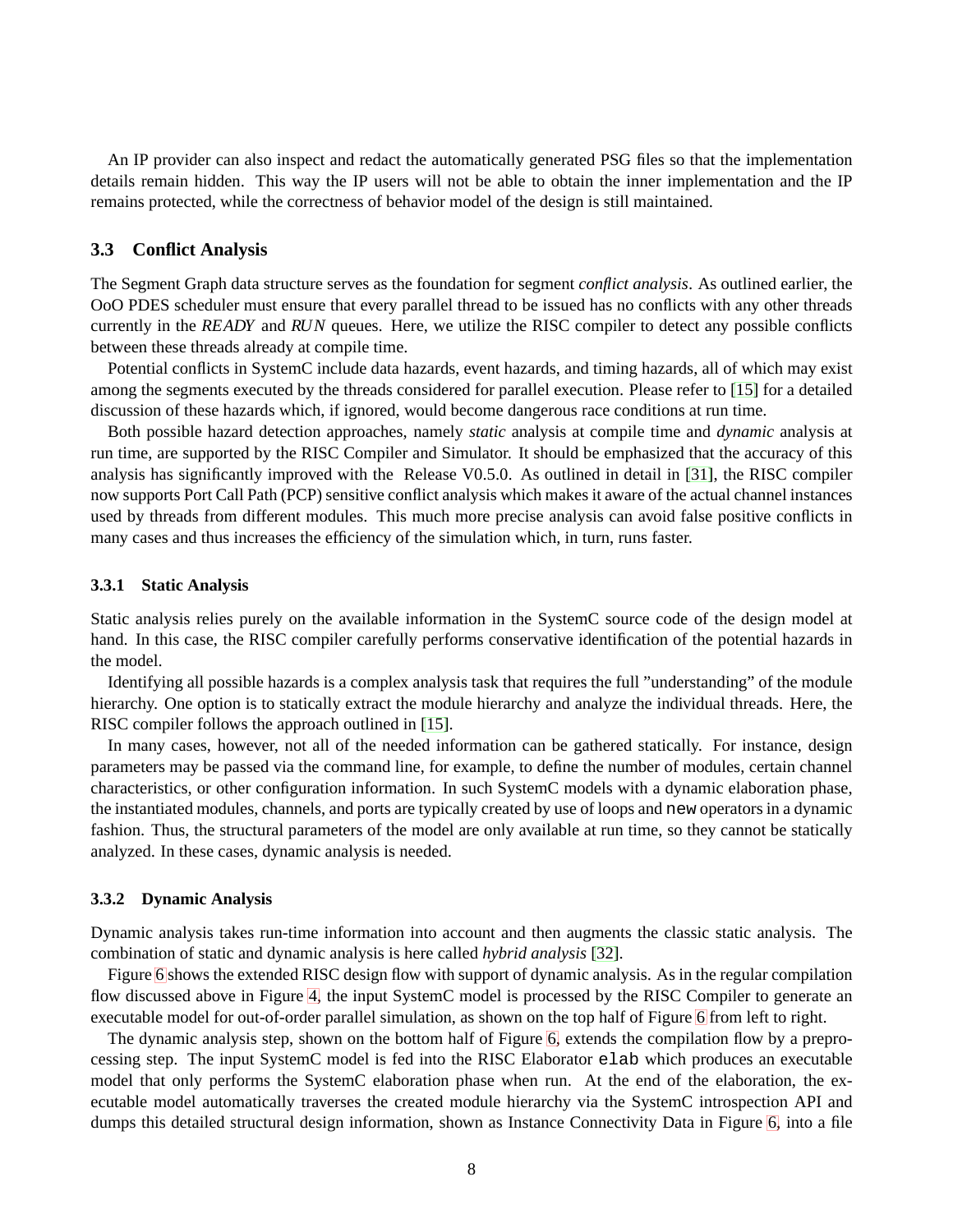

Figure 6: RISC Elaborator feeds dynamic elaboration information to RISC Compiler for precise conflict analysis.

(mode *l\_name*.elab). This file is in turn provided as an input to the RISC compiler, so that the dynamically created design hierarchy and specific instance connectivity can be used for precise conflict analysis. The instance connectivity data file includes the actual module hierarchy, the specific port mapping, and the actual target variable mapping of references.

Note that the use of the RISC Elaborator is optional. Design models, that can be fully analyzed in static fashion, can be fed directly into the RISC Compiler without any pre-processing by the RISC Elaborator.

For reference, the detailed Linux manual pages of the RISC Compiler risc and RISC Elaborator elab are included in Appendix [A.1](#page-33-1) and Appendix [A.2,](#page-37-0) respectively.

# <span id="page-13-0"></span>**3.4 Source Code Instrumentation**

As a result of the conflict analysis (static, dynamic, or hybrid [\[32\]](#page-31-11)), the RISC compiler generates several conflict tables that describe all possible conflicts between threads in any two segments. Using this conservative conflict information, the simulator can then at run-time quickly determine by a simple table look-up whether or not it is safe to issue any given thread in parallel or ahead of time.

As shown above in Figure [4,](#page-10-0) the RISC compiler and simulator work closely together. The compiler performs conservative conflict analysis and passes the analysis results to the simulator which then can make safe scheduling decisions quickly.

To pass information from the compiler to the simulator, we use automatic model instrumentation. That is, the intermediate model generated by the compiler contains instrumented (automatically generated) source code which the simulator can then rely on. At the same time, the RISC compiler also instruments user-defined SystemC channels with automatic protection against race conditions among communicating threads.

In total, the RISC source code instrumentation includes four major components:

- 1. Segment and instance IDs: Individual threads are uniquely identified by a creator instance ID and their current code location (segment ID). Both IDs are passed into the simulator kernel as additional arguments to scheduler entry functions, including wait and thread creation.
- 2. Data and event conflict tables: Segment concurrency hazards due to potential data conflicts, event conflicts, or timing conflicts are provided to the simulator as two-dimensional tables indexed by a segment ID and instance ID pair. For efficiency, these table entries are filtered for scope, instance path, and reference and port mappings.
- 3. Current and next time advance tables, and thread state prediction tables: The simulator can make better scheduling decisions by looking ahead in time if it can predict the possible future thread states. This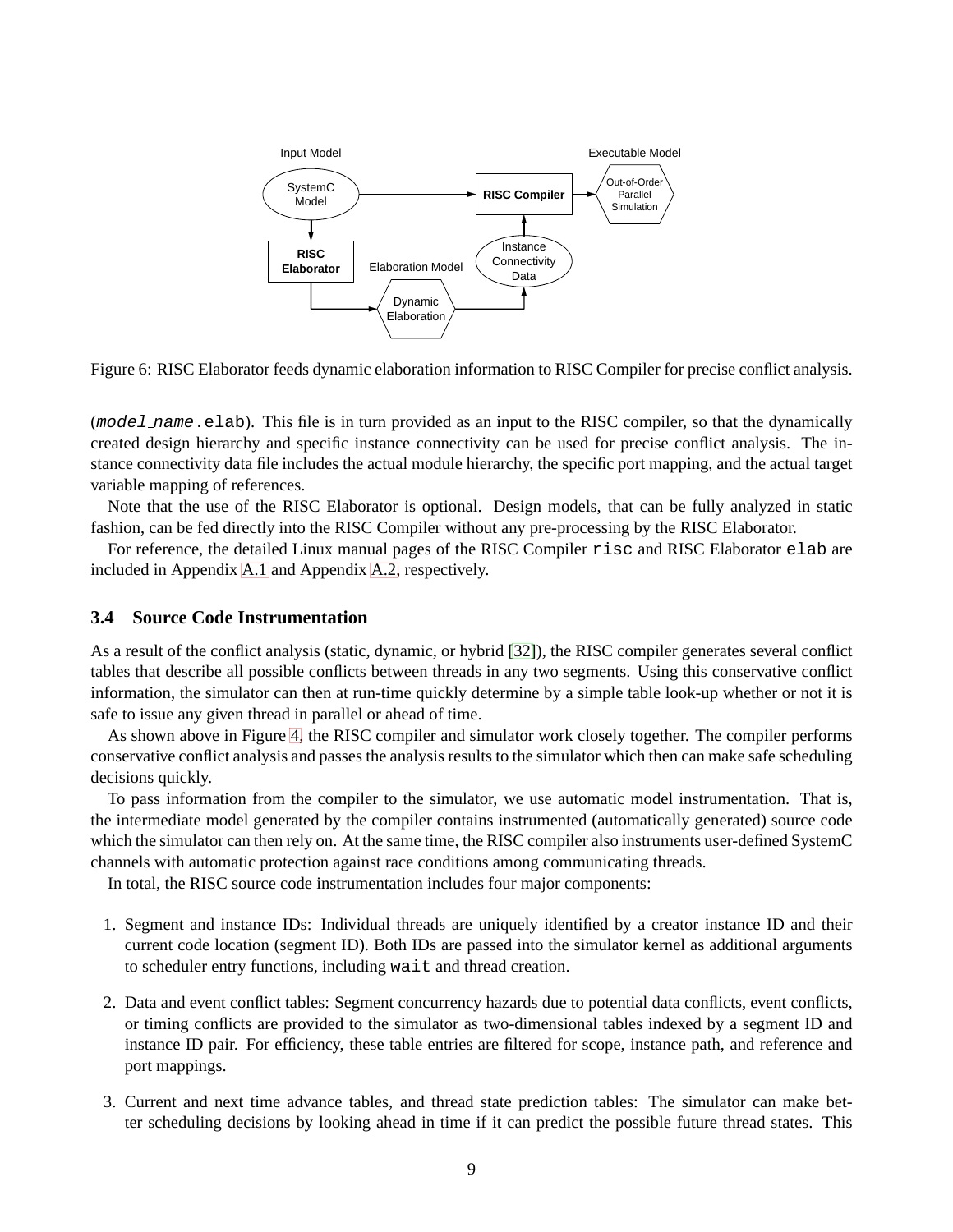optimization is discussed in detail in [\[14\]](#page-30-8) and is available in the RISC Compiler and Simulator in versions 0.4.0 and later. Since thread state prediction for most models requires only little additional compile time but results often in higher simulation speed, it is enabled by default (it can be turned off with the SYSC DISABLE PREDICTION environment variable, see below).

4. User-defined channel protection: SystemC allows the user to design channels for custom inter-thread communication. To ensure such communication is safe also in the OoO PDES situation where threads execute truly in parallel, the RISC compiler automatically inserts locks (binary semaphores) into these channels so that mutually-exclusive execution of the channel methods is guaranteed. Otherwise, race conditions could exist when communicating threads exchange data.

Note that the source code instrumentation is performed automatically by the RISC Compiler and no userinteraction is necessary. However, the interested user may inspect the instrumented source code. It is stored in a file named risc\_model\_name.cpp which serves as the input file to the compiler backend which in turn then generates the final executable.

#### <span id="page-14-0"></span>**3.5 Library Support**

In absense of PSG support (Section [3.2\)](#page-11-0), there exists a significant limitation for the described conflict analysis and source code instrumentation. It only works if the compiler has access to the entire source code of the design model. This is typically fine for smaller SystemC benchmark examples, but does not hold true for more complex SystemC models where multiple translation units and/or library files are used. In these cases, the compiler has access only to the function signatures (function declarations in header files), but not to their implementation (function bodies which are pre-compiled in the library or object files). Thus, the compiler cannot analyze the function bodies for potential conflicts, neither can it instrument any segment boundaries (i.e. wait calls) in the library code with segment and instance IDs.

In its initial alpha version [\[24\]](#page-31-3), the RISC Compiler and Simulator operated under the assumption that all library code is thread-safe without any conflicts and does not contain any segment boundaries (no wait statements). This is reasonable for the standard  $C/C++$  libraries used in a modern Linux environment, as well as for the specially prepared RISC SystemC simulator library. However, this assumption poses a significant limitation for more complex SystemC models built around custom application libraries.

In order to mitigate this limitation, the beta version [\[25\]](#page-31-4) and the RISC Compiler and Simulator version 0.4.0 offered basic support for library code by use of *function annotations*. This annotation scheme for library functions provides abstract information for both conflict analysis and segment boundaries [\[32\]](#page-31-11).

Specifically, the user can annotate function declarations with pragma statements which specify whether or not the function poses any potential conflicts. The pragma statements can also describe basic situations of wait calls that the control flow in the function body contains. For example, the standard math function sqrt and the blocking read function of the SystemC sc<sub>-fifo</sub> channel can be annotated as follows:

```
// standard math square-root function
#pragma RISC sqrt conflict-free no-wait
double sqrt(double x);
// sc_fifo blocking read function
#pragma RISC read conflict-free looped-wait event
virtual T read();
```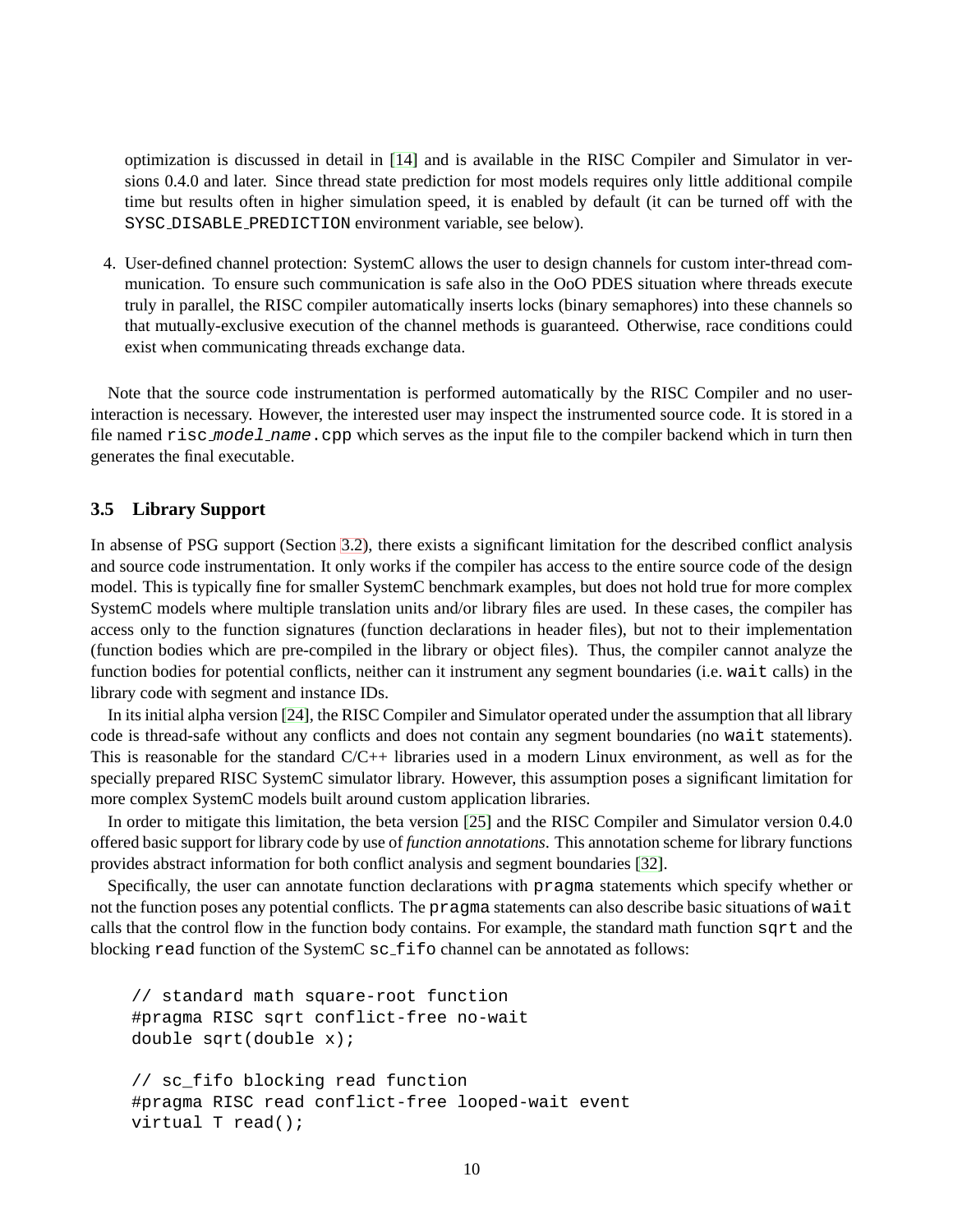Here, the sqrt function is declared conflict-free because it is thread-safe and has no dangerous side effects. Since this is true for many functions (e.g. most functions in the C standard library), the RISC Compiler assumes this by default. Thus, this pragma statement is not explicitly needed.

The sc\_fifo::read function is also declared conflict-free because it operates in a standard SystemC channel that is safely protected by a lock in the RISC simulator library. However, this blocking  $sc_f$  fifo::read function is annotated as looped-wait because it does contain a wait statement in the body of a loop that is waiting for available data, which is indicated by some event. Thus, the RISC Compiler can take this segment boundary into account when building the Segment Graph for a thread that calls this function.

In general, a function is considered  $conflict-free$  if the corresponding function body contains no potential read/write access conflicts to any shared state with the other threads in the simulation model. Otherwise, it must be annotated as not-conflict-free.



Figure 7: Control-flow abstractions for wait in library functions.

For the annotation of segment boundaries contained in library functions, Figure [7](#page-14-0) shows the different controlflow abstractions with regards to wait function calls in the corresponding function body. In the first case, no wait, the function contains no wait statement and thus is a non-blocking function during the SystemC simulation. The next two cases, conditional wait and unconditional wait, apply to functions with a conditional or non-conditional wait statement, respectively. The last case covers the possible encounter of a wait statement in a loop, such as the blocking read call to a sc\_fifo channel discussed above.

The last parameter in the RISC pragma annotation specifies the type of the wait statement in the function body, either event for waiting for any notified event, or the minimum time increment that the simulator will incur when executing the corresponding function, such as  $sc$ -zero-time or (42, SC\_MS).



Figure 8: Different source code domains of a design model.

Figure [8](#page-14-0) [\[32\]](#page-31-11) illustrates the different domains of source code in a SystemC model where only the code in the user domain is available for the instrumentation described above in Section [3.4.](#page-13-0) For library code, any contained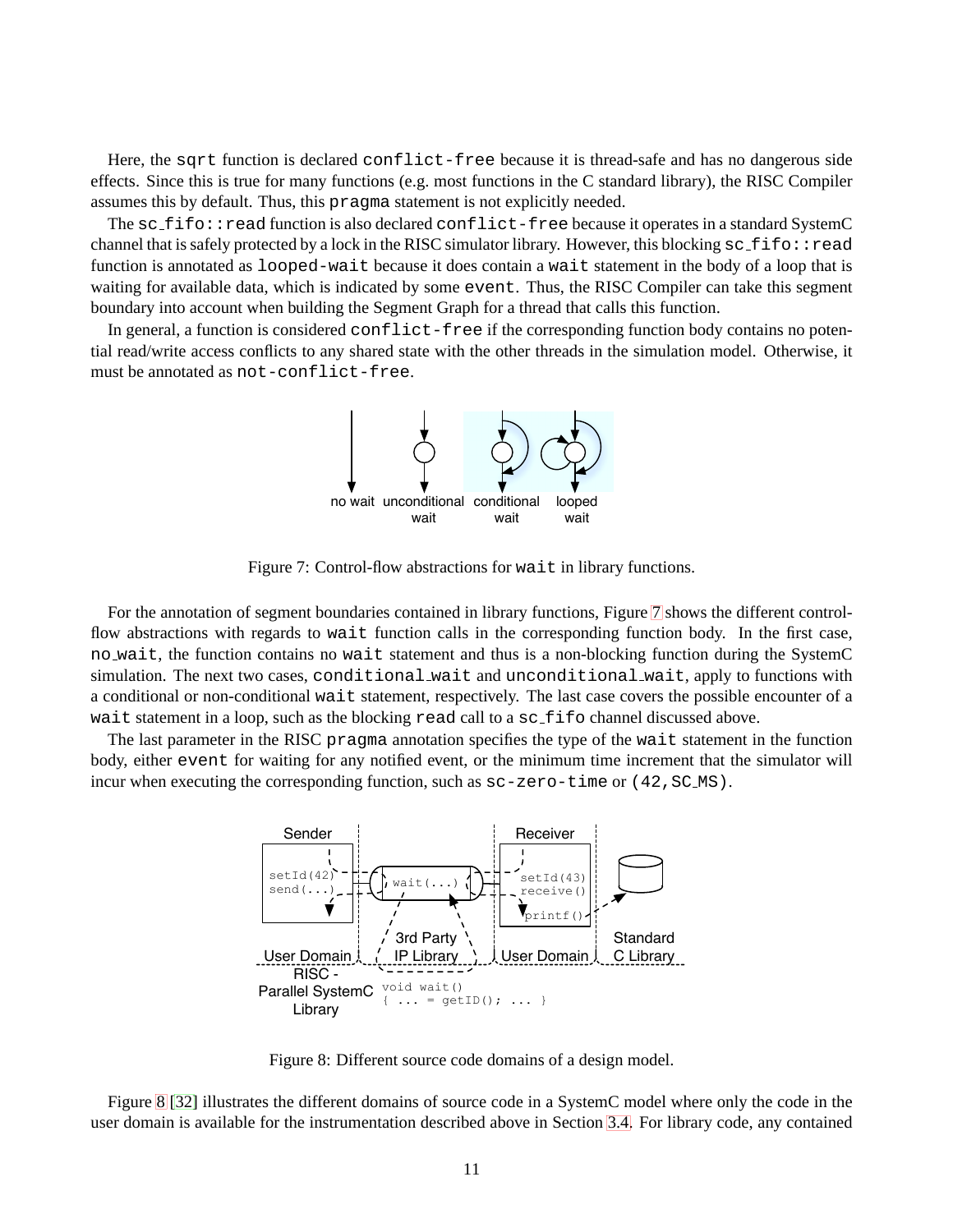wait() calls cannot be instrumented. Here, the RISC Compiler and Simulator (version 0.4.0 and above) instruments the code before such library function calls with setID(SegID) functions that store the upcoming segment IDs for the wait statements in the library in thread-local data. Then, when wait statements without explicit segment ID arguments are executed in the library, the segment IDs are obtained from the thread-local data by use of a getID() function in the RISC simulation library.

Note that with the latest RISC Compiler and Simulator Release V0.5.0 the library support described in this section is still available (for backward compatibility reasons). However, the Partial Segment Graph (PSG) technology described in Section [3.2](#page-11-0) offers an alternative solution that is much more general. In particular, the PSG technology resolves two prior limitations. First, the annotations shown in Figure [7](#page-14-0) only cover the cases of zero or one wait statement in a library function. Multiple wait statements were not covered. Thus, PSG technology was designed in order to cover general control-flow inside of library functions which are now represented by their own partial segment graphs. Second, PSG technology supports multiple separate translation units by building and storing PSG files together with generated object files that then can be integrated again into a complete SG when the final simulation executable is being built.

#### <span id="page-16-0"></span>**3.6 Support for Data-Level Parallelism**

As of version 0.4.0, the RISC Compiler and Simulator comes with support for exploiting data-level parallelism, also known as Single-Instruction-Multiple-Data (SIMD) vectorization [\[33\]](#page-31-12). Here, an advanced analysis tool, namely the SIMD Advisor simd (see Appendix [A.3\)](#page-40-0), can identify possible locations in the SystemC model's source code where data-level parallelism may be exploited for faster simulation (on top of the thread-level parallelism already exploited due to OoO PDES).

The SIMD Advisor adds a pre-analysis step to the RISC Compiler and Simulator tool flow where simd provides the designer with candidates for loop vectorization. Specifically, simd performs advanced thread controlflow and variable access analysis and then reports to the user the source code line numbers where loops qualified for SIMD vectorization are found. The user confirms suitable locations by inserting #pragma simd statements in front of the chosen loops. Finally, the design model is then compiled with the Intel compiler icpc which performs the vectorization and builds the executable for simulation with both thread- and data-level parallelism.

Note that the manual confirmation by the designer is necessary. An example is the following C function:

```
void add(float *a, float *b, float *c, int n)
{
   for(int i=0; i<n; i++)
      { a[i] = a[i] + b[i] + c[i] }}
```
Here, arrays passed as pointers can only be vectorized if the user asserts that there is no vector dependence in the way. This confirmation step is only possible with application knowledge, not just by static compiler analysis. The RISC SIMD Advisor is aware of SystemC and its concurrent multi-threading semantics, and thus can identify certain loops as potential candidates, but the final data independence assertion must come from the user who knows the application specifics (i.e. that the pointers point to non-overlapping arrays).

Exploiting both thread- and data-level parallelism can be very effective for many design models. Experimental results in [\[33\]](#page-31-12) show a nearly linear speedup of  $N \times M$ , where *N* and *M* denote the thread and data-level factors, respectively.

The SIMD Advisor is documented in detail in the manual page for simd listed in Appendix [A.3.](#page-40-0)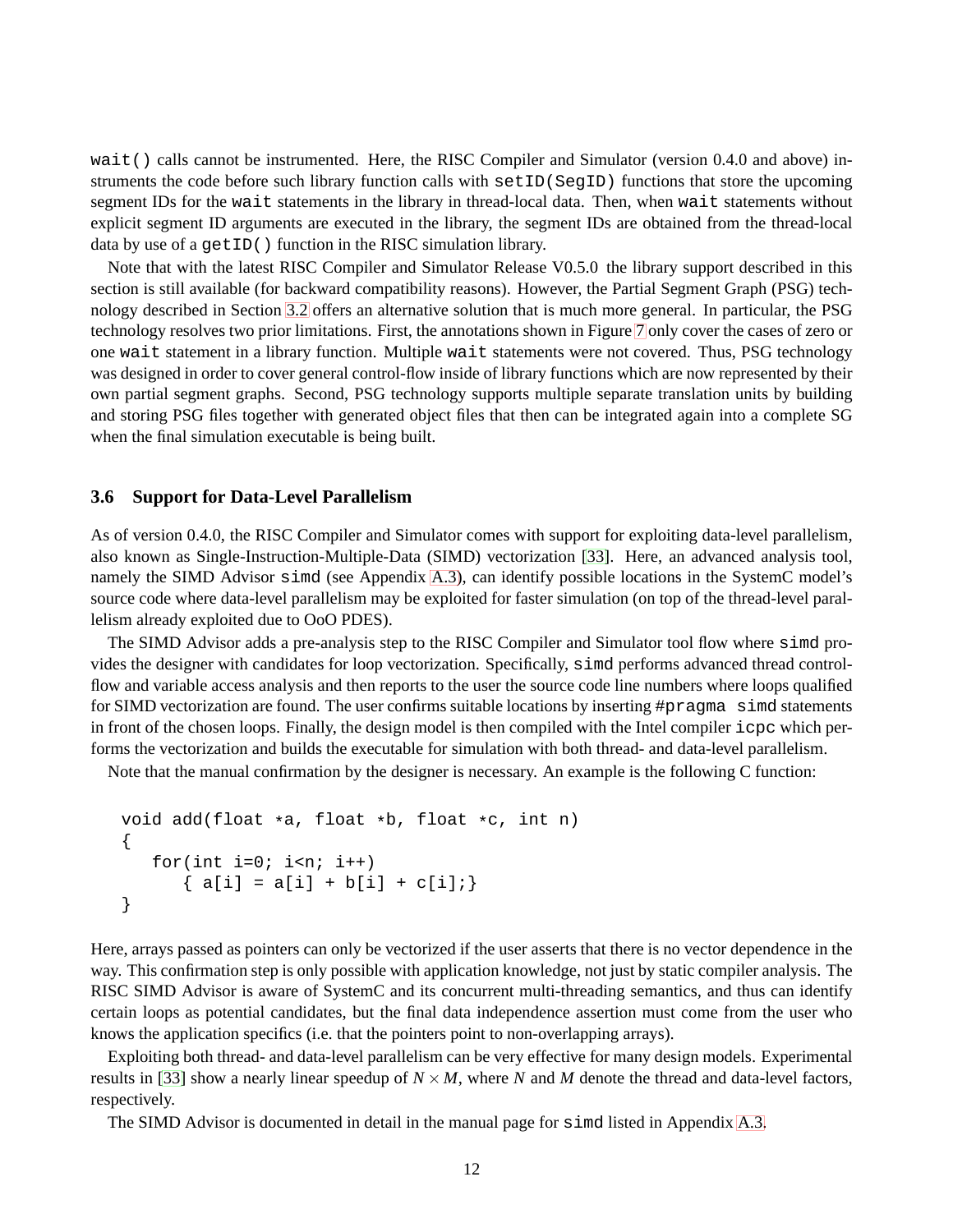#### <span id="page-17-0"></span>**3.7 Compiler Backend**

After the automatic source code instrumentation, the RISC compiler passes the generated intermediate model in file risc model name.cpp to the underlying regular C++ compiler. That target compiler then produces the final simulation executable by linking the instrumented code against the RISC extended SystemC library.

By default, the RISC Compiler and Simulator rely on the GNU C++ compiler g++ for the backend code generation. Alternatively, the Intel C++ compiler icpc may be used to generate a simulation executable that is optimized for Intel processors with Single-Instruction-Multiple-Data (SIMD) capabilities or the Intel Many-Integrated-Core (MIC) architecture. Please refer to the command-line options  $-risc:icpc$  and  $-risc:mic$ , respectively, which are documented in the manual pages for risc (see Appendix [A.1\)](#page-33-1) and elab (see Appendix [A.2\)](#page-37-0).

#### <span id="page-17-1"></span>**3.8 Simulator**

Same as the classic Accellera proof-of-concept implementation [\[4\]](#page-29-5), the RISC simulator is not an explicit tool, but a run-time library [\[34\]](#page-31-13) that the generated executable SystemC model is linked against. Thus, simulation is performed by execution of the compiled model, the same way as in the classic tool flow (just faster).

The RISC simulator identifies itself by its log message at the beginning of the simulation run, announcing RISC 0.5.0 execution after the SystemC language version number (SystemC 2.3.1). It also adds the Center for Embedded and Cyber-physical Systems (CECS) as a contributor to the RISC-extended SystemC library.

A simple *HelloWorld* model is shown running in the following example:

sh % ./HelloWorld

SystemC 2.3.1-RISC 0.5.0 --- Sep 30 2018 09:04:24 Copyright (c) 1996-2018 by CECS and all Contributors, ALL RIGHTS RESERVED

Hello World!

There are several environment variables which the RISC out-of-order parallel SystemC library recognizes. These are logged at the beginning of the simulation if SYSC PRINT MODE MESSAGE is defined.

| $***$ | RISC simulator mode: out-of-order parallel with prediction |    |             | $***$ |
|-------|------------------------------------------------------------|----|-------------|-------|
| $***$ | SYSC_PRINT_MODE_MESSAGE                                    | is | defined     | $***$ |
| $***$ | SYSC SYNC PAR SIM                                          | is | not defined | $***$ |
| $***$ | SYSC PRINT VERBOSE MESSAGE                                 | is | not defined | $***$ |
| $***$ | SYSC DISABLE PREDICTION                                    | is | not defined | $***$ |
| $***$ | SYSC PAR SIM CPUS                                          | is | 64          | $***$ |

The environment variable SYSC\_SYNC\_PAR\_SIM can be used to force the default out-of-order parallel scheduler to fall-back to synchronous parallel execution. By default (when undefined), SYSC\_SYNC\_PAR\_SIM is assumed to be false, so out-of-order parallel simulation (OoO PDES) with prediction is performed. On the other hand, if SYSC SYNC PAR SIM is defined, the simulator will execute in synchronous PDES fashion.

Also, as indicated above in Section [2.4,](#page-8-0) the RISC simulator automatically falls back to synchronous execution as soon as primitive SystemC channels are used with requests to update functions. Thus, such models will execute in safe synchronous manner.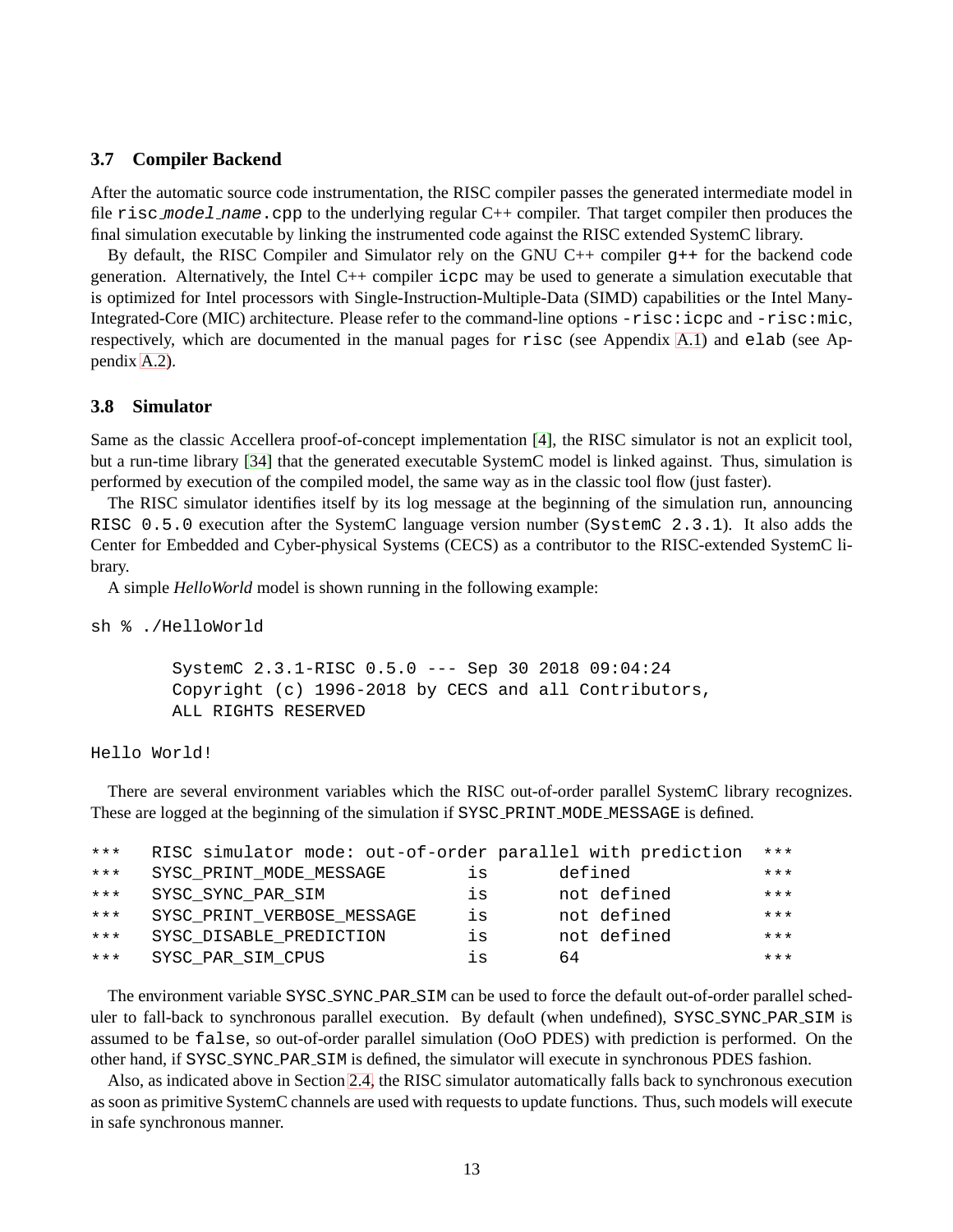The variable SYSC PRINT VERBOSE MESSAGE is used by the RISC simulator at run-time to print debugging information about the simulator queues, event processing, and time advances. Such debugging lines are only printed when SYSC PRINT VERBOSE MESSAGE is defined.

The variable SYSC DISABLE PREDICTION is used by the RISC simulator to switch back to non-predictive conflict detection. This avoids scheduling overhead at run time, but usually results in slower simulation due to more false conflicts. If SYSC DISABLE PREDICTION is defined, thread state prediction is not used during out-of-order scheduling.

The environment variable SYSC PAR SIM CPUS specifies the maximum number of parallel threads allowed in out-of-order parallel simulation (namely  $\#CPUs$  in Figure [3\)](#page-8-0). For efficient simulation, this variable should be set to a value suitable for the simulation host, e.g. the number of available CPU cores. If unset, SYSC PAR SIM CPUS defaults to 64.

# <span id="page-18-0"></span>**4 Out-of-Order Parallel Simulatable SystemC Subset**

Over more than a decade, the SystemC language [\[21\]](#page-31-0), which technically is a  $C_{++}$  application programming interface (API) with a corresponding simulation library, has evolved from basic constructs for modeling parallel modules connected by signals and channels to a highly complex set of macros, types, classes, templates, and functions for very advanced modeling (i.e. Transaction Level Modeling (TLM) [\[35,](#page-31-14) [36\]](#page-32-0)) and highly optimized simulation of SystemC models. Usually these optimization steps have aimed at higher simulation speed, i.e. by minimizing context switches in the simulator, or at higher levels of abstraction due to purposely relaxed timing. Often, the uninterrupted (sequential) execution semantics on a single processor host have been presumed or are explicitly required.

Along these lines, it has been recognized that there is considerable need to study and adjust or *evolve* the SystemC language towards better support of parallel execution (following some form of suitable PDES semantics). One example of the ongoing discussion within the SystemC community is a presentation at the SystemC Evolution Day 2016 where significant obstacles in the current language standard have been identified [\[37\]](#page-32-1). These *seven obstacles* have then been documented also in a letter to the editor of IEEE Embedded System Letters [\[38\]](#page-32-2).

The RISC Compiler and Simulator aims for advanced parallel execution on multi- and many-core hosts, maximizing the compliance with the current SystemC standard [\[1\]](#page-29-2). Changing some assumptions about SystemC simulator execution consequently affects a number of SystemC constructs and APIs which need to be revisited and evaluated anew. The goal of this section is to document this process and status, and enable fruitful discussions.

Below, we describe and list the out-of-order parallel simulatable SystemC subset supported by the current RISC Compiler and Simulator, Release V0.5.0. In particular, Table [1](#page-18-0) through Table [8](#page-18-0) list for each SystemC construct whether or not it is supported at this time. If applicable, an explanation note is provided that briefly outlines the status and/or the plans for the given feature.

Overall, the current RISC proof-of-concept prototype supports the classic SystemC constructs for hierarchical modeling with modules and interconnected channels by featuring fast multi-threaded execution. However, several specific SystemC features are not supported yet or left undecided at this stage. The status "undecided" in particular indicates that further study is needed to decide whether or not the given construct can be supported in efficient and reasonable manner by RISC and its OoO PDES approach.

#### <span id="page-18-1"></span>**4.1 SystemC Hierarchical Structure of Modules and Channels**

RISC supports the regular hierarchical and structural composition of the SystemC design model. This includes the SystemC program start (sc main, sc start) and the general static or dynamic composition (SC CTOR)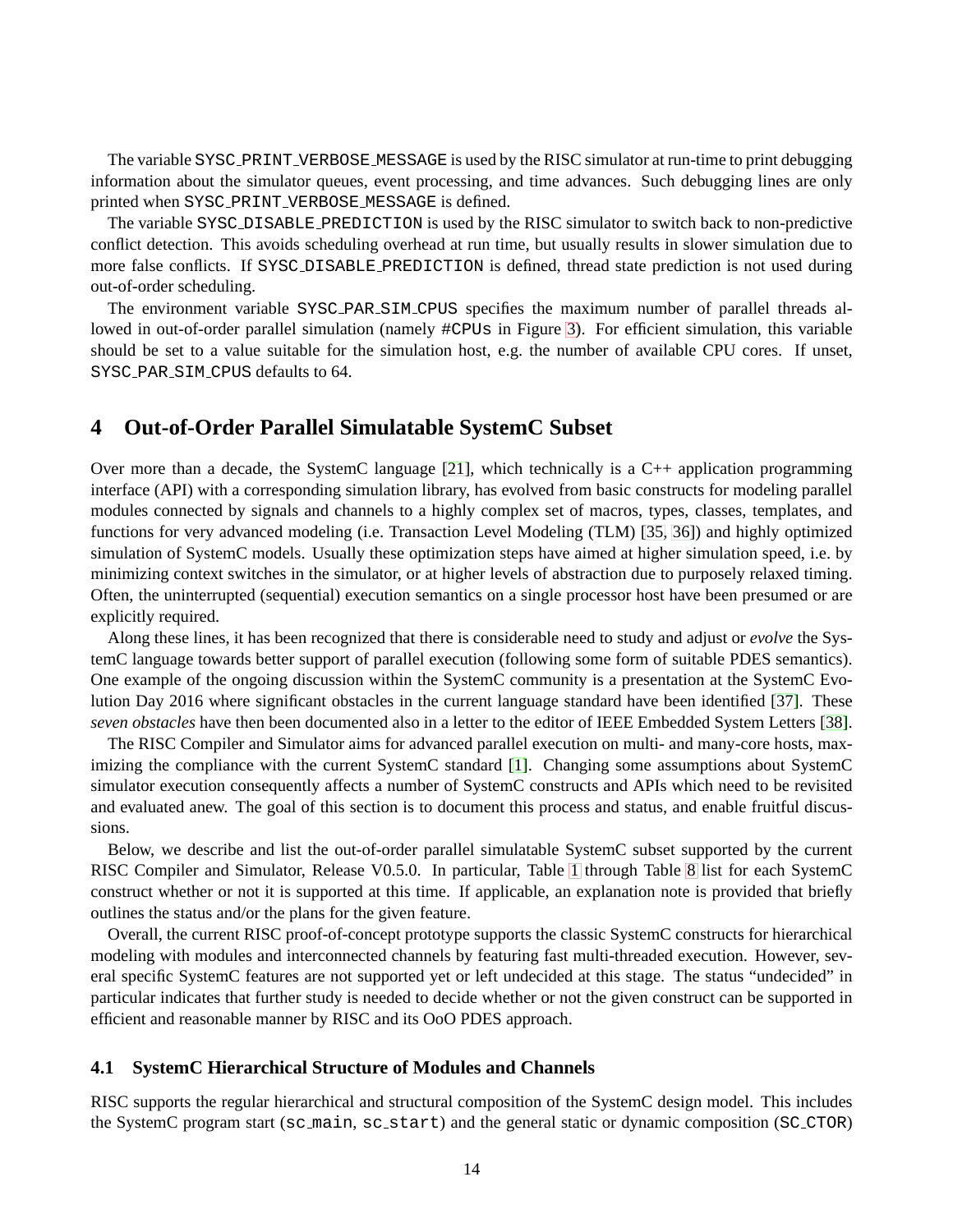| <b>Name</b>              | <b>Type</b>       | <b>Supported or not</b>      | <b>Notes</b>                              |
|--------------------------|-------------------|------------------------------|-------------------------------------------|
|                          | function          | Undecided                    | This function may not work with           |
| sc_abs                   |                   |                              | some arithmetic SystemC datatypes.        |
| sc_actions               | typedef           | Supported                    | typedef unsigned sc_actions               |
| sc_argc                  | function          | Supported                    |                                           |
| sc_argv                  | function          | Supported                    |                                           |
| sc_assemble_vector       | function          | Undecided                    | Work on this function in the future       |
| sc assert                | macro             | Undecided                    | Work on this macro in the future          |
| sc_attr_base             | class             | Undecided                    | Work on this class in the future          |
| sc_attr_cltn             | class             | Undecided                    | Work on this class in the future          |
| sc_attribute             | class             | Undecided                    | Work on this class in the future          |
| sc_behavior              | typedef           | Supported                    | typedef sc_module sc_behavior             |
| sc_bigint                | class template    | Supported                    |                                           |
| sc_biguint               | class template    | Supported                    |                                           |
| sc_bind_proxy            | class             | Undecided                    |                                           |
| sc_bind                  | macro             | Undecided                    | Work on this macro in the future          |
| sc_bit                   | type (deprecated) | Undecided                    | Work on this type in the future           |
| sc_bitref_r              | class template    | Undecided                    | Work on this class template in the future |
| sc_bitref                | class template    | Undecided                    | Work on this class template in the future |
| sc_buffer                | class             | Undecided                    |                                           |
| sc_bv_base               | class             | Undecided                    | Work on this class in the future          |
| sc_bv                    | class template    | Undecided                    | Work on this class template in the future |
| sc_channel               | class             | Supported                    |                                           |
| sc_clock                 | class             | Not Supported Yet            | sc_clock::before_end_of_elaboration()     |
|                          |                   |                              | calls sc_spawn().                         |
| sc_close_vcd_trace_file  | function          | Initial support as of v0.5.0 |                                           |
| sc_concatref             | class             | Undecided                    | Work on this class in the future          |
| sc_concref_r             | class template    | Undecided                    | Work on this class template in the future |
| sc_context_begin         | enumeration       | Undecided                    |                                           |
| sc_copyright             | function          | Supported                    |                                           |
| sc_cor                   | class             | Supported                    |                                           |
| sc_cor_pkg               | class             | Supported                    |                                           |
| sc_cor_pthread           | class             | Supported                    |                                           |
| sc_cor_pkg_pthread       | class             | Supported                    |                                           |
| sc_create_vcd_trace_file | function          | Initial support as of v0.5.0 |                                           |
| sc_cref                  | macro             | Undecided                    | Work on this macro in the future          |
| sc_cthread_process       | class             | <b>Limited Support</b>       | Supported up to Internal Representation   |
| <b>SC_CTHREAD</b>        | macro             | <b>Limited Support</b>       | Supported up to Internal Representation   |
| <b>SC_CTOR</b>           | macro             | Supported                    |                                           |

# Table 1: RISC V0.5.0 Out-of-Order Parallel Simulatable SystemC Subset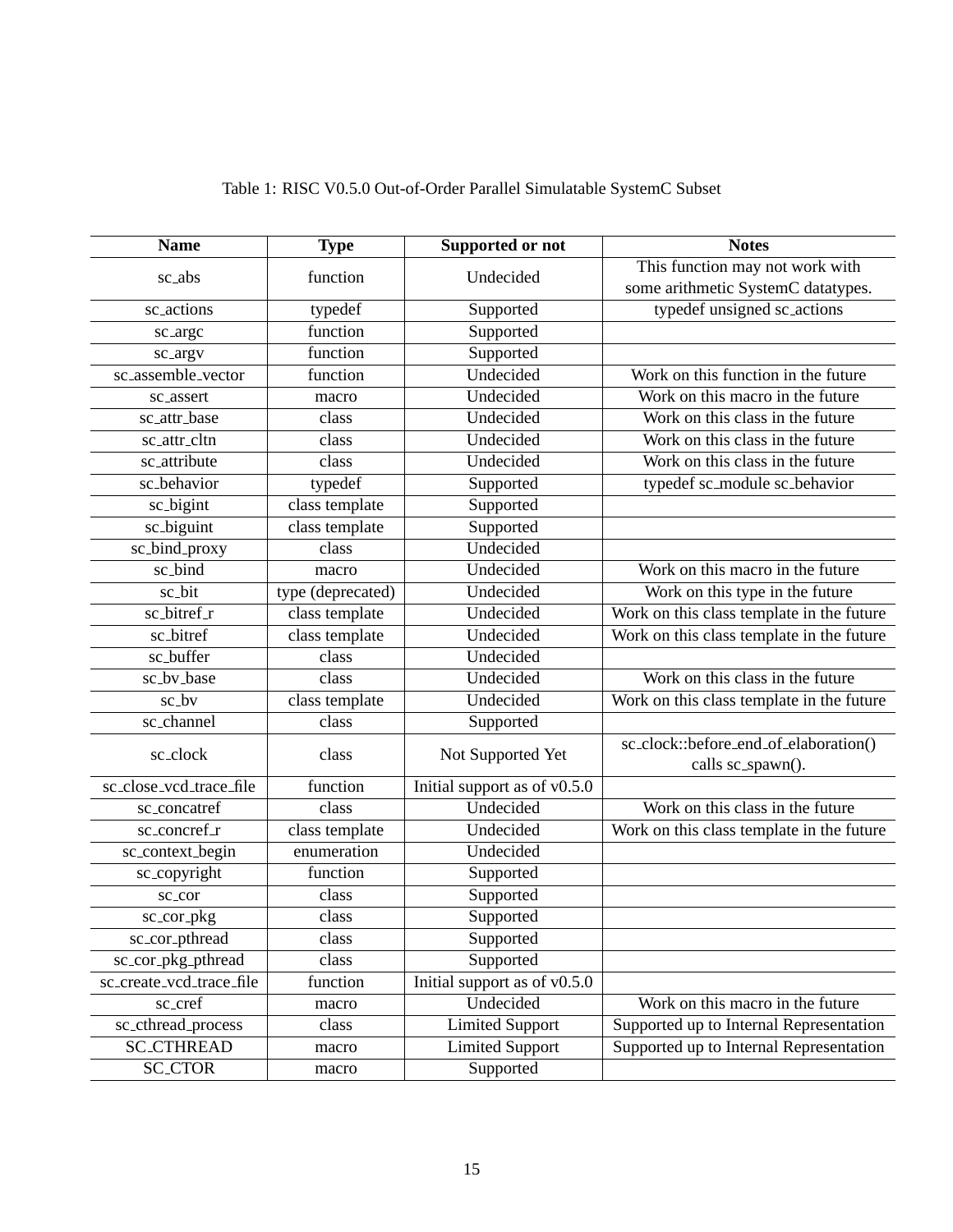| <b>Name</b>                  | <b>Type</b>              | Supported or not       | <b>Notes</b>                             |
|------------------------------|--------------------------|------------------------|------------------------------------------|
|                              |                          |                        | sc_cycle() calls sc_simcontext::cycle(), |
|                              | function<br>(deprecated) | Not Supported Yet      | which is not supported in                |
| sc_cycle                     |                          |                        | the out-of-order simulation              |
|                              |                          |                        | in the current release.                  |
|                              |                          |                        | This function returns the local          |
| sc_delta_count               | function                 | Modified semantics     | delta count of the running process.      |
| sc_elab_and_sim              | function                 | Supported              |                                          |
| sc_end_of_simulation_invoked | function                 | Undecided              | Work on this function in the future      |
| sc_event_and_expr            | class                    | Supported              | Initial support as of v0.5.0             |
| sc_event_and_list            | class                    | Supported              | Initial support as of v0.5.0             |
| sc_event_finder_t            |                          | Undecided              | Work on this class template              |
|                              | class template           |                        | in the future                            |
| sc_event_finder              | class                    | Undecided              | Work on this class in the future         |
| sc_event_or_expr             | class                    | Supported              | Initial support as of v0.5.0             |
| sc_event_or_list             | class                    | Supported              | Initial support as of v0.5.0             |
| sc_event_queue_if            | class                    | Not Supported Yet      |                                          |
|                              |                          |                        | The constructor function is not          |
| sc_event_queue               | class                    | Not Supported Yet      | supported by the out-of-order            |
|                              |                          |                        | simulation in the current release.       |
|                              | class                    | <b>Limited Support</b> | The immediate notification is not        |
| sc_event                     |                          |                        | supported by the out-of-order            |
|                              |                          |                        | simulation in the current release.       |
| sc_exception                 | typedef                  | Undecided              | Work on this typedef in the future       |
| sc_export_base               | class                    | Not Supported Yet      | No port following in compiler analysis   |
| sc_export                    | class                    | Not Supported Yet      | No port following in compiler analysis   |
| sc_fifo_blocking_in_if       | class                    | Supported              |                                          |
| sc_fifo_in_if                | class                    | Supported              |                                          |
| sc_fifo_in                   | class                    | Supported              |                                          |
| sc_fifo_nonblocking_in_if    | class                    | Supported              |                                          |
| sc_fifo_out_if               | class                    | Supported              |                                          |
| sc_fifo_out                  | class                    | Supported              |                                          |
| sc_fifo                      | class                    | <b>Limited Support</b> | sc_fifo::operator= is not supported;     |
|                              |                          |                        | execution falls back to synchronous PDES |
| sc_find_event                | function                 | Undecided              | Work on this function in the future      |
| sc_find_object               | function                 | Undecided              | Work on this function in the future      |
| sc_fix_fast                  | class                    | Undecided              | Work on this class in the future         |
| sc_fix                       | class                    | Undecided              |                                          |
| sc_fixed_fast                | class template           | Undecided              | Work on this class template              |
|                              |                          |                        | in the future                            |
| sc_fixed                     | class template           | Undecided              |                                          |

# Table 2: RISC V0.5.0 Out-of-Order Parallel Simulatable SystemC Subset (continued)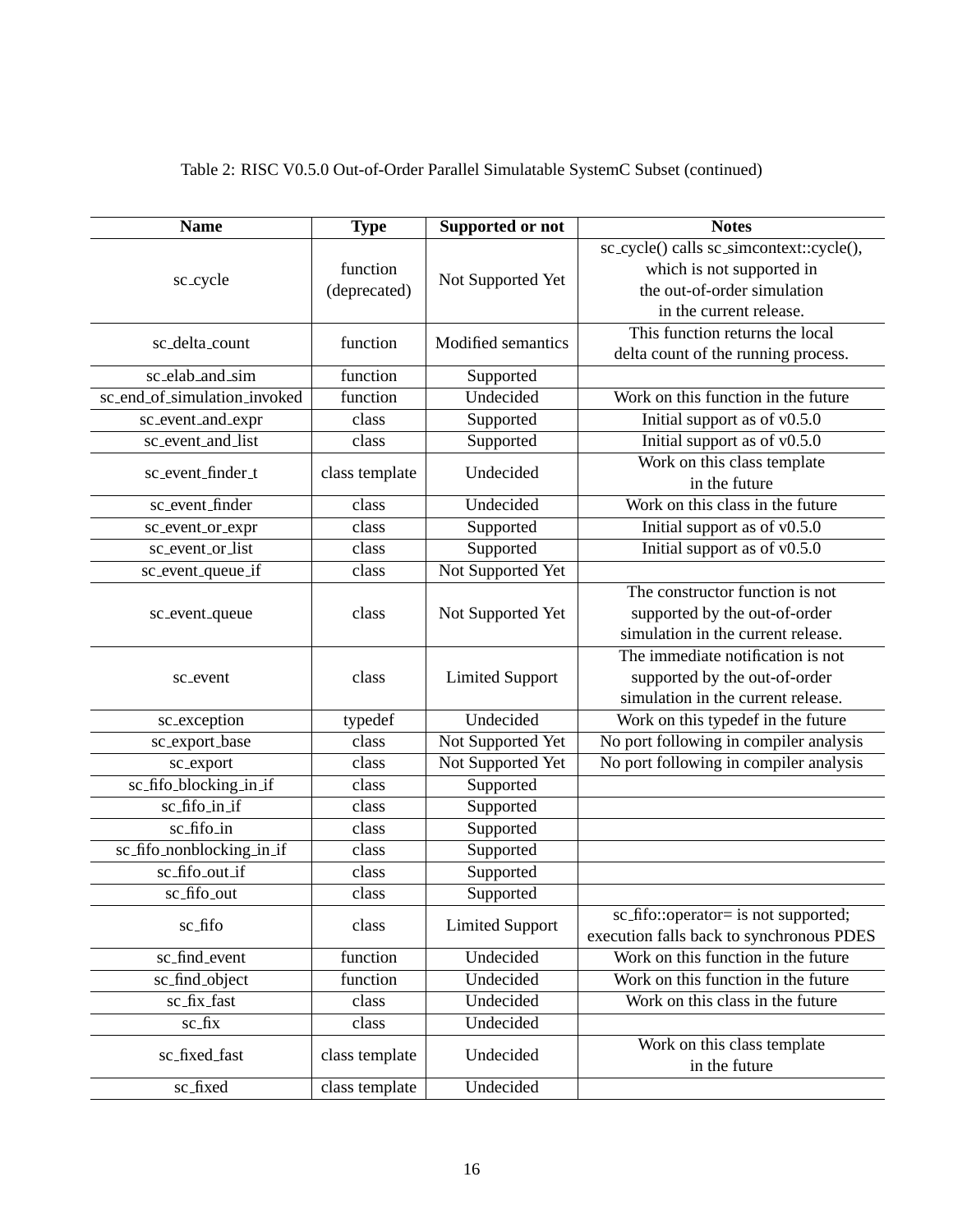| <b>Name</b>                               | <b>Type</b>        | Supported or not | <b>Notes</b>                        |
|-------------------------------------------|--------------------|------------------|-------------------------------------|
| <b>SC_FORK</b>                            | macro              | Undecided        | Work on this macro in the future    |
| sc_fxcast_context                         | class              | Undecided        | Work on this class in the future    |
| sc_fxcast_switch                          | class              | Undecided        | Work on this class in the future    |
| sc_fxnum_bitref                           | class              | Undecided        | Work on this class in the future    |
| sc_fxnum_fast_bitref                      | class              | Undecided        | Work on this class in the future    |
| sc_fxnum_fast_subref                      | class              | Undecided        | Work on this class in the future    |
| sc_fxnum_fast                             | class              | Undecided        | Work on this class in the future    |
| sc_fxnum_subref                           | $\overline{class}$ | Undecided        | Work on this class in the future    |
| $\overline{\text{sc}$ fxnum               | class              | Undecided        |                                     |
| sc_fxtype_context                         | class              | Undecided        | Work on this class in the future    |
| sc_fxtype_params                          | class              | Undecided        | Work on this class in the future    |
| sc_fxval_fast                             | class              | Undecided        | Work on this class in the future    |
| sc_fxval                                  | class              | Undecided        | Work on this class in the future    |
| sc_gen_unique_name                        | function           | Undecided        | Work on this function in the future |
| sc_generic_base                           | class              | Undecided        | Work on this class in the future    |
| sc_get_curr_process_handle                | function           | Supported        |                                     |
|                                           | (deprecated)       |                  |                                     |
| sc_get_current_process_handle             | function           | Supported        |                                     |
| sc_get_default_time_unit                  | function           | Supported        |                                     |
|                                           | (deprecated)       |                  |                                     |
| sc_get_status                             | function           | Supported        |                                     |
| sc_get_stop_mode                          | function           | Supported        |                                     |
| sc_get_time_resolution                    | function           | Supported        |                                     |
| sc_get_top_level_events                   | function           | Undecided        | Work on this function in the future |
| sc_get_top_level_objects                  | function           | Undecided        | Work on this function in the future |
| <b>SC_HAS_PROCESS</b>                     | macro              | Supported        |                                     |
| sc_hierarchical_name_exists               | function           | Undecided        | Work on this function in the future |
| sc_in_clk                                 | typedef            | Undecided        |                                     |
| sc_in_resolved                            | class              | Undecided        |                                     |
| sc_in_rv                                  | class              | Undecided        |                                     |
| sc_in                                     | class              | Supported        |                                     |
| sc_in<br>bool>                            | class              | Supported        |                                     |
| sc_in <sc_dt::sc_logic></sc_dt::sc_logic> | class              | Supported        |                                     |

# Table 3: RISC V0.5.0 Out-of-Order Parallel Simulatable SystemC Subset (continued)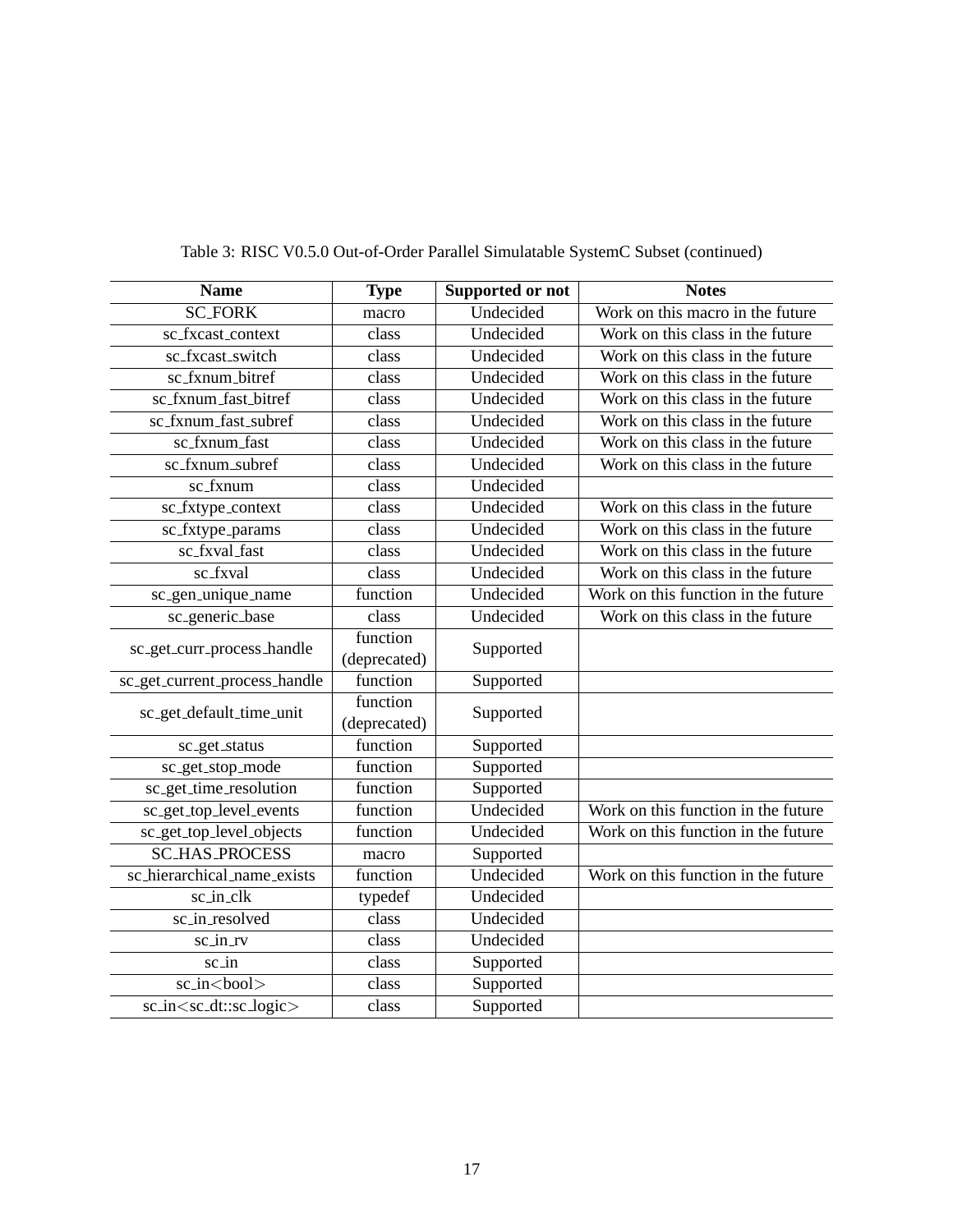| <b>Name</b>             | <b>Type</b>       | Supported or not       | <b>Notes</b>                              |
|-------------------------|-------------------|------------------------|-------------------------------------------|
| sc_initialize           | function          | Supported              |                                           |
|                         | (deprecated)      |                        |                                           |
| sc_inout_clk            | type (deprecated) | Undecided              |                                           |
| sc_inout_resolved       | class             | Undecided              |                                           |
| sc_inout_rv             | class             | Undecided              |                                           |
| sc_inout                | class             | Supported              |                                           |
| sc_int_base             | class             | Supported              |                                           |
| sc_int_bitref_r         | class             | Undecided              | Work on this class in the future          |
| sc_int_bitref           | class             | Undecided              | Work on this class in the future          |
| sc_int                  | class template    | Supported              |                                           |
| sc_interface            | class             | Supported              |                                           |
| sc_interrupt_here       | function          | Undecided              | Work on this function in the future       |
| sc_is_prerelease        | function          | Undecided              | Work on this function in the future       |
| <b>SC_IS_PRERELEASE</b> | macro             | Supported              |                                           |
| sc_is_running           | function          | Supported              |                                           |
| sc_is_unwinding         | function          | Supported              |                                           |
| <b>SC_JOIN</b>          | macro             | Undecided              | Work on this macro in the future          |
| sc_length_context       | class             | Undecided              | Work on this class in the future          |
| sc_length_param         | class             | Undecided              | Work on this class in the future          |
| sc_logic                | class             | Undecided              | Work on this class in the future          |
| sc_lv_base              | class             | Undecided              | Work on this class in the future          |
| sc_lv                   | class template    | Undecided              | Work on this class template in the future |
| sc_main                 | function          | Supported              |                                           |
|                         |                   |                        | This function is not supported by         |
| sc_max_time             | function          | Not Supported Now      | the out-of-order simulation               |
|                         |                   |                        | in the current release.                   |
| sc_max                  | function          | Supported              |                                           |
| sc_method_process       | class             | <b>Limited Support</b> | Supported up to Internal Representation   |
| <b>SC_METHOD</b>        | macro             | <b>Limited Support</b> | Supported up to Internal Representation   |
| sc_min                  | function          | Supported              |                                           |
| sc_module_name          | class             | Supported              |                                           |
| sc_module               | class             | Supported              |                                           |
| <b>SC_MODULE</b>        | macro             | Supported              |                                           |
|                         |                   |                        | This class is not supported               |
| sc_mutex_if             | class             | Not Supported Now      | by the risc compiler                      |
|                         |                   |                        | in the current release.                   |
|                         |                   |                        | This class is not supported               |
| sc_mutex                | class             | Not Supported Now      | by the risc compiler                      |
|                         |                   |                        | in the current release.                   |
| sc_object               | class             | Supported              |                                           |
| sc_out_clk              | type (deprecated) | Undecided              |                                           |

Table 4: RISC V0.5.0 Out-of-Order Parallel Simulatable SystemC Subset (continued)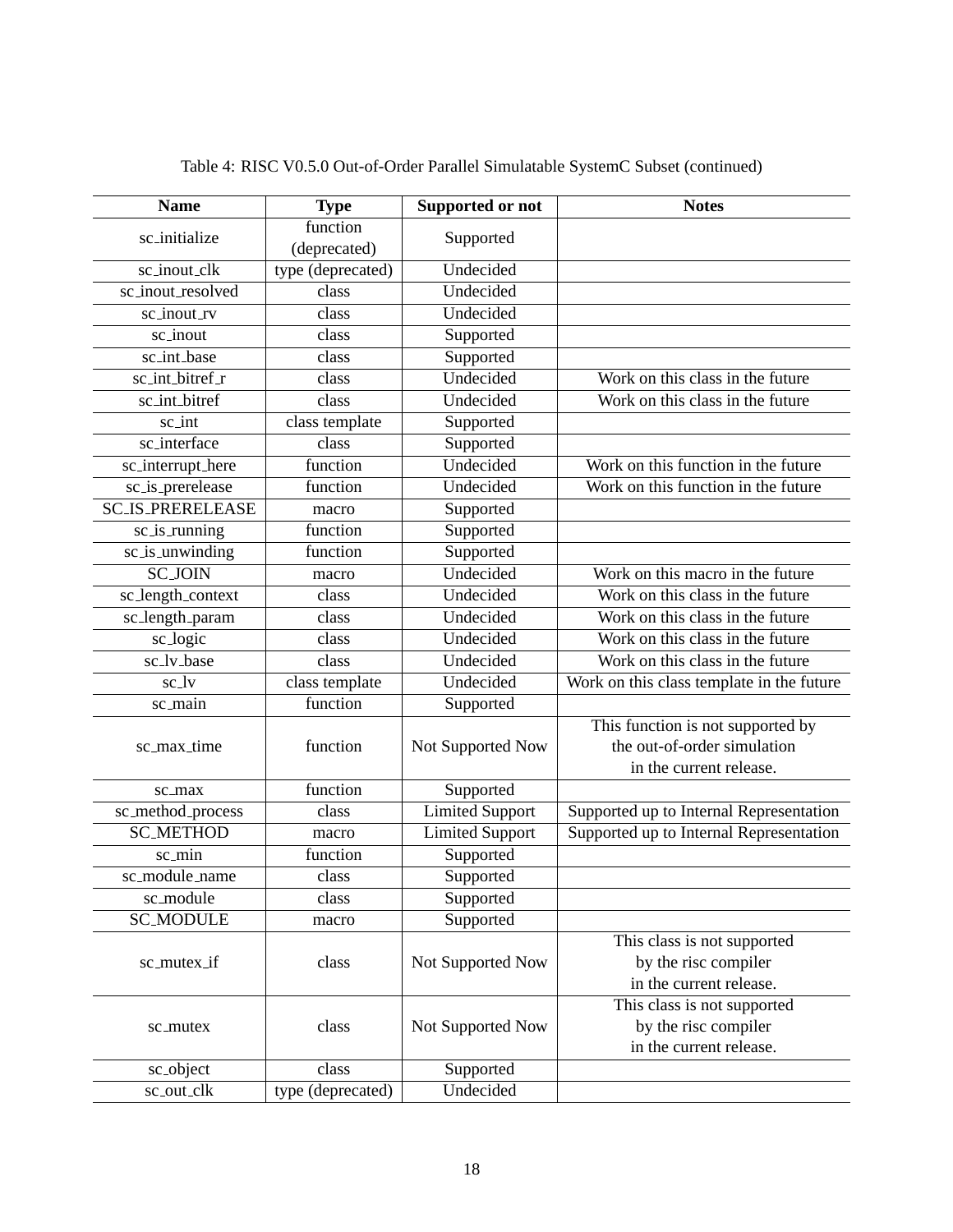| <b>Name</b>                         | <b>Type</b>        | <b>Supported or not</b> | <b>Notes</b>                             |
|-------------------------------------|--------------------|-------------------------|------------------------------------------|
| sc_out_resolved                     | class              | Undecided               |                                          |
| sc_out_rv                           | class              | Undecided               |                                          |
| sc_out                              | class              | Supported               |                                          |
| sc_pause                            | function           | Undecided               | Work on this function in the future      |
| sc_pending_activity_at_current_time | function           | <b>Limited Support</b>  | Supported when called inside sc_main()   |
| sc_pending_activity_at_future_time  | function           | <b>Limited Support</b>  | Supported when called inside sc_main()   |
| sc_pending_activity                 | function           | <b>Limited Support</b>  | Supported when called inside sc_main()   |
| sc_phash                            | class (deprecated) | Undecided               | Work on this class in the future         |
| sc_plist                            | class (deprecated) | Undecided               | Work on this class in the future         |
| sc_port                             | class              | Supported               |                                          |
| sc_port_base                        | class              | Supported               |                                          |
| sc_ppq                              | class (deprecated) | Undecided               | Work on this class in the future         |
|                                     |                    |                         | sc_prim_channel::update()                |
| sc_prim_channel                     | class              | Supported               | is performed in synchronous manner;      |
|                                     |                    |                         | execution falls back to synchronous PDES |
| sc_process_b                        | type (deprecated)  | Supported               |                                          |
| sc_process_handle                   | class              | Supported               |                                          |
| sc_pvector                          | class (deprecated) | Undecided               | Work on this class in the future         |
| $sc\_ref$                           | macro              | Undecided               | Work on this macro in the future         |
| sc_release                          | function           | Supported               |                                          |
| sc_report_handler_proc              | typedef            | Undecided               | Work on this typedef in the future       |
| sc_report_handler                   | class              | Undecided               | Work on this class in the future         |
| sc_report                           | class              | Undecided               | Work on this class in the future         |
|                                     |                    |                         | This class is not supported              |
| sc_semaphore_if                     | class              | Not Supported Yet       | by the risc compiler                     |
|                                     |                    |                         | in the current release.                  |
|                                     |                    |                         | This class is not supported              |
| sc_semaphore                        | class              | Not Supported Yet       | by the risc compiler                     |
|                                     |                    |                         | in the current release.                  |
|                                     |                    |                         | This class is not supported              |
| sc_sensitive_neg                    | class (deprecated) | Not Supported Yet       | by the risc compiler                     |
|                                     |                    |                         | in the current release.                  |
|                                     |                    |                         | This class is not supported              |
| sc_sensitive_pos                    | class (deprecated) | Not Supported Yet       | by the risc compiler                     |
|                                     |                    |                         | in the current release.                  |
| sc_sensitive                        | class              | Supported               | Initial support as of $\sqrt{0.5.0}$     |
| sc_set_default_time_unit            | function           | Supported               |                                          |
|                                     | (deprecated)       |                         |                                          |
| sc_set_stop_mode                    | function           | Undecided               | Work on this function in the future      |

Table 5: RISC V0.5.0 Out-of-Order Parallel Simulatable SystemC Subset (continued)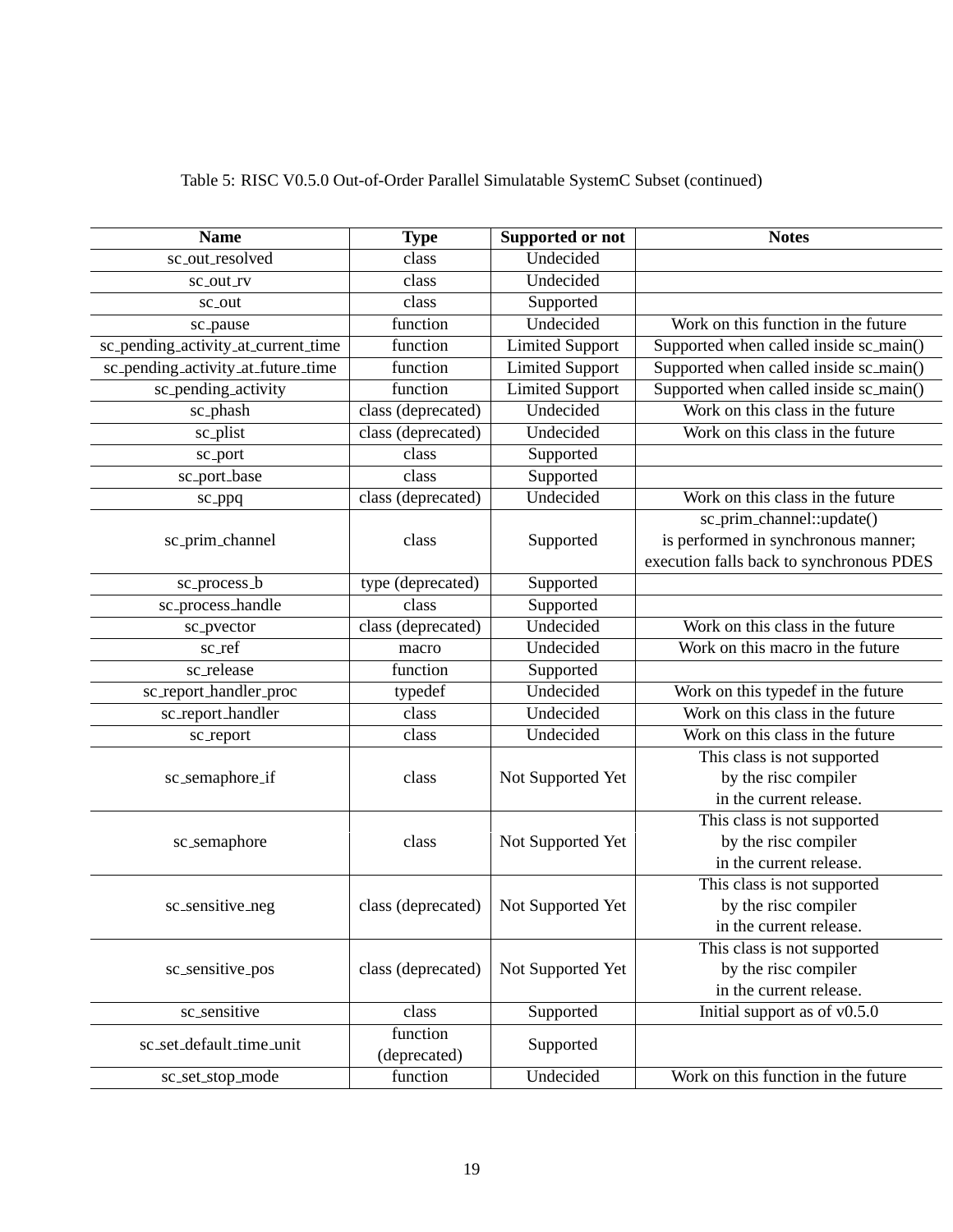| <b>Name</b>                           | <b>Type</b>                     | <b>Supported or not</b> | <b>Notes</b>                                                                                                                                         |
|---------------------------------------|---------------------------------|-------------------------|------------------------------------------------------------------------------------------------------------------------------------------------------|
| sc_set_time_resolution                | function                        | Supported               |                                                                                                                                                      |
| sc_set_vcd_time_unit                  | member function<br>(deprecated) | Supported               | Initial support as of $v0.5.0$                                                                                                                       |
| sc_signal_in_if                       | class                           | <b>Limited Support</b>  | Supported up to Internal Representation                                                                                                              |
| sc_signal_in_if <bool></bool>         | class                           | <b>Limited Support</b>  | Supported up to Internal Representation                                                                                                              |
| sc_signal_in_if <sc_logic></sc_logic> | class                           | <b>Limited Support</b>  | Supported up to Internal Representation                                                                                                              |
| sc_signal_inout_if                    | class                           | <b>Limited Support</b>  | Supported up to Internal Representation                                                                                                              |
| sc_signal_out_if                      | type (deprecated)               | <b>Limited Support</b>  | Supported up to Internal Representation                                                                                                              |
| sc_signal_resolved                    | class                           | <b>Limited Support</b>  | Supported up to Internal Representation                                                                                                              |
| sc_signal_rv                          | class                           | <b>Limited Support</b>  | Supported up to Internal Representation                                                                                                              |
| sc_signal_write_if                    | class                           | <b>Limited Support</b>  | Supported up to Internal Representation                                                                                                              |
| sc_signal                             | class                           | <b>Limited Support</b>  | Supported up to Internal Representation                                                                                                              |
| sc_signal<br>bool>                    | class                           | <b>Limited Support</b>  | Supported up to Internal Representation                                                                                                              |
| sc_signal <sc_logic></sc_logic>       | class                           | <b>Limited Support</b>  | Supported up to Internal Representation                                                                                                              |
| sc_signed_bitref_r                    | class                           | Undecided               | Work on this class in the future                                                                                                                     |
| sc_signed_bitref                      | class                           | Undecided               | Work on this class in the future                                                                                                                     |
| sc_signed_subref_r                    | class                           | Undecided               | Work on this class in the future                                                                                                                     |
| sc_signed_subref                      | class                           | Undecided               | Work on this class in the future                                                                                                                     |
| sc_signed                             | class                           | Supported               |                                                                                                                                                      |
| sc_simcontext                         | class<br>(deprecated)           | <b>Limited Support</b>  | sc_simcontext::initial_crunch(), cycle()<br>and other functions are partially<br>supported by the out-of-order<br>simulation in the current release. |
| sc_simulation_time                    | function<br>(deprecated)        | Supported               |                                                                                                                                                      |
| sc_spawn_options                      | class                           | Undecided               |                                                                                                                                                      |
| sc_spawn                              | function                        | Not Supported Now       | sc_spawn() is not supported<br>by the out-of-order simulation<br>in the current release.                                                             |
| sc_start_of_simulation_invoked        | function                        | Undecided               | Work on this function in the future                                                                                                                  |
| sc_start                              | function                        | Supported               |                                                                                                                                                      |
| sc_start(double)                      | function                        | Supported               | Initial support as of $v0.5.0$                                                                                                                       |
| sc_status                             | enumeration                     | Supported               |                                                                                                                                                      |

# Table 6: RISC V0.5.0 Out-of-Order Parallel Simulatable SystemC Subset (continued)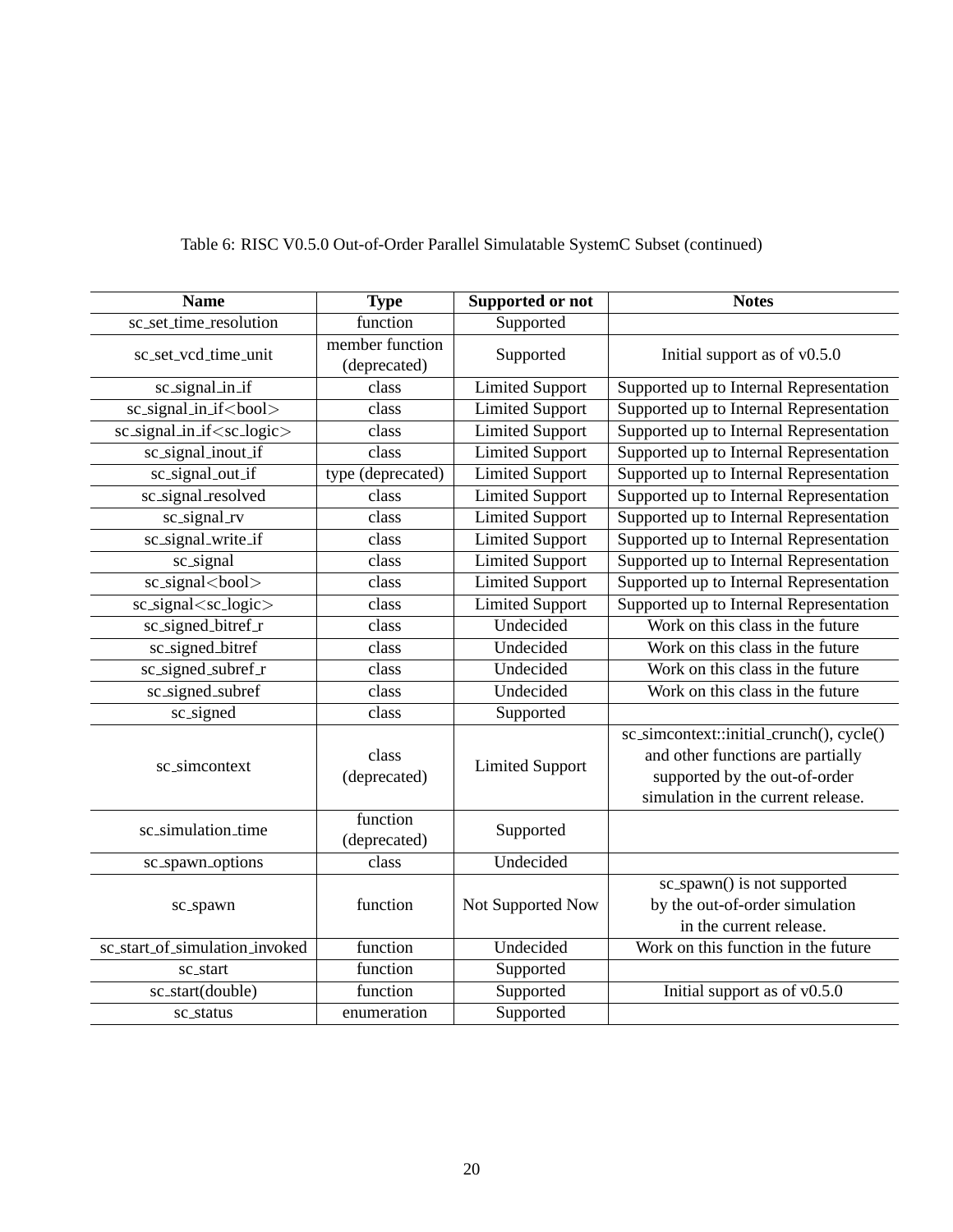| <b>Name</b>                 | <b>Type</b>              | Supported or not       | <b>Notes</b>                                                                 |
|-----------------------------|--------------------------|------------------------|------------------------------------------------------------------------------|
| sc_stop_here                | function                 | Undecided              | Work on this function in the future                                          |
| sc_stop                     | function                 | Supported              | supported as of v0.3.0                                                       |
| sc_string                   | class<br>(deprecated)    | Undecided              | Work on this class in the future                                             |
| $sc\_subref_r$              | class template           | Undecided              | Work on this class template<br>in the future                                 |
| sc_subref                   | class                    | Undecided              | Work on this class in the future                                             |
| sc_switch                   | enumeration              | Supported              |                                                                              |
| sc_thread_process           | class                    | Supported              |                                                                              |
| <b>SC_THREAD</b>            | macro                    | Supported              |                                                                              |
| sc_time                     | class                    | Supported              |                                                                              |
| sc_time_stamp               | function                 | Supported              |                                                                              |
| sc_time_to_pending_activity | function                 | <b>Limited Support</b> | Supported when called inside sc_main()                                       |
| sc_trace_delta_cycles       | function<br>(deprecated) | Undecided              | Work on this function in the future                                          |
| sc_trace_file               | class                    | Supported              | Initial support as of $v0.5.0$ ;<br>execution falls back to synchronous PDES |
| sc_trace                    | function                 | Supported              | Initial support as of $v0.5.0$ ;<br>execution falls back to synchronous PDES |
| sc_ufix_fast                | class                    | Undecided              | Work on this class in the future                                             |
| sc_ufix                     | class                    | Supported              |                                                                              |
| sc_ufixed_fast              | class template           | Undecided              | Work on this class template in the future                                    |
| sc_ufixed                   | class template           | Supported              |                                                                              |
| sc_uint_base                | class                    | Supported              |                                                                              |
| sc_uint_bitref_r            | class                    | Undecided              | Work on this class in the future                                             |
| sc_uint_bitref              | class                    | Undecided              | Work on this class in the future                                             |
| sc_uint_subref_r            | class                    | Undecided              | Work on this class in the future                                             |
| sc_uint_subref              | class                    | Undecided              | Work on this class in the future                                             |
| sc_uint                     | class template           | Supported              |                                                                              |
| sc_unsigned_bitref_r        | class                    | Undecided              | Work on this class in the future                                             |
| sc_unsigned_bitref          | class                    | Undecided              | Work on this class in the future                                             |
| sc_unsigned_subref_r        | class                    | Undecided              | Work on this class in the future                                             |
| sc_unsigned_subref          | class                    | Undecided              | Work on this class in the future                                             |
| sc_unsigned                 | class                    | Supported              |                                                                              |
| sc_unwind_exception         | class                    | Undecided              | Work on this class in the future                                             |
| sc_value_base               | class                    | Undecided              | Work on this class in the future                                             |
| sc_vector_assembly          | class                    | Undecided              | Work on this class in the future                                             |
| sc_vector_base              | class                    | Undecided              | Work on this class in the future                                             |
| sc_vector                   | class                    | Undecided              | Work on this class in the future                                             |

Table 7: RISC V0.5.0 Out-of-Order Parallel Simulatable SystemC Subset (continued)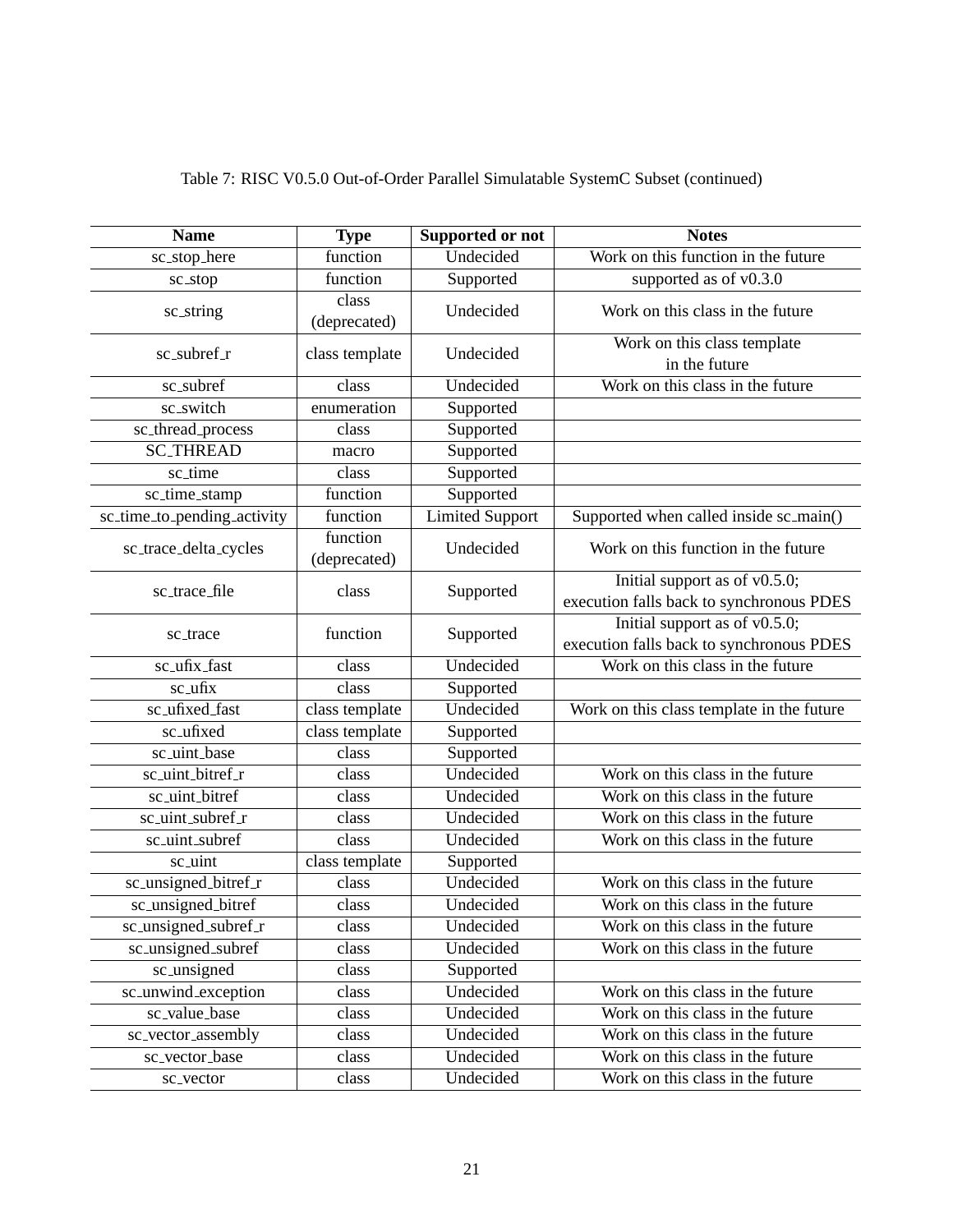| Name                    | <b>Type</b> | Supported or not  | <b>Notes</b>                   |
|-------------------------|-------------|-------------------|--------------------------------|
| sc_version_major        | function    | Supported         |                                |
| sc_version_minor        | function    | Supported         |                                |
| sc_version_originator   | function    | Supported         |                                |
| sc_version_patch        | function    | Supported         |                                |
| sc_version_prerelease   | function    | Supported         |                                |
| sc_version_release_date | function    | Supported         |                                |
| sc_version_string       | function    | Supported         |                                |
| sc_version              | function    | Supported         |                                |
| wait                    | function    | Supported         | Full support as of $v0.5.0$    |
|                         |             |                   | This function is not supported |
| next_trigger            | function    | Not Supported Now | by the risc compiler           |
|                         |             |                   | in the current release.        |
|                         |             |                   | This function is not supported |
| halt                    | function    | Not Supported Now | by the risc compiler           |
|                         |             |                   | in the current release.        |

Table 8: RISC V0.5.0 Out-of-Order Parallel Simulatable SystemC Subset (continued)

of modules (sc module, SC MODULE, sc behavior) and channels (sc channel, sc prim channel).

Connectivity and communication of the instantiated components is supported through ports (sc\_port, sc\_in, sc inout, sc out) and interfaces (sc interface).

In contrast to the traditional Accellera library, which only provides a type alias (typedef) sc\_channel for sc module, the RISC header files explicitly distinguish channel and module classes. Here, a separate sc\_channel class is inherited from sc\_module, providing the same functionality, but making the two class types explicit.

Most of the SystemC predefined primitive channels<sup>[2](#page-26-1)</sup> (such as  $\text{sc\_fib}$ ) are supported for OoO PDES, except sc\_fifo::operator= which is not supported yet. For more details, please refer to Tables [1](#page-18-0) through [8](#page-18-0) and the Doxygen-generated documentation of the RISC simulation library [\[34\]](#page-31-13).

# <span id="page-26-0"></span>**4.2 SystemC Threads**

The explicit and statically or dynamically [\[32\]](#page-31-11) analyzable multi-threading of a SystemC design model is naturally supported in RISC OoO PDES. This includes SystemC processes (SC HAS PROCESS, sc process handle, sc thread process) and the corresponding threads (SC THREAD). For basic inter-thread synchronization, SystemC event notifications ( $sc$  event.notify) and waiting for events or simulation time advance (wait) are supported.

However, dynamic SystemC thread creation and deletion (sc\_spawn, SC\_FORK, SC\_JOIN) are not supported at this time.

While the application programming interface (API) for these constructs remains unmodified from the SystemC user perspective, the RISC SystemC kernel internally supports extra parameters or arguments for several of these constructs which are utilized after the automatic source code instrumentation by the RISC compiler (see Section [3.4](#page-13-0) above). In particular, segment and instance identifiers are supplied with each of these function calls so

<span id="page-26-1"></span><sup>&</sup>lt;sup>2</sup> As described in Section [2.4](#page-8-0) and Section [3.8,](#page-17-1) the RISC Compiler and Simulator Release V0.5.0 falls back to synchronous PDES execution when primitive channels with update requests are used in the design model.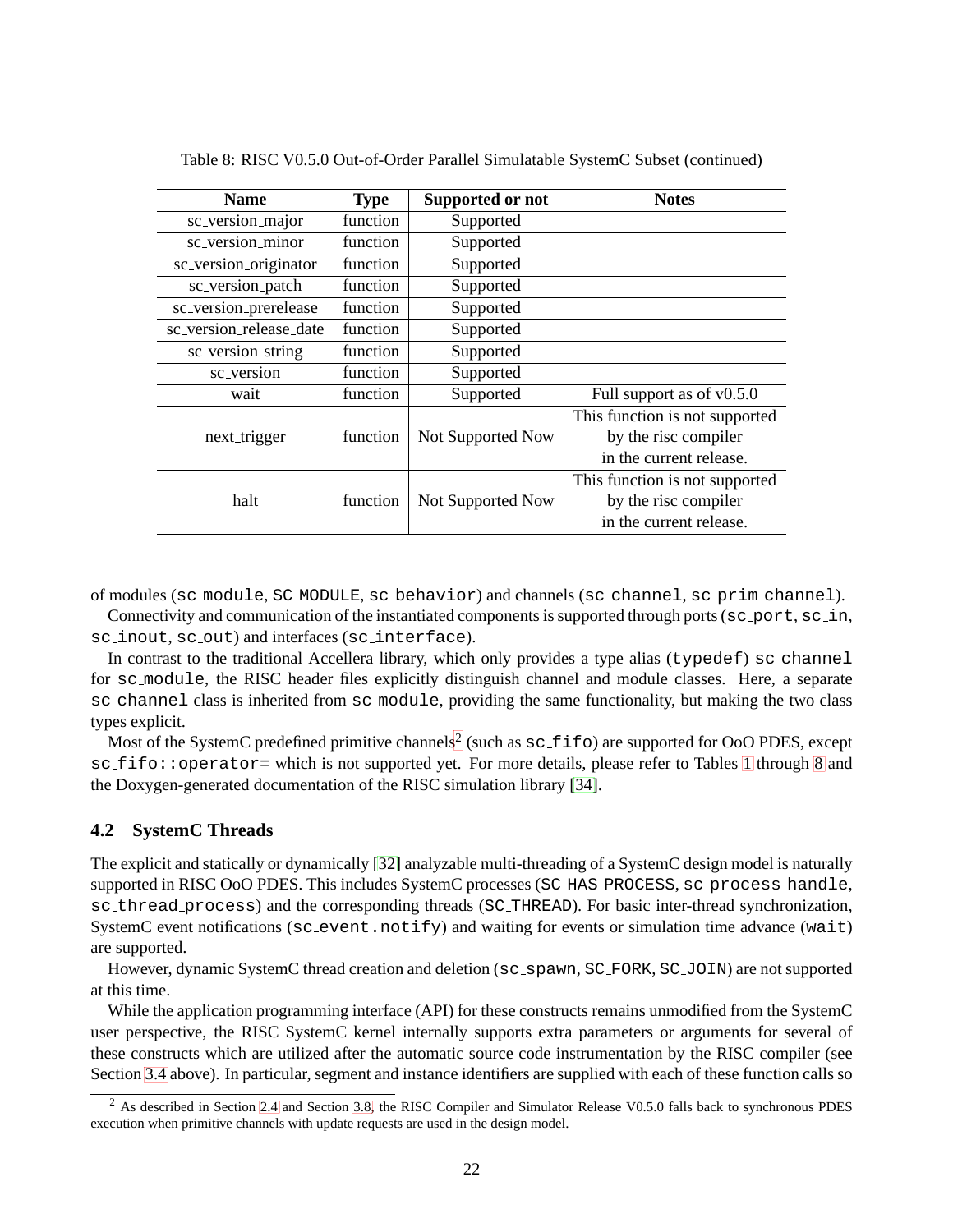that the simulator kernel is aware of the exact thread state upon every scheduler entry. This includes in particular the thread creation constructs (SC THREAD) and wait statements (wait), as well as standard communication  $interface$  methods (e.g.  $sc_f$ ifo  $in_i$ :: $read$ ).

#### <span id="page-27-0"></span>**4.3 SystemC Transaction Level Modeling (TLM)**

While transaction level modeling in general is a natural feature supported by OoO PDES [\[15\]](#page-30-9), the modeling and implementation choices made by SystemC TLM 2.0 [\[36\]](#page-32-0) create significant problems for supporting it efficiently in RISC. The root problem here lies in the elimination of explicit channels, which were a key contribution in the early days of research on system-level design [\[16,](#page-30-10) [17,](#page-30-11) [18\]](#page-30-12). As most researchers agreed, the concept of separation of concerns was of highest importance, and for system-level design in particular, this meant the clear separation of computation (in behaviors or modules) and communication (in channels).

Regrettably, SystemC TLM 2.0 chose to implement communication interfaces directly as sockets in modules [\[39\]](#page-32-3) and this indifference between channels and modules thus breaks the assumption of communication being safely encapsulated in channels. Without such encapsulating channels, there is little opportunity for safe parallel execution.

With TLM-2.0 modeling guidelines, threads intentionally execute code directly in other modules' boundaries (i.e. in "foreign territory") without any protection. Channel boundaries are omitted and trespassing across module boundaries (via sockets) is encouraged (for the sake of saving context switches in sequential simulation). Such violation of a thread's "home territory" cannot be analyzed by the RISC Compiler and Simulator this time.

A possible solution to this problem is the introduction and analysis of so-called *Socket-Call-Paths* in the RISC thread control-flow analysis which, however, is only at an idea stage at this time and thus requires further study and research.

While a discussion of this obstacle has started at the SystemC Language Working Group [\[3,](#page-29-4) [37\]](#page-32-1) and in the overall ESL community [\[38\]](#page-32-2), it remains unclear at this point how the agressive TLM-2.0 modeling situation can be supported, revised, or worked around. Thus, the RISC Compiler and Simulator V0.5.0 only supports traditional SystemC TLM, not yet SystemC TLM-2.0.

#### <span id="page-27-1"></span>**4.4 SystemC Data Types**

A large part of the SystemC language covers special data types designed for bit-accurate hardware modeling, simulation time representation, and other ESL specifics. These SystemC data types include sc bigint, sc biguint, sc bit, sc bv, sc fix, sc ufix, sc fixed, sc ufixed, sc int, sc uint, sc logic, and sc lv.

While all these SystemC data types are available in RISC, only a few of them have been validated and tested for being safe in a truly parallel multi-threading context. At this point, RISC supports sc\_int, sc\_uint, sc fixed, and sc ufixed (which appear as MT-safe). All other data types are so far untested and may or may not be safely used in OoO PDES.

# <span id="page-27-2"></span>**4.5 SystemC Utilities and Other Constructs**

As listed in Table [1](#page-18-0) through Table [8,](#page-18-0) there is a plethora of other SystemC APIs available. Some of these are easily supported in RISC (such as sc copyright, sc version major, sc version minor, sc version patch, sc version), others are not supported yet at this time.

At this point, there is also a large number of special SystemC constructs for which it is unclear whether or not these can be supported in an OoO PDES context with reasonable effort and efficiency. An example of such constructs are those functions which involve or allow to inspect the simulator state at run-time, such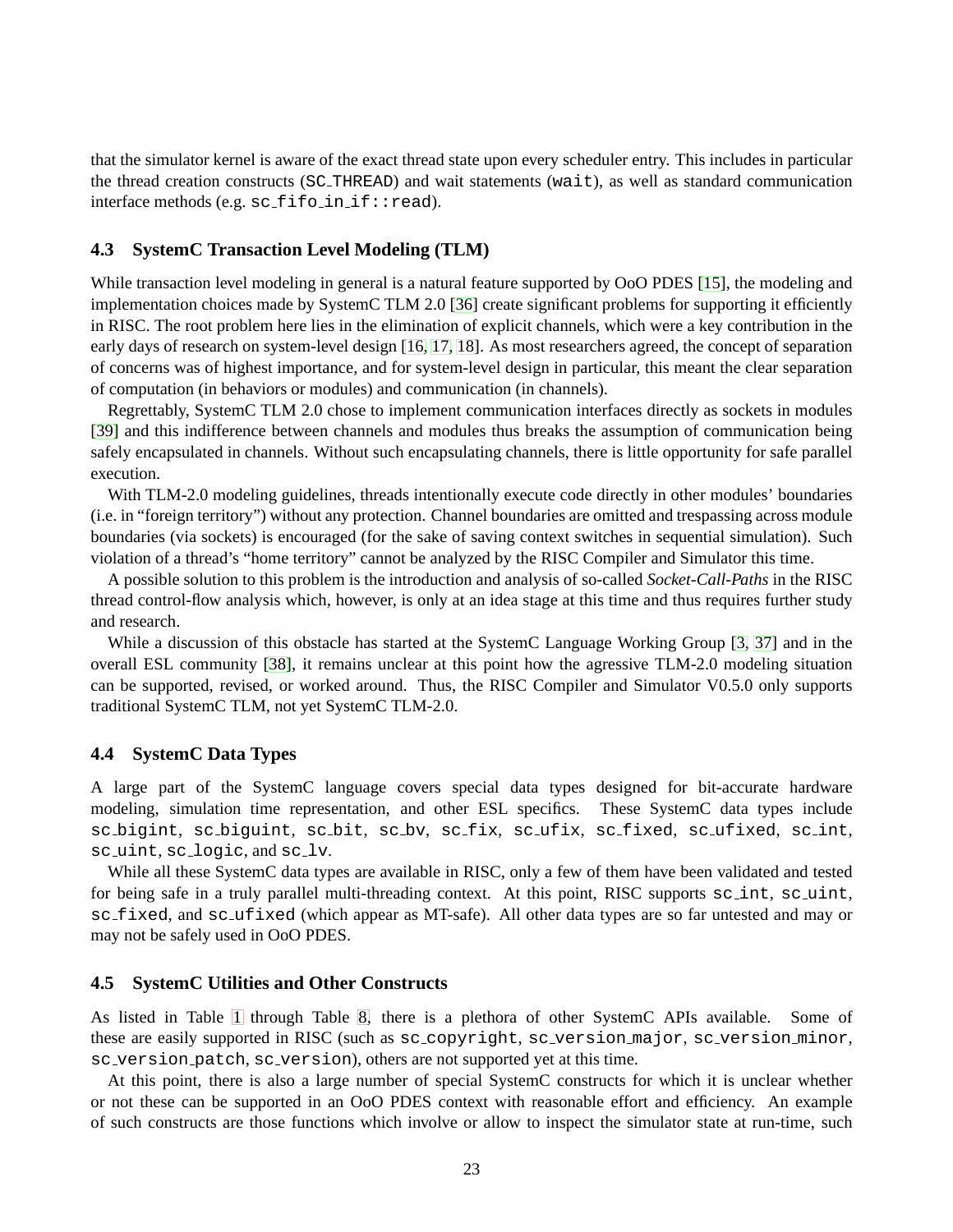as sc find event, sc find object, sc get current process handle, sc get status, sc get time resolution, sc get top level events, sc get top level objects, sc hierarchical name exists, sc is running, sc is unwinding, sc simcontext, and sc status.

On the other hand, access to the current simulated time (sc\_time, sc\_simulation\_time, an essential part of every SystemC model evaluation, is fully supported by RISC OoO PDES.

# <span id="page-28-0"></span>**5 RISC Analysis and Transformation Tools**

Utilizing the RISC Internal Representation, the RISC framework also includes tools for the analysis and transformation of SystemC models. As of Release V0.5.0, the RISC visual tool [\[40\]](#page-32-4) is available which enables the user to visualize the SystemC module hierarchy. As an example, Figure [9](#page-28-0) shows the module visualization of a Canny edge detector application.



Figure 9: Module hierarchy visualization of a SystemC model of a Canny edge detector.

The visual tool supports a graphical user interface implemented with the Gtk API and renders a specified SystemC source file's module hierarchy, which is drawn using the Cairo API. The tool obtains module data from the SystemC IR in the RISC software stack which contains information about nested modules and thus can recursively iterate through nested lists of child modules in order to obtain enough information to visualize the hierarchy of the entire SystemC source file. The input SystemC source file may contain thousands of lines of code which can make manually drawing a representation of the modules, ports, and channels described by the code a difficult and time-consuming task. Thus the visual tool was created to address this issue. It can automatically generate a visual representation of a SystemC model in a very short period of time.

The RISC visual tool is documented in detail in its manual page which is provided in the Appendix [A.4.](#page-43-0) For a pure textual representation, a similar command-line tool tree is available as well, which is documented in Appendix [A.5\)](#page-45-0).

# <span id="page-28-1"></span>**6 Conclusion**

While SystemC is the de-facto and official standard language for ESL design, SystemC simulation largely is still performed sequentially following classic DES semantics. Thus, SystemC simulation cannot utilize the parallel processing capabilities available on today's multi- and many-core host computers.

In this report, we have described the Recoding Infrastructure for SystemC (RISC), an aggressive simulation approach beyond traditional parallel DES, where a dedicated SystemC compiler and advanced parallel simulator implement Out-of-Order Parallel Discrete Event Simulation (OoO PDES) with prediction for SystemC. This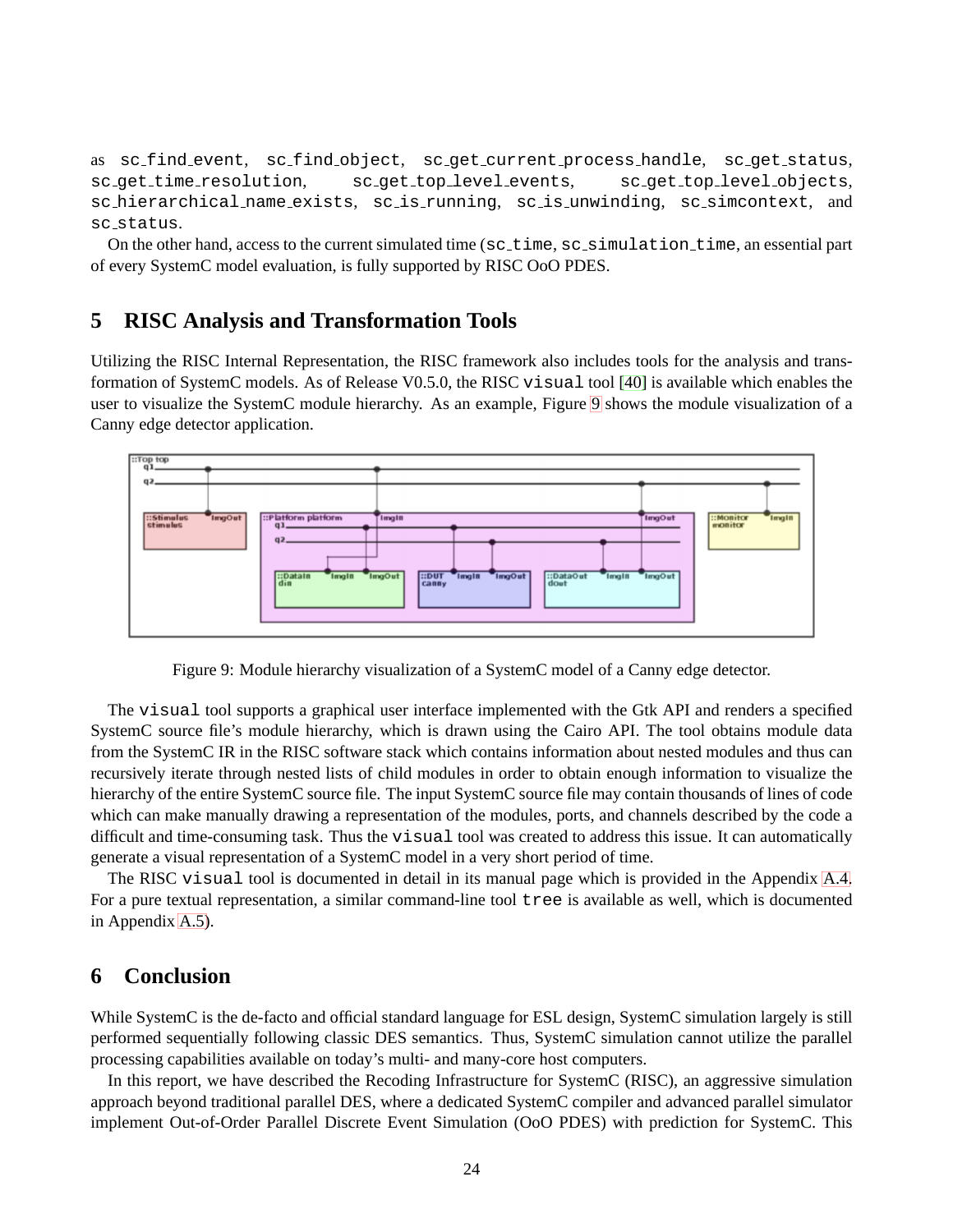approach can exploit parallel computing resources at the thread- and data-level to the maximum extend and thus reaches fastest simulation speed. At the same time, RISC OoO PDES largely maintains the traditional SystemC modeling semantics.

This technical report documents the RISC Compiler and Simulator and supporting tools, and details the SystemC subset supported by the RISC Release V0.5.0. In contrast to the previous alpha [\[24\]](#page-31-3), beta [\[25\]](#page-31-4), and version 0.4.0 [\[26\]](#page-31-5) releases, the RISC Compiler and Simulator Release V0.5.0 is more robust and easier to install, and features Partial Segment Graph (PSG) technology (see Section [3.2\)](#page-11-0) for multiple translation units and 3rd-party IP libraries without source code, more precise conflict analysis based on port-call-path (PCP) analysis [\[31\]](#page-31-10), and provides new tools for graphical SystemC model visualization (see Section [5\)](#page-28-0).

Future work includes several areas of technical extensions and further research. Technical improvements include addressing the limitations in the currently supported SystemC subset and other maintenance tasks including improved documentation and, of course, bug fixes.

In terms of future research, two main limitations need to be addressed. First, TLM-2.0 modeling should be supported. Here, communication is not properly encapsulated in channels as it is in traditional TLM and classic SystemC modeling. Instead, TLM-2.0 modeling lets threads execute directly in "foreign context" without any protection and thus trespasses channel boundaries which cannot be analyzed by RISC at this time. A possible solution to this problem is the introduction of so-called *Socket-Call-Paths* into the RISC analysis which, however, remains at an early idea stage at this point and thus requires further study.

Second, the SystemC constructs for modeling at the Register Transfer Level (RTL) of abstraction are largely not supported yet. Prior focus was on abstract modeling at the Embedded System Level (ESL), but the large amount of legacy RTL models demands support for efficient parallel simulation as well.

As we move on in these future endeavors, we will update and extend the Recoding Infrastructure for SystemC (RISC) and this corresponding technical report accordingly.

# **Acknowledgements**

<span id="page-29-0"></span>The RISC project has been supported in part by substantial funding from Intel Corporation under an initial seed grant and a following three year grant for the project titled *"Out-of-Order Parallel Simulation of SystemC Virtual Platforms on Many-Core Architectures"*. The recent improvements documented in this report have been supported by funding for the project titled *"Scaling the Recoding Infrastructure for Parallel SystemC Simulation"*.

The authors thank Intel Corporation for the valuable support and express special gratitude to Ajit Dingankar, Desmond Kirkpatrick and Abhijit Davare for fruitful discussions, productive feedback and invaluable insights.

# <span id="page-29-2"></span><span id="page-29-1"></span>**References**

- [1] IEEE Computer Society. *IEEE Standard 1666-2011 for Standard SystemC Language Reference Manual*. IEEE, New York, USA, 2011.
- <span id="page-29-4"></span><span id="page-29-3"></span>[2] Accellera Systems Initiative. <http://www.accellera.org>.
- <span id="page-29-5"></span>[3] SystemC Language Working Group (LWG). <http://accellera.org/activities/working-groups/systemc-language>.
- [4] SystemC Language Working Group. SystemC 2.3.1, Core SystemC Language and Examples. <http://accellera.org/downloads/standards/systemc>.
- <span id="page-29-6"></span>[5] Richard Fujimoto. Parallel Discrete Event Simulation. *Communications of the ACM*, 33(10):30–53, Oct 1990.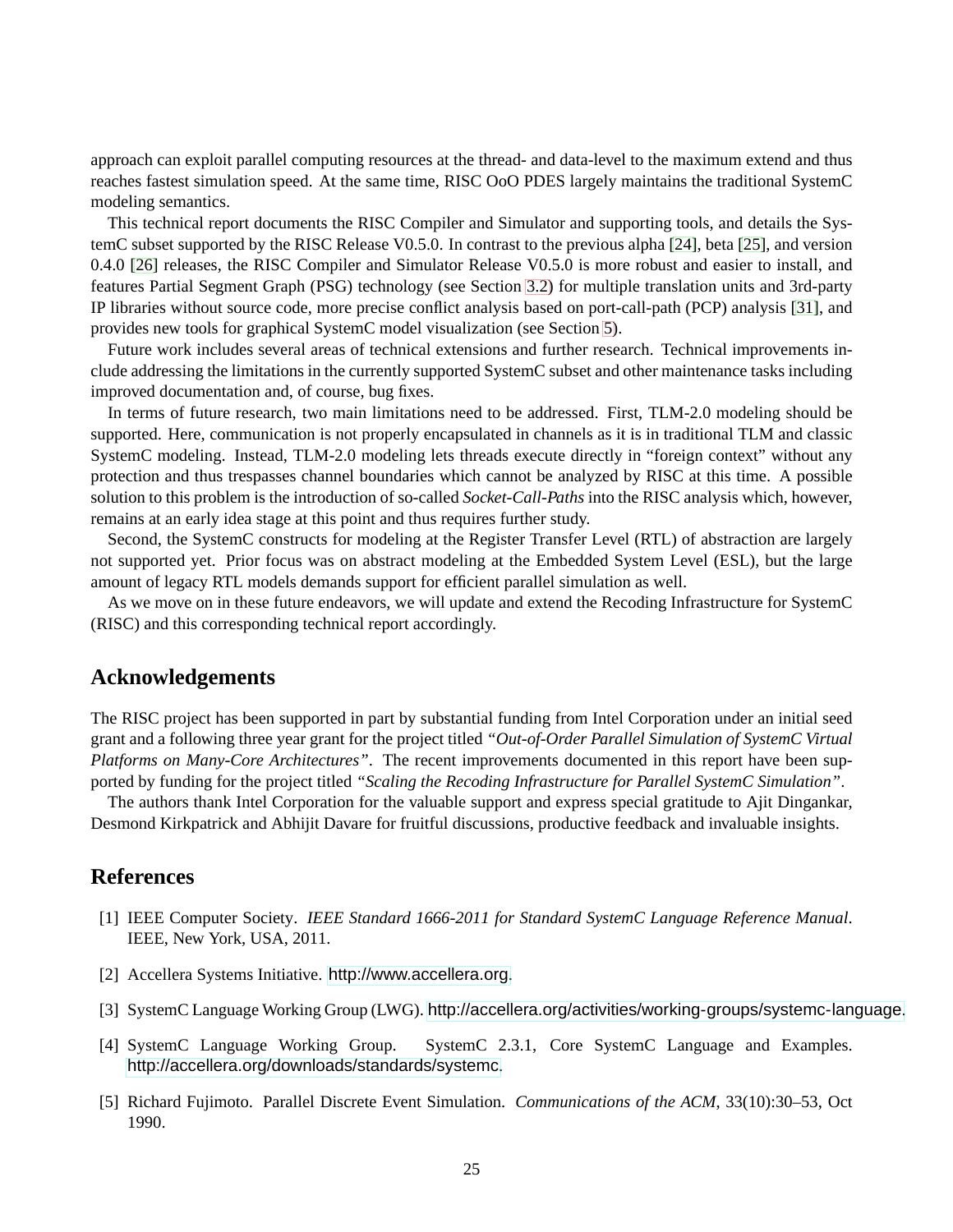- <span id="page-30-0"></span>[6] Christoph Schumacher, Rainer Leupers, Dietmar Petras, and Andreas Hoffmann. parSC: Synchronous Parallel SystemC Simulation on Multi-Core Host Architectures. In *Proceedings of the International Conference on Hardware/Software Codesign and System Synthesis*, pages 241–246, 2010.
- <span id="page-30-1"></span>[7] Dukyoung Yun, Jinwoo Kim, Sungchan Kim, and Soonhoi Ha. Simulation Environment Configuration for Parallel Simulation of Multicore Embedded Systems. In *Proceedings of the Design Automation Conference (DAC)*, pages 345–350, 2011.
- <span id="page-30-2"></span>[8] Ezudheen P, Priya Chandran, Joy Chandra, Biju Puthur Simon, and Deepak Ravi. Parallelizing SystemC Kernel for Fast Hardware Simulation on SMP Machines. In *PADS '09: Proceedings of the 2009 ACM/IEEE/SCS 23rd Workshop on Principles of Advanced and Distributed Simulation*, pages 80–87, 2009.
- <span id="page-30-3"></span>[9] Rohit Sinha, Aayush Prakash, and Hiren D. Patel. Parallel simulation of mixed-abstraction SystemC models on GPUs and multicore CPUs. In *Proceedings of the Asia and South Pacific Design Automation Conference (ASPDAC)*, 2012.
- <span id="page-30-5"></span><span id="page-30-4"></span>[10] Weiwei Chen, Xu Han, and Rainer Dömer. Multi-Core Simulation of Transaction Level Models using the System-on-Chip Environment. *IEEE Design and Test of Computers*, 28(3):20–31, May/June 2011.
- [11] J.H. Weinstock, C. Schumacher, R. Leupers, G. Ascheid, and L. Tosoratto. Time-decoupled parallel systemc simulation. In *Proceedings of the Design, Automation and Test in Europe (DATE) Conference*, Dresden, Germany, March 2014.
- <span id="page-30-7"></span><span id="page-30-6"></span>[12] Weiwei Chen, Xu Han, and Rainer Dömer. Out-of-Order Parallel Simulation for ESL Design. In Proceed*ings of the Design, Automation and Test in Europe (DATE) Conference*, March 2012.
- [13] Weiwei Chen and Rainer Dömer. An Optimizing Compiler for Out-of-Order Parallel ESL Simulation Exploiting Instance Isolation. In *Proceedings of the Asia and South Pacific Design Automation Conference (ASPDAC)*, pages 461–466, February 2012.
- <span id="page-30-8"></span>[14] Weiwei Chen and Rainer Dömer. Optimized Out-of-Order Parallel Discrete Event Simulation using Predictions. In *Proceedings of the Design, Automation and Test in Europe (DATE) Conference*, March 2013.
- <span id="page-30-9"></span>[15] Weiwei Chen, Xu Han, Che-Wei Chang, Guantao Liu, and Rainer Dömer. Out-of-Order Parallel Discrete Event Simulation for Transaction Level Models. *IEEE Transactions on Computer-Aided Design of Integrated Circuits and Systems (TCAD)*, 33(12):1859–1872, December 2014.
- <span id="page-30-10"></span>[16] Jianwen Zhu, Rainer Dömer, and Daniel D. Gajski. Syntax and semantics of the SpecC language. In *Proceedings of the International Symposium on System Synthesis*, Osaka, Japan, December 1997.
- <span id="page-30-11"></span>[17] Daniel D. Gajski, Jianwen Zhu, Rainer Domer, Andreas Gerstlauer, and Shuqing Zhao. ¨ *SpecC: Specification Language and Design Methodology*. Kluwer Academic Publishers, 2000.
- <span id="page-30-12"></span>[18] Andreas Gerstlauer, Rainer Dömer, Junyu Peng, and Daniel D. Gajski. *System Design: A Practical Guide with SpecC*. Kluwer Academic Publishers, 2001.
- <span id="page-30-13"></span>[19] Rainer Domer, Andreas Gerstlauer, and Daniel Gajski. ¨ *SpecC Language Reference Manual, Version 2.0*. SpecC Technology Open Consortium, <http://www.specc.org>, December 2002.
- <span id="page-30-14"></span>[20] Open SystemC Initiative, <http://www.systemc.org>. *Functional Specification for SystemC 2.0*, 2000.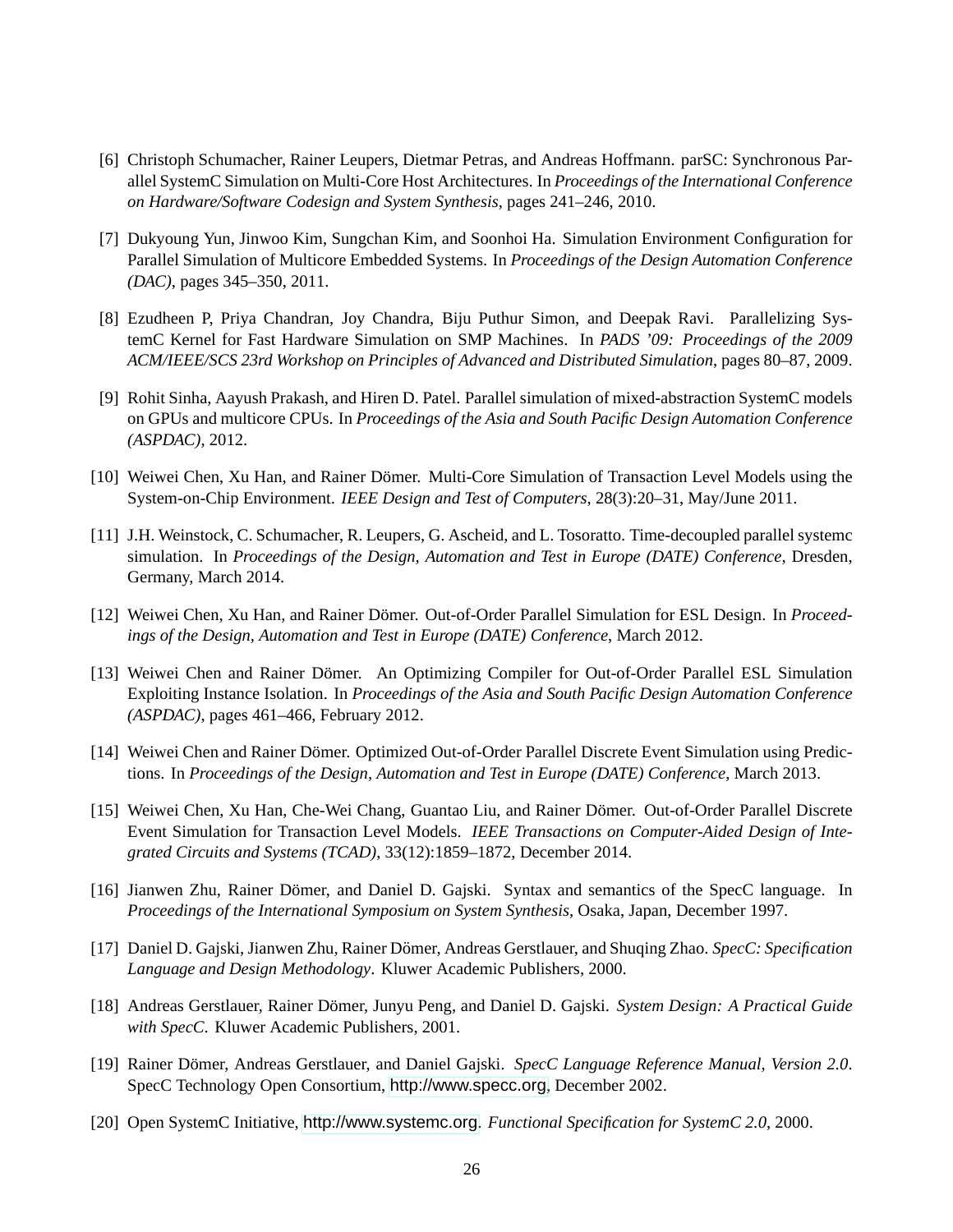- <span id="page-31-1"></span><span id="page-31-0"></span>[21] Thorsten Grötker, Stan Liao, Grant Martin, and Stuart Swan. System Design with SystemC. Kluwer Academic Publishers, 2002.
- <span id="page-31-2"></span>[22] Guantao Liu, Tim Schmidt, Zhongqi Cheng, Daniel Mendoza, and Rainer Doemer. Recoding Infrastructure for SystemC (RISC). [http://www.cecs.uci.edu/](http://www.cecs.uci.edu/~doemer/risc.html)∼doemer/risc.html.
- <span id="page-31-3"></span>[23] Rainer Dömer, Guantao Liu, and Tim Schmidt. Parallel simulation. In Soonhoi Ha and Jürgen Teich, editors, *Handbook of Hardware/Software Codesign*, pages 1–32. Springer Netherlands, Dordrecht, 2017.
- [24] Guantao Liu, Tim Schmidt, and Rainer Dömer. RISC Compiler and Simulator, Alpha Release V0.2.1: Outof-Order Parallel Simulatable SystemC Subset. Technical Report CECS-TR-15-02, Center for Embedded and Cyber-physical Systems, University of California, Irvine, October 2015.
- <span id="page-31-4"></span>[25] Guantao Liu, Tim Schmidt, and Rainer Dömer. RISC Compiler and Simulator, Beta Release V0.3.0: Outof-Order Parallel Simulatable SystemC Subset. Technical Report CECS-TR-16-06, Center for Embedded and Cyber-physical Systems, University of California, Irvine, September 2016.
- <span id="page-31-5"></span>[26] Guantao Liu, Tim Schmidt, Zhongqi Cheng, and Rainer Dömer. RISC Compiler and Simulator, Release V0.4.0: Out-of-Order Parallel Simulatable SystemC Subset. Technical Report CECS-TR-17-05, Center for Embedded and Cyber-physical Systems, University of California, Irvine, July 2017.
- <span id="page-31-6"></span>[27] Rainer Dömer, Weiwei Chen, Xu Han, and Andreas Gerstlauer. Multi-Core Parallel Simulation of System-Level Description Languages. In *Proceedings of the Asia and South Pacific Design Automation Conference (ASPDAC)*, pages 311–316, January 2011.
- <span id="page-31-7"></span>[28] Anirudh Kaushik and Hiren D. Patel. SystemC-clang: An Open-source Framework for Analyzing Mixedabstraction SystemC Models. In *Proceedings of the Forum on Specification and Design Languages (FDL)*, Paris, France, September 2013.
- <span id="page-31-9"></span><span id="page-31-8"></span>[29] Hiren Patel. "SystemC-clang: SystemC parser using the clang front-end". https://github.com/hdpatel/systemcclang.
- <span id="page-31-10"></span>[30] Tim Schmidt. Recoding Infrastructure for SystemC (RISC) API, Version 0.5.0. www.cecs.uci.edu/∼[doemer/risc/v050/html](www.cecs.uci.edu/~doemer/risc/v050/html_risc/index.html)\_risc/index.html.
- [31] Tim Schmidt, Zhongqi Cheng, and Rainer Dömer. Port Call Path Sensitive Conflict Analysis for Instance-Aware Parallel SystemC Simulation. In *Proceedings of the Design, Automation and Test in Europe (DATE) Conference*, Dresden, Germany, March 2018.
- <span id="page-31-11"></span>[32] Tim Schmidt, Guantao Liu, and Rainer Dömer. Hybrid Analysis of SystemC Models for Fast and Accurate Parallel Simulation. In *Proceedings of the Asia and South Pacific Design Automation Conference (ASPDAC)*, January 2017.
- <span id="page-31-12"></span>[33] Tim Schmidt, Guantao Liu, and Rainer Dömer. Exploiting Thread and Data Level Parallelism for Ultimate Parallel SystemC Simulation. In *Proceedings of the Design Automation Conference (DAC)*, June 2017.
- <span id="page-31-13"></span>[34] Guantao Liu. Out-of-Order Parallel SystemC (OOPSC) API, Version 0.5.0. [http://www.cecs.uci.edu/](http://www.cecs.uci.edu/~doemer/risc/v050/html_oopsc/index.html)∼doemer/risc/v050/html oopsc/index.html.
- <span id="page-31-14"></span>[35] Frank Ghenassia. *Transaction-Level Modeling with SystemC: TLM Concepts and Applications for Embedded Systems*. Springer, 2005.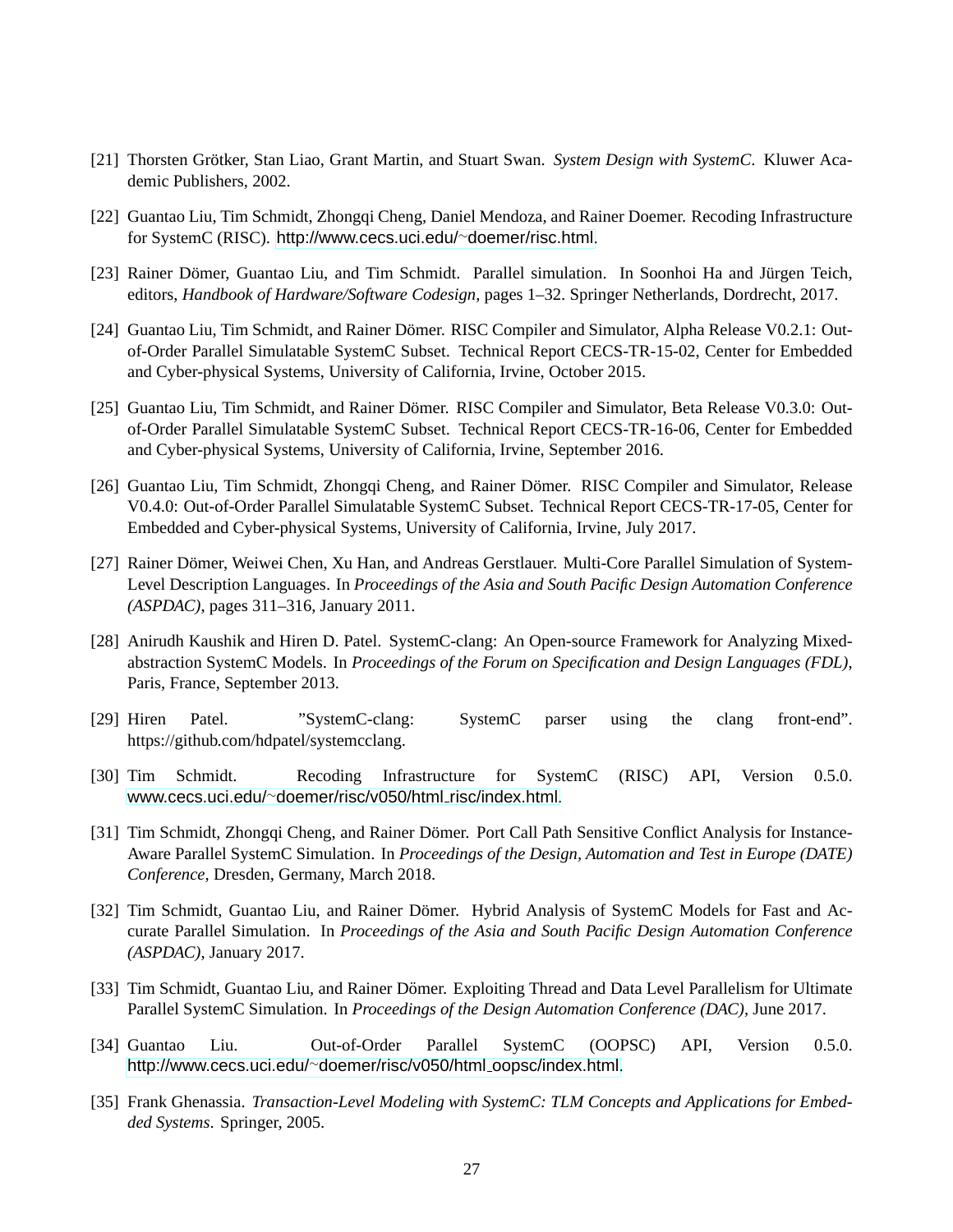- <span id="page-32-1"></span><span id="page-32-0"></span>[36] Open SystemC Initiative (OSCI). *OSCI TLM-2.0 Language Reference Manual*. OSCI, July 2009.
- <span id="page-32-2"></span>[37] Rainer Dömer. Seven Obstacles in the Way of Parallel SystemC Simulation. Presentation at SystemC Evolution Day 2016, Munich, Germany, May 2016.
- <span id="page-32-3"></span>[38] Rainer Dömer. Seven obstacles in the way of standard-compliant parallel SystemC simulation. *IEEE Embedded Systems Letters*, 8(4):81–84, December 2016.
- <span id="page-32-4"></span>[39] David C. Black. The Definitive Guide to SystemC: TLM-2.0 and the IEEE 1666-2011 Standard. Tutorial at Design Automation Conference, San Francisco, California, June 2015.
- [40] Daniel Mendoza and Rainer Dömer. A Tool for Visualization of SystemC Models. Technical Report CECS-TR-17-06, Center for Embedded and Cyber-physical Systems, University of California, Irvine, November 2017.
- [41] Tim Schmidt, Guantao Liu, and Rainer Dömer. Automatic Generation of Thread Communication Graphs from SystemC Source Code. In *Proceedings of the International Workshop on Software and Compilers for Embedded Systems*, May 2016.
- [42] Guantao Liu, Tim Schmidt, and Rainer Dömer. A Segment-Aware Multi-Core Scheduler for SystemC PDES. In *Proceedings of the IEEE International High Level Design Validation and Test Workshop*, October 2016.
- [43] Kasra Moazzemi, Rainer Dömer, and Aparna Chandramowlishwaran. A SystemC Model for N-body Problems and its Parallel Design Space Exploration. Technical Report CECS-TR-16-09, Center for Embedded and Cyber-physical Systems, University of California, Irvine, November 2016.
- [44] Zhongqi Cheng and Rainer Dömer. A SystemC Model of a Bitcoin Miner. Technical Report CECS-TR-16 04, Center for Embedded and Cyber-physical Systems, University of California, Irvine, September 2016.
- [45] Farah Arabi and Rainer Dömer. A Light Weight SystemC Library for Faster Compilation. Technical Report CECS-TR-16-07, Center for Embedded and Cyber-physical Systems, University of California, Irvine, October 2016.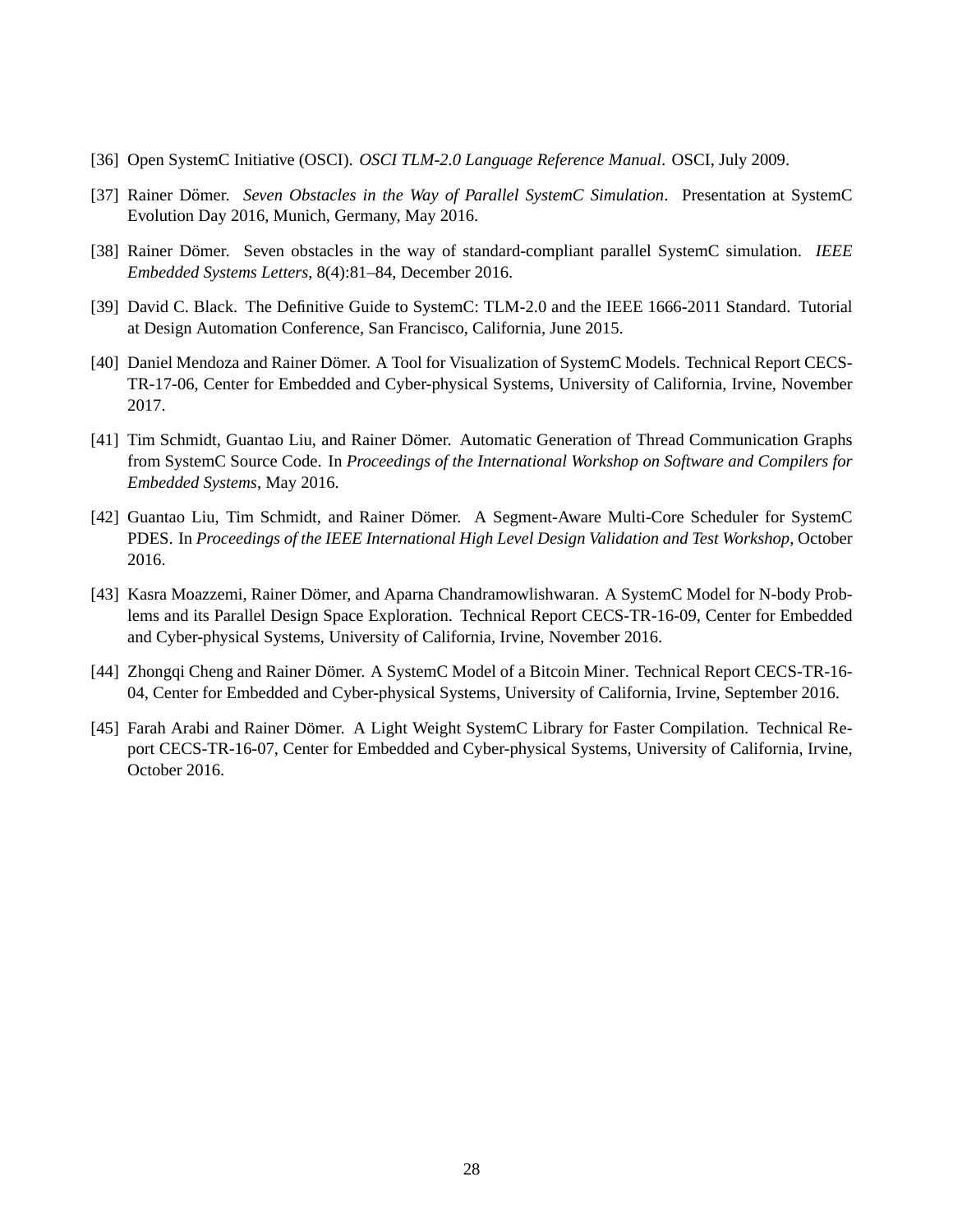# <span id="page-33-0"></span>**A Appendix**

# <span id="page-33-1"></span>**A.1 Manual Page of the RISC Compiler and Simulator**

# **NAME**

**risc** – Recoding Infrastructure for SystemC (RISC) Compiler and Simulator

# **SYNOPSIS**

**risc** [ *options* ] *design* [ *options* ]

#### **DESCRIPTION**

**risc** is a dedicated compiler for the SystemC language. The purpose of **risc** is to parse, analyze, instrument, and compile a SystemC source program into an executable program for out-of-order parallel simulation. **risc** is a frontend source-to-source compiler for SystemC built on top of the ROSE compiler infrastructure with GNU or Intel C++ as backend target compiler. As such, **risc** relies on and supports also most of the ROSE and GNU compiler options.

Using the command syntax shown in the synopsis above, the specified *design* is compiled. By default, **risc** reads the SystemC source file, performs preprocessing and builds an internal representation (abstract syntax tree) and a Segment Graph (SG) of the model. Next, segment conflict analysis is performed and the design model is instrumented for Out-of-Order Parallel Discrete Event Simulation (OoO PDES). Finally, instrumented C++ code is generated, compiled, and linked into an executable file that can be run for fast parallel simulation.

On successful completion, the exit value 0 is returned. In case of errors during processing, an error code with a brief diagnostic message is written to the standard error stream and the compilation is aborted with an exit value greater than zero.

For preprocessing and C++ compilation into an executable file, **risc** relies on the availability of an external  $C_{++}$  compiler which is used automatically in the background. By default, the GNU  $C_{++}$ compiler **g++** is used. Alternatively (see options *–risc:icpc* and *–risc:mic* below), the Intel C++ compiler **icpc** may be used to generate an executable optimized for Intel processors with SIMD capabilities or the Intel Many-Integrated-Core (MIC) architecture.

# **ARGUMENTS**

*design* specifies the file name of the input SystemC design model; by default, the base name of *design* is used as base name for the intermediate and output files;

# **OPTIONS**

- *–h* | *—-help* print the **risc** compiler version and a brief usage information message to standard output and quit;
- *–v* | *—-verbose* increment the verbosity level so that all tasks performed are logged to standard error (default: be silent); at level 1, high-level messages about the tasks performed are displayed; at level 2, additional details such as input and output file names are listed; at level 3, very detailed information about each executed task is printed;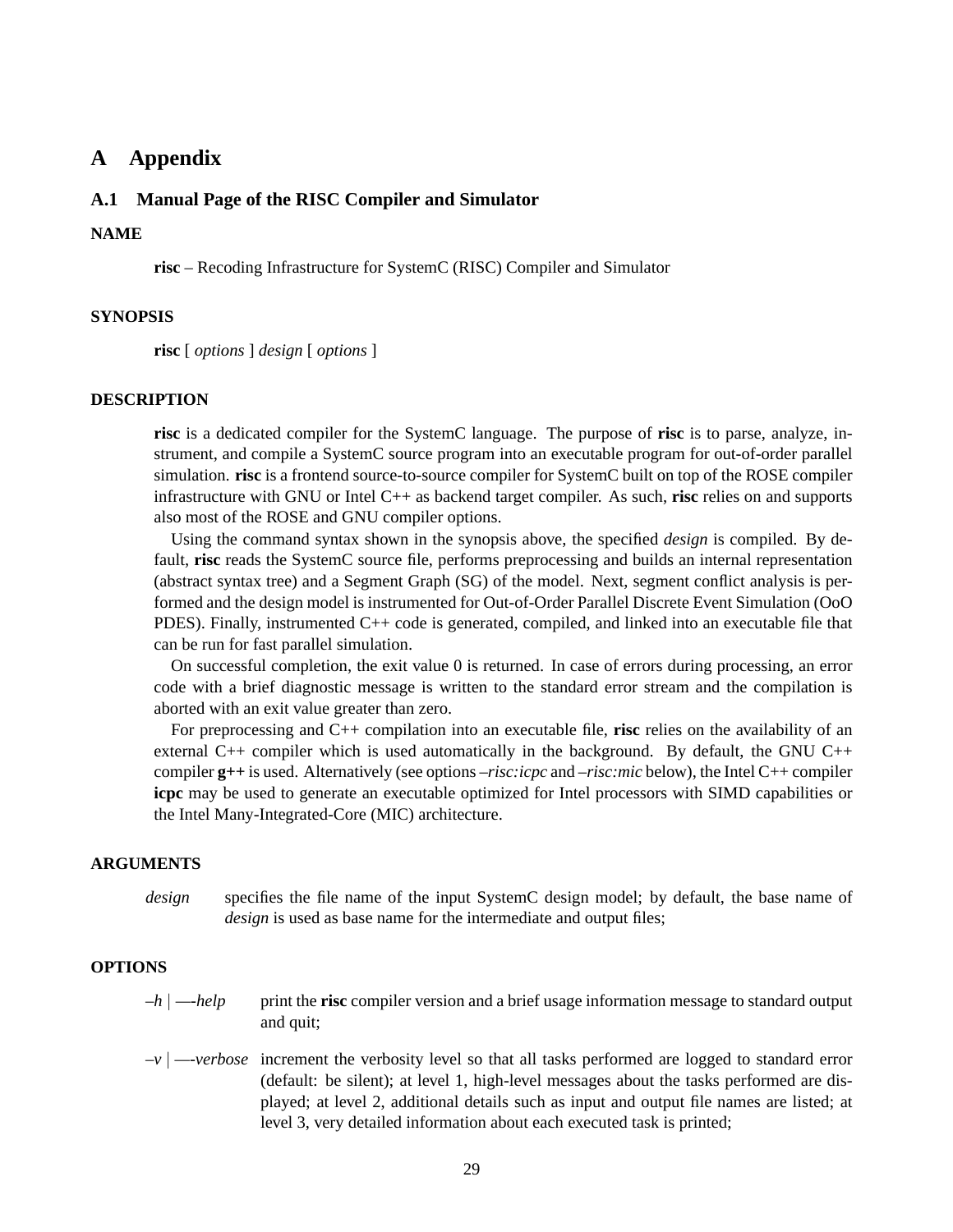| $-\nu\nu$          | increment the verbosity level by two counts (same as $-v-v$ );                                                                                                                                                                                                                                                                                                                                                        |
|--------------------|-----------------------------------------------------------------------------------------------------------------------------------------------------------------------------------------------------------------------------------------------------------------------------------------------------------------------------------------------------------------------------------------------------------------------|
| $-\nu \nu \nu$     | increment the verbosity level by three counts (same as $-v-v$ );                                                                                                                                                                                                                                                                                                                                                      |
|                    | $-w$ $\vert$ $\cdots$ <i>warnings</i> increment the warning level so that compiler warning messages are enabled (default:<br>warnings are disabled); four levels are supported ranging from only important warnings<br>(level 1) to pedantic warnings (level 4); for most cases, warning level 2 is recommended<br>$(-w - w);$                                                                                        |
| $-ww$              | increment the warning level by two counts (same as $-w - w$ );                                                                                                                                                                                                                                                                                                                                                        |
| $-www$             | increment the warning level by three counts (same as $-w - w - w$ );                                                                                                                                                                                                                                                                                                                                                  |
| $-g$               | add a symbol table suitable for debugging (e.g. using <b>gdb</b> ) to the generated object files<br>and simulation executable (default: no debugging symbols);                                                                                                                                                                                                                                                        |
| $-O$   $-O$ level  | optimize the generated simulation executable for higher execution speed and/or less<br>memory usage (default: no optimization);                                                                                                                                                                                                                                                                                       |
| $-Idir$            | add the specified <i>dir</i> to the include path (extend the list of directories to be searched<br>for including source files); include directories are searched in the order of their<br>specification; the standard include path (\$SYSTEMC_LW_HOME/include or \$SYS-<br>TEMC_OOP_HOME/include) is automatically appended to this list; by default, only<br>the standard include directories are searched;          |
| $-Ldir$            | add the specified <i>dir</i> to the library path (extend the list of directories to be searched for<br>linker libraries); the library path is searched in the specified order; the standard library<br>path (\$SYSTEMC_OOP_HOME/lib) is automatically appended to this list; by default,<br>only the standard library path is searched;                                                                               |
| $-llib$            | add the specified <i>lib</i> to the list of libraries for the linker so that the executable is linked<br>against <i>lib</i> ; libraries are linked in the specified order; the standard libraries (i.e. -<br>lsysteme) are automatically appended to this list; by default, only standard libraries<br>are used;                                                                                                      |
| $-\mathcal{C}$     | perform only the preprocessing, analysis, instrumentation, and compilation tasks; skip<br>the final linking stage so that only an object file is created (default: perform all tasks<br>including linking);                                                                                                                                                                                                           |
| $\sim$ output file | specify the name of the final output file explicitly (default: a.out);                                                                                                                                                                                                                                                                                                                                                |
| $-psg$             | switch to partial segment graph (PSG) generation mode (and do not link); this generates<br>a file with suffix .psg for the current translation unit; PSG files follow the DOT graph<br>description language and can be processed with DOT file tools (e.g. displayed with the<br>xdot.py tool); for 3rd-party IP components, PSG files may be edited with a text editor<br>for further fine-tuning and IP protection; |
|                    |                                                                                                                                                                                                                                                                                                                                                                                                                       |

*–psg input PSG file* specifies the name of a PSG input file; the specified file will be loaded and its PSG will be integrated with the current translation unit to form a complete segment graph;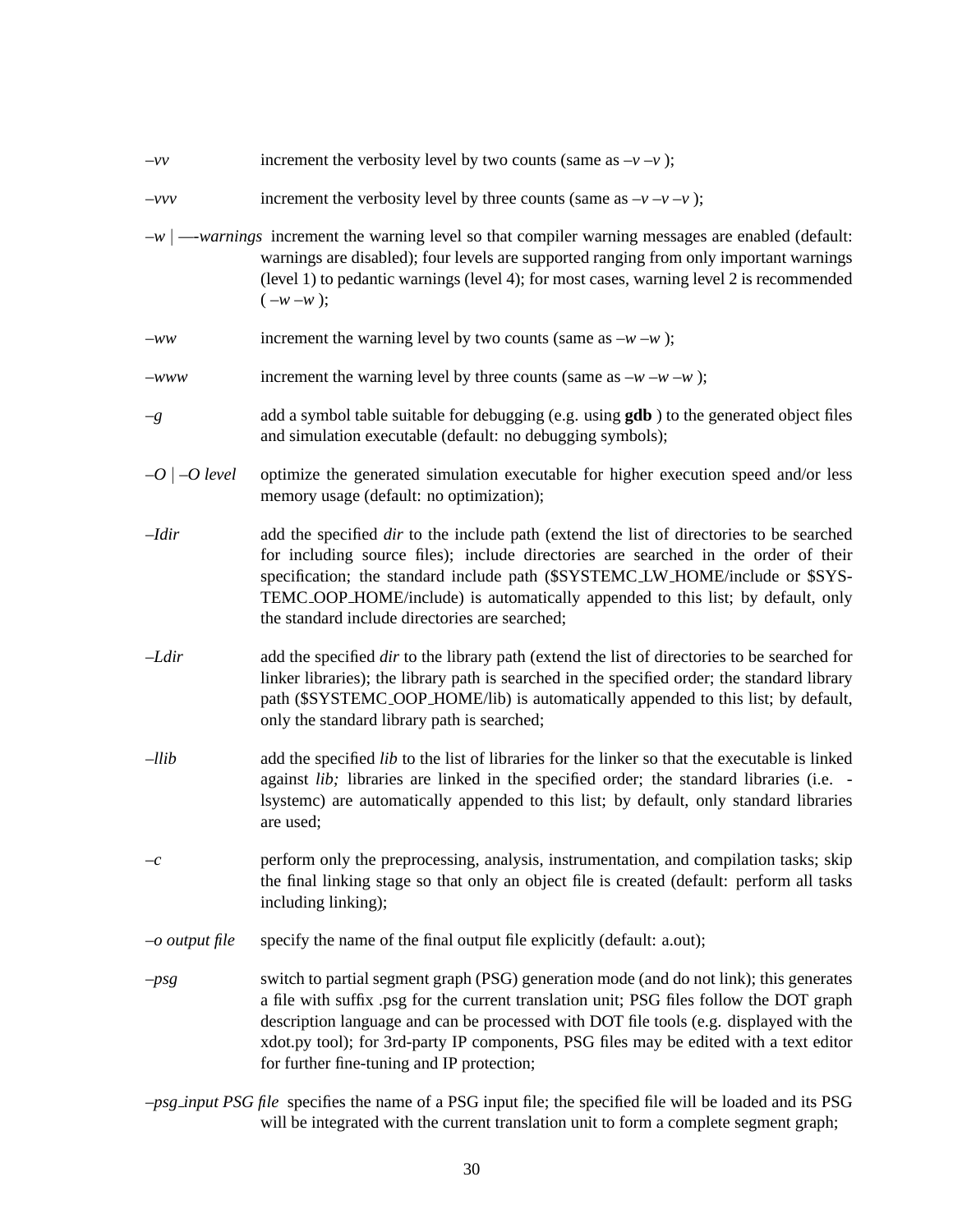- *–psg output output file* in PSG generation mode (see above), this specifies the name of the PSG output file explicitly; by default, the output PSG file has the same basename as the input SystemC file;
- *–risc:dump* output the computed segment graph (SG) and conflict tables as HTML files (default: no HTML files are generated); these files may be viewed by a user in a browser in order to inspect the out-of-order execution conditions of the model and improve it accordingly;
- *–risc:icpc* use the Intel C++ compiler **icpc** in the backend for generating the executable (default: GNU C++ compiler **g++** );
- *–risc:mic* use the Intel C++ compiler **icpc** with option *–mic* in the backend for cross-compiling an executable for the Intel Many Integrated Core (MIC) architecture (default: generate an executable for the same processor the compiler is running on);
- *–risc:elab filename* import the elaboration result produced by the RISC elaborator **elab** from file *filename* and use it for segment conflict analysis based on a dynamic elaboration phase (default: pure static analysis);

*–*<*rose:option*> pass this option through to the underlying ROSE compiler (default: none);

*–*<*GNU option*> pass this option through to the underlying GNU compiler (default: none);

# **ENVIRONMENT**

| SYSTEMC_LW_HOME   | is used at compile-time to find the RISC light-weight SystemC header files<br>which are expected in directory \$SYSTEMC_LW_HOME/include (default:<br>none);                                                                                                                                                                                  |
|-------------------|----------------------------------------------------------------------------------------------------------------------------------------------------------------------------------------------------------------------------------------------------------------------------------------------------------------------------------------------|
| SYSTEMC_OOP_HOME  | is used at compile-time to find the RISC out-of-order SystemC header files<br>which are expected in directory \$SYSTEMC_OOP_HOME/include, and the<br>RISC out-of-order SystemC library which is expected in directory \$SYS-<br>TEMC_OOP_HOME/lib (default: none);                                                                           |
| SYSTEMC_MIC_HOME  | is used at compile-time to find the RISC SystemC header files and li-<br>brary files for the Intel many-integrated-core (MIC) architecture which are<br>expected in directory \$SYSTEMC_MIC_HOME/include and and \$SYS-<br>TEMC_MIC_HOME/lib, respectively (default: none); this is used only when<br>the option $-mic$ is used (see above); |
|                   | SYSC_PRINT_MODE_MESSAGE is used by the RISC simulator at run-time to print the mode<br>of simulation and also the actual values of the environment variables<br>listed below; these log lines start with "***" and are only printed when<br>\$SYSC_PRINT_MODE_MESSAGE is defined (default: no messages are<br>printed);                      |
| SYSC_SYNC_PAR_SIM | is used by the RISC simulator at run-time to force the RISC out-of-order<br>SystemC simulation to fall back to synchronous (in-order) PDES execution;<br>note that this mode is also automatically selected when SystemC primitive                                                                                                           |

channels with update requests are used (default: out-of-order execution);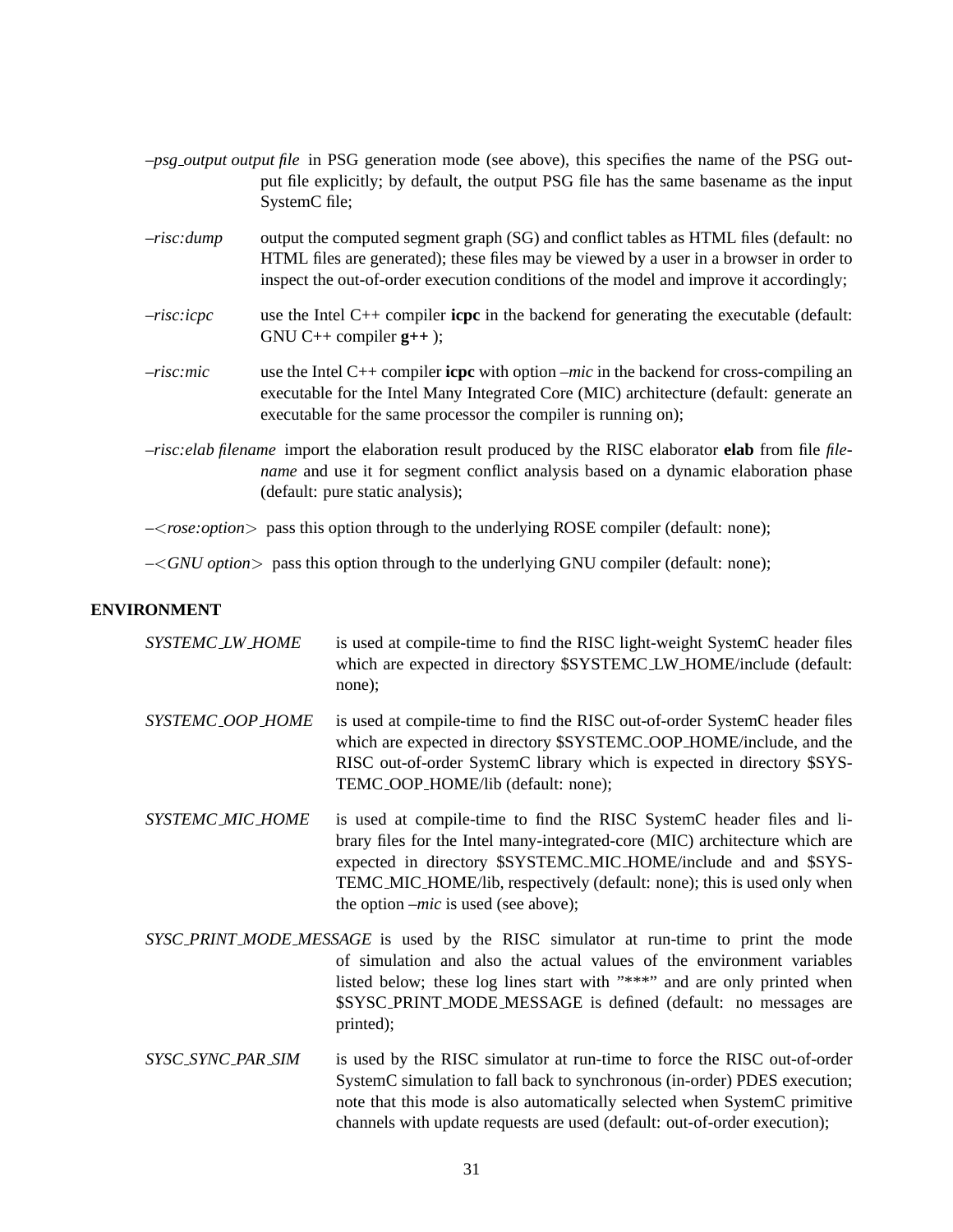- *SYSC PRINT VERBOSE MESSAGE* is used by the RISC simulator at run-time to print debugging information about the simulator queues, event processing, and time advances; such debugging lines are only printed when \$SYSC PRINT VERBOSE MESSAGE is defined (default: no debugging infos are printed);
- *SYSC DISABLE PREDICTION* is used by the RISC simulator at run-time to switch back to nonpredictive conflict detection; this avoids scheduling overhead at run time, but usually results in slower simulation due to more conflicts; if \$SYSC DISABLE PREDICTION is defined, thread state prediction is not used during out-of-order scheduling (default: out-of-order execution with prediction);
- *SYSC PAR SIM CPUS* is used by the RISC simulator at run-time to set the maximum number of concurrent threads allowed in the RISC out-of-order SystemC simulation (default: 64);

## **VERSION**

The RISC compiler and simulator are release version 0.5.0.

## **AUTHORS**

Zhongqi Cheng <zhongqc@uci.edu>, Rainer Doemer <doemer@uci.edu>, Guantao Liu  $\langle$  guantaol@uci.edu $\rangle$ , and Tim Schmidt  $\langle$  schmidtt@uci.edu $\rangle$ .

# **COPYRIGHT**

(c) 2018 CECS, University of California, Irvine

# **LICENSE**

Open source BSD license terms apply.

#### **BUGS, LIMITATIONS**

This is an academic proof-of-concept prototype implementation, not commercial-quality software. See the file BUGS in the software packages for known limitations.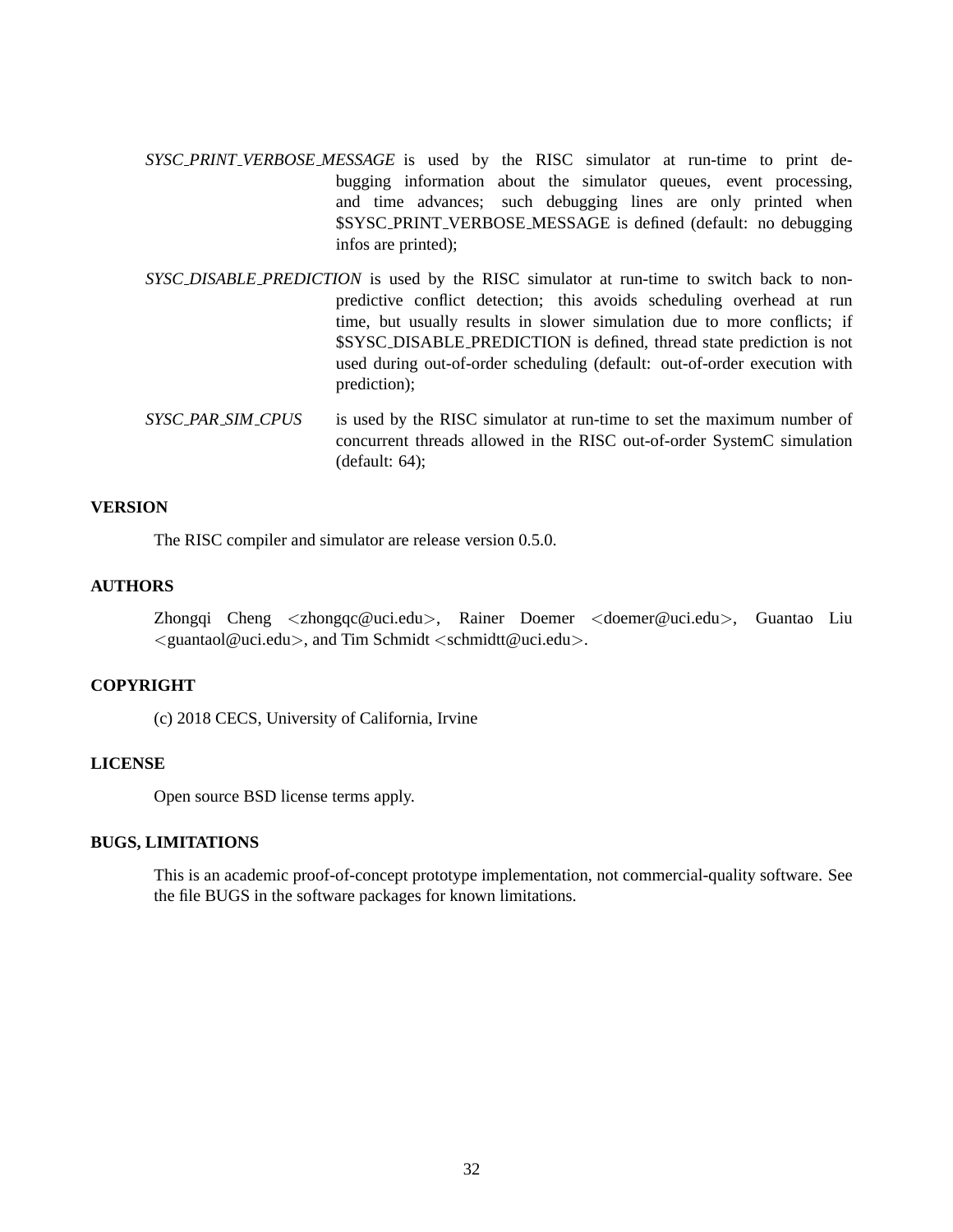#### <span id="page-37-0"></span>**A.2 Manual Page of the RISC Elaborator**

#### **NAME**

**elab** – Recoding Infrastructure for SystemC (RISC) Dynamic Elaborator

#### **SYNOPSIS**

**elab** *design* [ *options* ]

#### **DESCRIPTION**

**elab** is a special compiler for the SystemC language. The purpose of **elab** is to parse, analyze, instrument, and compile a SystemC source program into an executable program for dynamic elaboration. **elab** is a frontend source-to-source compiler for SystemC built on top of the ROSE compiler infrastructure with GNU or Intel C++ as backend target compiler. As such, **elab** relies on and supports also most of the ROSE and GNU compiler options.

Using the command syntax shown in the synopsis above, the specified *design* is compiled. By default, **elab** reads the SystemC source file, performs preprocessing and builds an internal representation (abstract syntax tree) of the SystemC structural hierarchy. **elab** then instruments the design model so that its execution stops after the end of the elaboration phase (no actual simulation will take place); the dynamically built hierarchy and instance connectivity data is then dumped into a file *design.elab* which can be passed to the RISC compiler **risc** for more precise conflict analysis.

On successful completion, the exit value 0 is returned. In case of errors during processing, an error code with a brief diagnostic message is written to the standard error stream and the compilation is aborted with an exit value greater than zero.

For preprocessing and C++ compilation into an executable file, **elab** relies on the availability of an external  $C_{++}$  compiler which is used automatically in the background. By default, the GNU  $C_{++}$ compiler **g++** is used.

#### **ARGUMENTS**

*design* specifies the file name of the input SystemC design model; by default, the base name of *design* is used as base name for the intermediate and output files;

### **OPTIONS**

- *–h* | *—-help* print the **elab** elaborator version and a brief usage information message to standard output and quit;
- *–v* | *—-verbose* increment the verbosity level so that all tasks performed are logged to standard error (default: be silent); at level 1, high-level messages about the tasks performed are displayed; at level 2, additional details such as input and output file names are listed; at level 3, very detailed information about each executed task is printed;
- $-\nu\nu$  increment the verbosity level by two counts (same as  $-\nu \nu$ );
- *–vvv* increment the verbosity level by three counts (same as  $-v-v$ );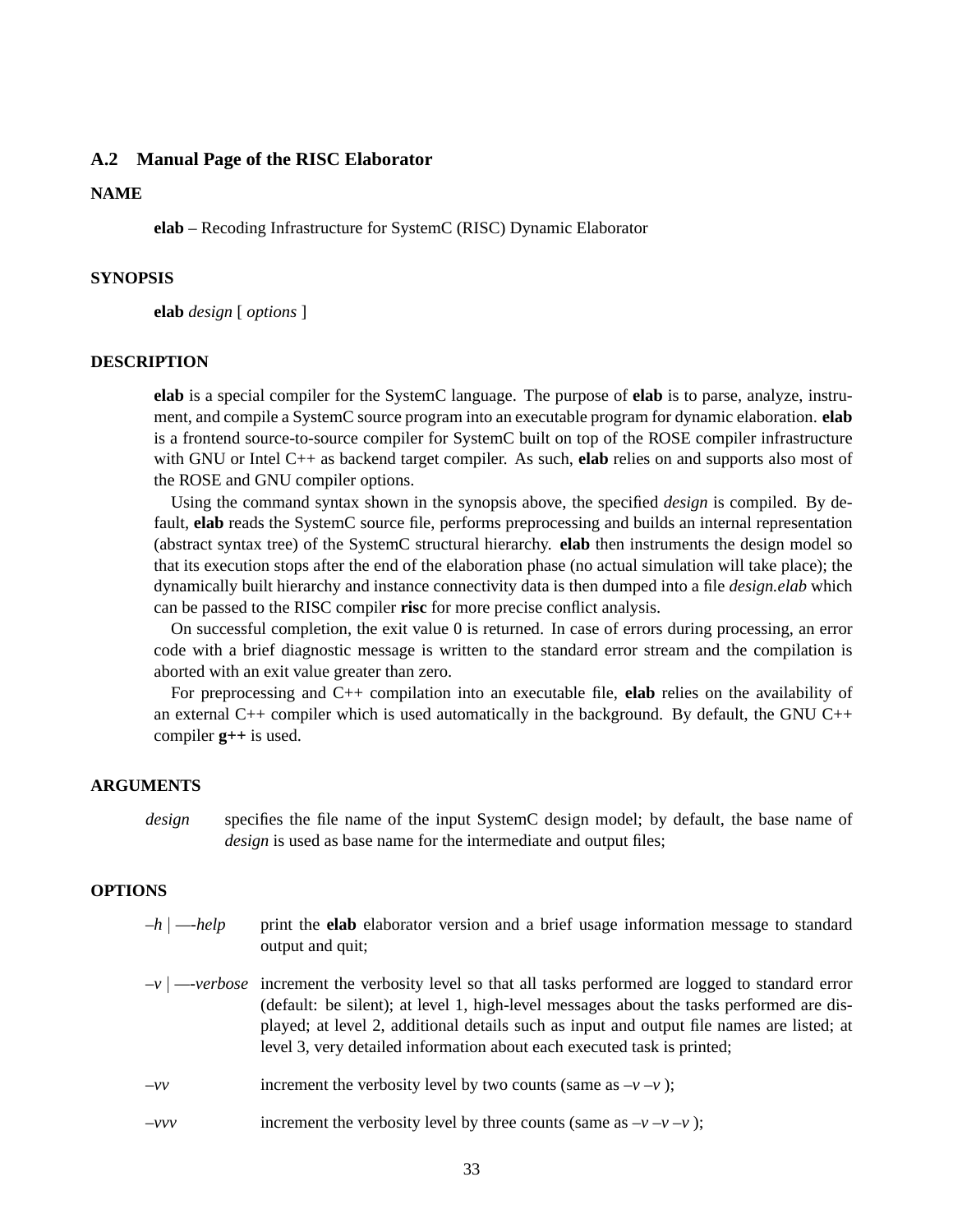- *–w* | *—-warnings* increment the warning level so that compiler warning messages are enabled (default: warnings are disabled); four levels are supported ranging from only important warnings (level 1) to pedantic warnings (level 4); for most cases, warning level 2 is recommended  $(-w - w);$
- *–ww* increment the warning level by two counts (same as *–w –w* );
- *–www* increment the warning level by three counts (same as *–w –w –w* );
- *–g* add a symbol table suitable for debugging (e.g. using **gdb** ) to the generated object files and simulation executable (default: no debugging symbols);
- *–O* | *–O level* optimize the generated simulation executable for higher execution speed and/or less memory usage (default: no optimization);
- *–Idir* add the specified *dir* to the include path (extend the list of directories to be searched for including source files); include directories are searched in the order of their specification; the standard include path (\$SYSTEMC LW HOME/include or \$SYS-TEMC OOP HOME/include) is automatically appended to this list; by default, only the standard include directories are searched;
- *–Ldir* add the specified *dir* to the library path (extend the list of directories to be searched for linker libraries); the library path is searched in the specified order; the standard library path (\$SYSTEMC OOP HOME/lib) is automatically appended to this list; by default, only the standard library path is searched;
- *–llib* add the specified *lib* to the list of libraries for the linker so that the executable is linked against *lib;* libraries are linked in the specified order; the standard libraries (i.e. lsystemc) are automatically appended to this list; by default, only standard libraries are used;
- *–c* perform only the preprocessing, analysis, instrumentation, and compilation tasks; skip the final linking stage so that only an object file is created (default: perform all tasks including linking);
- *–o output file* specify the name of the final output file explicitly (default: a.out);
- *–elab:o* specify the name of the elaboration result file with instance connectivity data explicitly (default: *design.elab* ); this file will be produced when the executable generated by **elab** is run (after its elaboration phase);

*–*<*rose:option*> pass this option through to the underlying ROSE compiler (default: none);

*–*<*GNU option*> pass this option through to the underlying GNU compiler (default: none);

#### **ENVIRONMENT**

| <i>SYSTEMC_LW_HOME</i> | is used at compile-time to find the RISC light-weight SystemC header files |
|------------------------|----------------------------------------------------------------------------|
|                        | which are expected in directory \$SYSTEMC_LW_HOME/include (default:        |
|                        | none):                                                                     |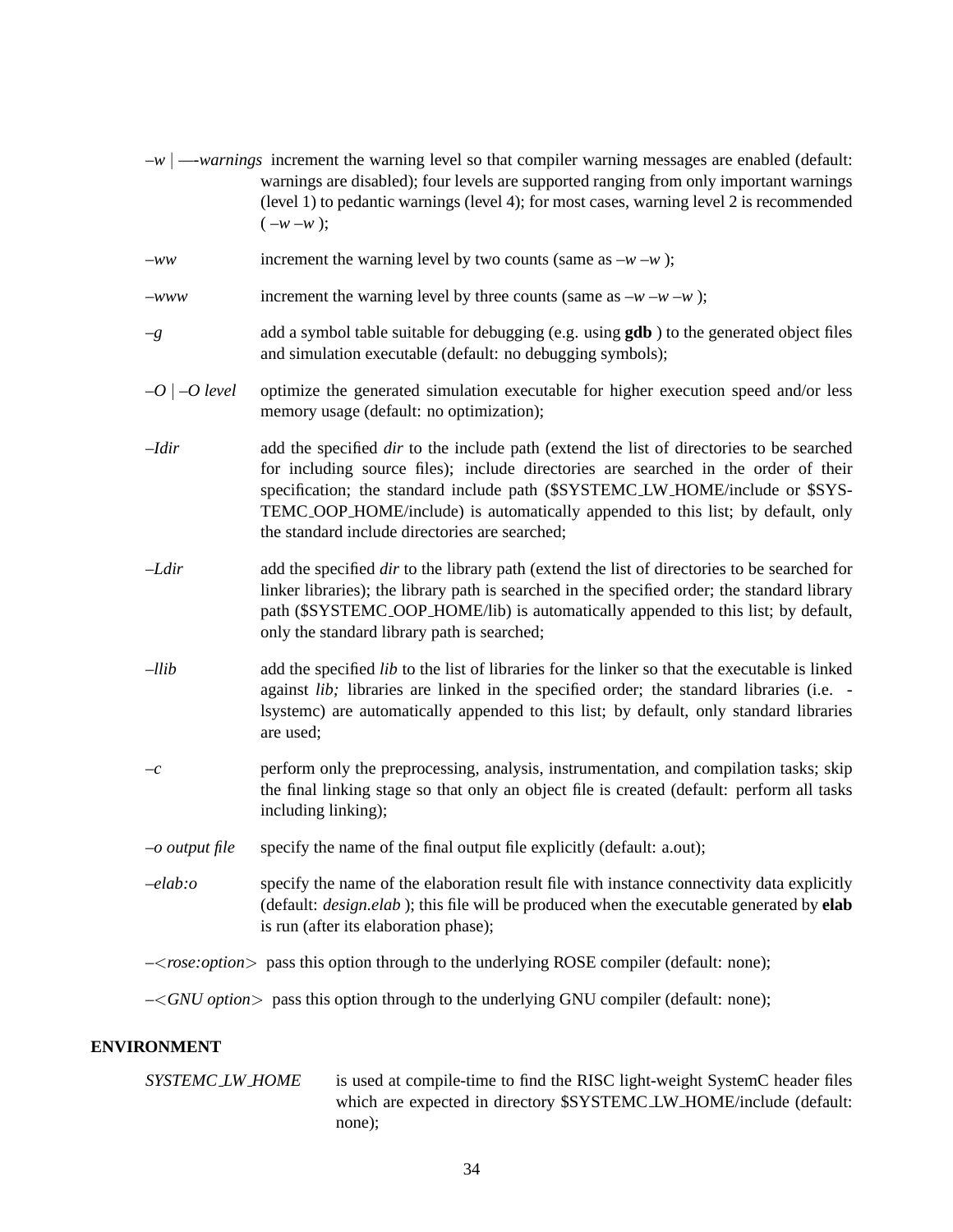*SYSTEMC OOP HOME* is used at compile-time to find the RISC out-of-order SystemC header files which are expected in directory \$SYSTEMC OOP HOME/include, and the RISC out-of-order SystemC library which is expected in directory \$SYS-TEMC OOP HOME/lib (default: none);

### **VERSION**

The RISC Dynamic Elaborator is release version 0.5.0.

## **AUTHORS**

Zhongqi Cheng <zhongqc@uci.edu>, Rainer Doemer <doemer@uci.edu>, Guantao Liu  $\langle$  guantaol@uci.edu $\rangle$ , and Tim Schmidt  $\langle$  schmidtt@uci.edu $\rangle$ .

# **COPYRIGHT**

(c) 2018 CECS, University of California, Irvine

# **LICENSE**

Open source BSD license terms apply.

# **BUGS, LIMITATIONS**

This is an academic proof-of-concept prototype implementation, not commercial-quality software. See the file BUGS in the software packages for known limitations.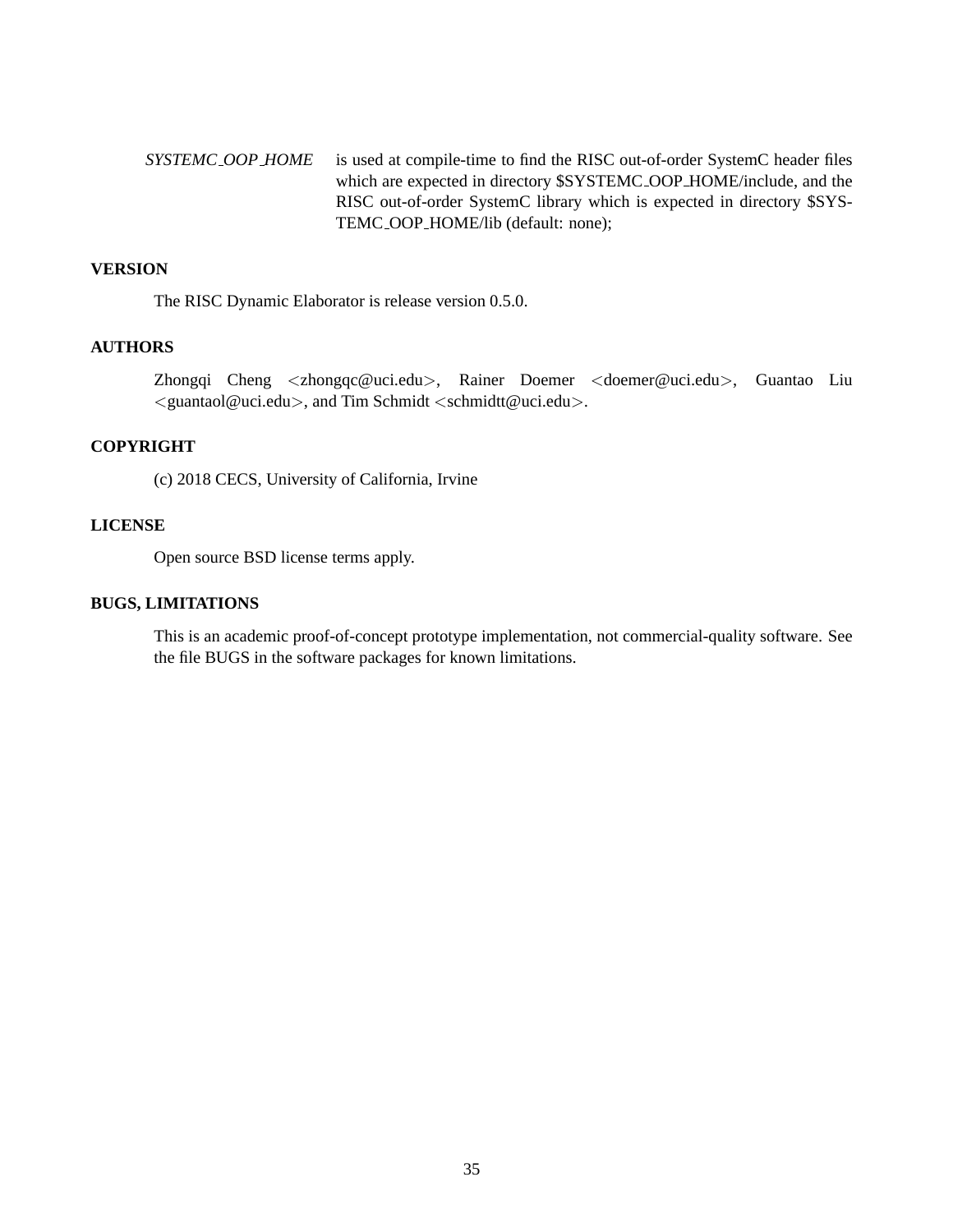#### <span id="page-40-0"></span>**A.3 Manual Page of the RISC SIMD Advisor**

#### **NAME**

**simd** – Recoding Infrastructure for SystemC (RISC) SIMD Advisor

#### **SYNOPSIS**

**simd** [ *options* ] *design* [ *options* ]

#### **DESCRIPTION**

**simd** is an analysis tool for exploiting data-level parallelism based on the RISC compiler for the SystemC language. The purpose of **simd** is to parse and analyze a SystemC source program, and then provide advise to the user regarding possible optimizations of the model to exploit SIMD parallelism for faster out-of-order parallel simulation.

Using the command syntax shown in the synopsis above, the specified *design* is compiled and statically analyzed. By default, **simd** reads the SystemC source file, performs preprocessing and builds an internal representation (abstract syntax tree) of the SystemC constructs in the model. Next, thread control flow analysis is performed and encountered loops are analyzed for potential single-instructionmultiple-data (SIMD) execution which exploits data-level parallelism and can lead to significantly improved simulation performance in Out-of-Order Parallel Discrete Event Simulation (OoO PDES).

Specifically, **simd** presents to the user a list of loops that might be suitable for SIMD vectorization. The user is expected to review the options and, based on his application knowledge, select those loops that do not contain SIMD conflicts, such as parallel accesses to overlapping memory locations. For confirmed loops, the user then inserts into the source code **#pragma omp simd** annotations immediately before the selected loops. The annotated model can then be compiled with **risc** and option *–risc:icpc* using the Intel C++ compiler **icpc** to generate an executable for execution on a SIMD-capable target architecture with improved performance.

The output of **simd** lists the loops found in the control flow of the SystemC threads of the model. For each loop, its line number in the source code is listed together with its analyzed SIMD qualification. If the loop is not qualified, a reason for its disqualification may or may not be shown in form of an error code.

A qualification error code of 1 indicates the use of an invalid array index in the loop. The code 2 indicates that a non-loop local variable is written. Finally, code 3 indicates that an unsupported construct (e.g. goto statement) is found in the loop.

On successful completion, the **simd** advisor returns the value 0. In case of errors during processing, an error code with a brief diagnostic message is written to the standard error stream and the compilation is aborted with an exit value greater than zero.

#### **ARGUMENTS**

*design* specifies the file name of the input SystemC design model; by default, the base name of *design* is used as base name for the intermediate and output files;

## **OPTIONS**

*–h* | *—-help* print the **simd** advisor version and a brief usage information message to standard output and quit;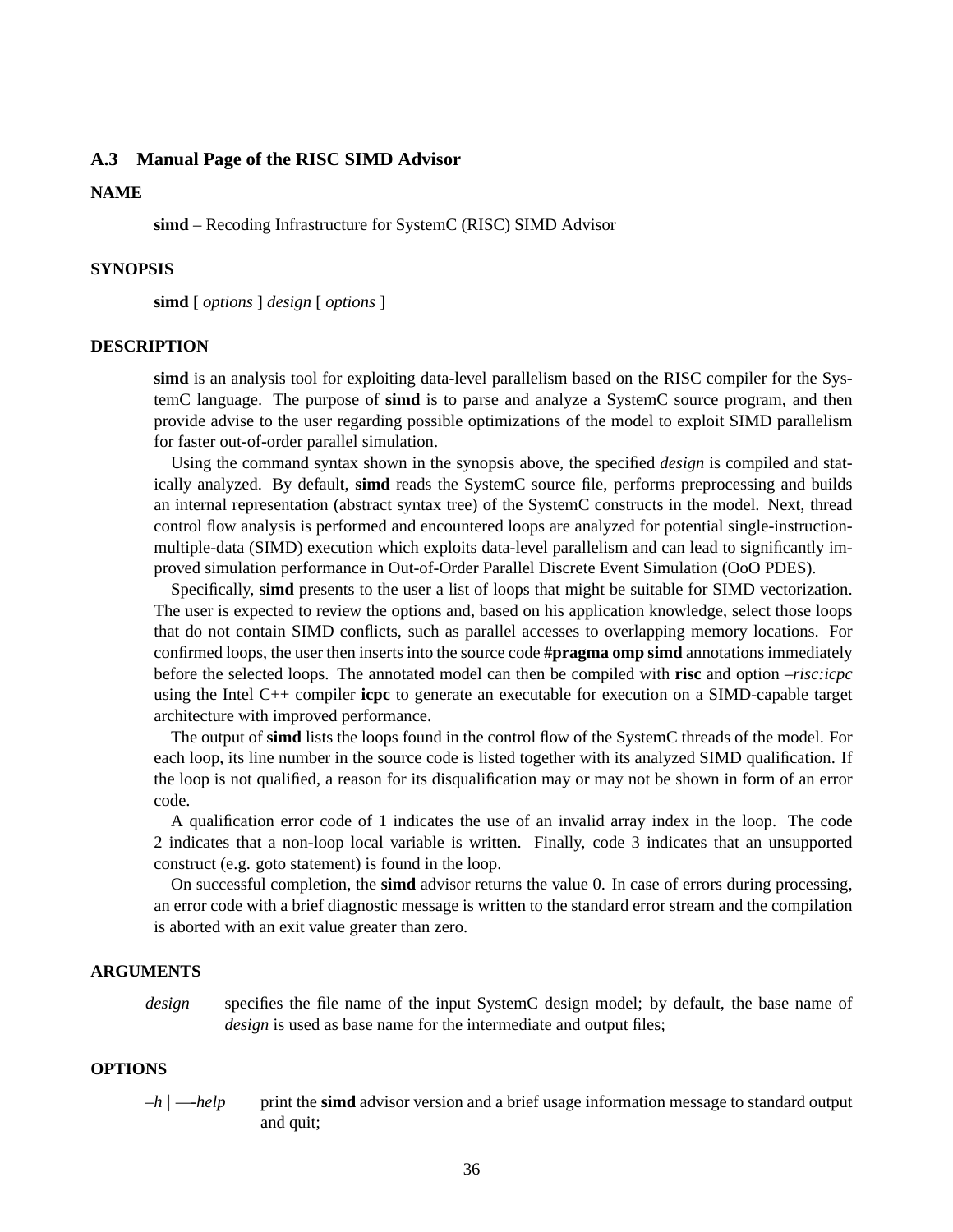| $-v$ $\rightarrow$ verbose increment the verbosity level so that the tasks performed are logged to standard error |
|-------------------------------------------------------------------------------------------------------------------|
| (default: be silent); at level 1, high-level messages about the tasks performed are dis-                          |
| played; at level 2, additional details such as input and output file names are listed; at                         |
|                                                                                                                   |
|                                                                                                                   |

 $-\nu\nu$  increment the verbosity level by two counts (same as  $-\nu - \nu$ );

```
–vvv increment the verbosity level by three counts (same as -v-v);
```
- *–w* | *—-warnings* increment the warning level so that warning messages are enabled (default: warnings are disabled); four levels are supported ranging from only important warnings (level 1) to pedantic warnings (level 4); for most cases, warning level 2 is recommended ( $-w-w$ );
- *–ww* increment the warning level by two counts (same as *–w –w* );
- *–www* increment the warning level by three counts (same as *–w –w –w* );
- *–Idir* add the specified *dir* to the include path (extend the list of directories to be searched for including source files); include directories are searched in the order of their specification; the standard include path (\$SYSTEMC LW HOME/include) is automatically appended to this list; by default, only the standard include directories are searched;
- *–o output file* specify the name of the text output file explicitly (default: none);

*–*<*rose:option*> pass this option through to the underlying ROSE compiler (default: none);

*–*<*GNU option*> pass this option through to the underlying GNU compiler (default: none);

# **ENVIRONMENT**

```
SYSTEMC_LW_HOME is used at compile-time to find the RISC light-weight SystemC header files
                        which are expected in directory $SYSTEMC LW HOME/include (default:
                        none);
```
#### **VERSION**

The SIMD Advisor is release version 0.5.0.

#### **AUTHORS**

Zhongqi Cheng <zhongqc@uci.edu>, Rainer Doemer <doemer@uci.edu>, Guantao Liu  $\le$ guantaol@uci.edu $>$ , and Tim Schmidt $\le$ schmidtt@uci.edu $>$ .

# **COPYRIGHT**

(c) 2018 CECS, University of California, Irvine

## **LICENSE**

Open source BSD license terms apply.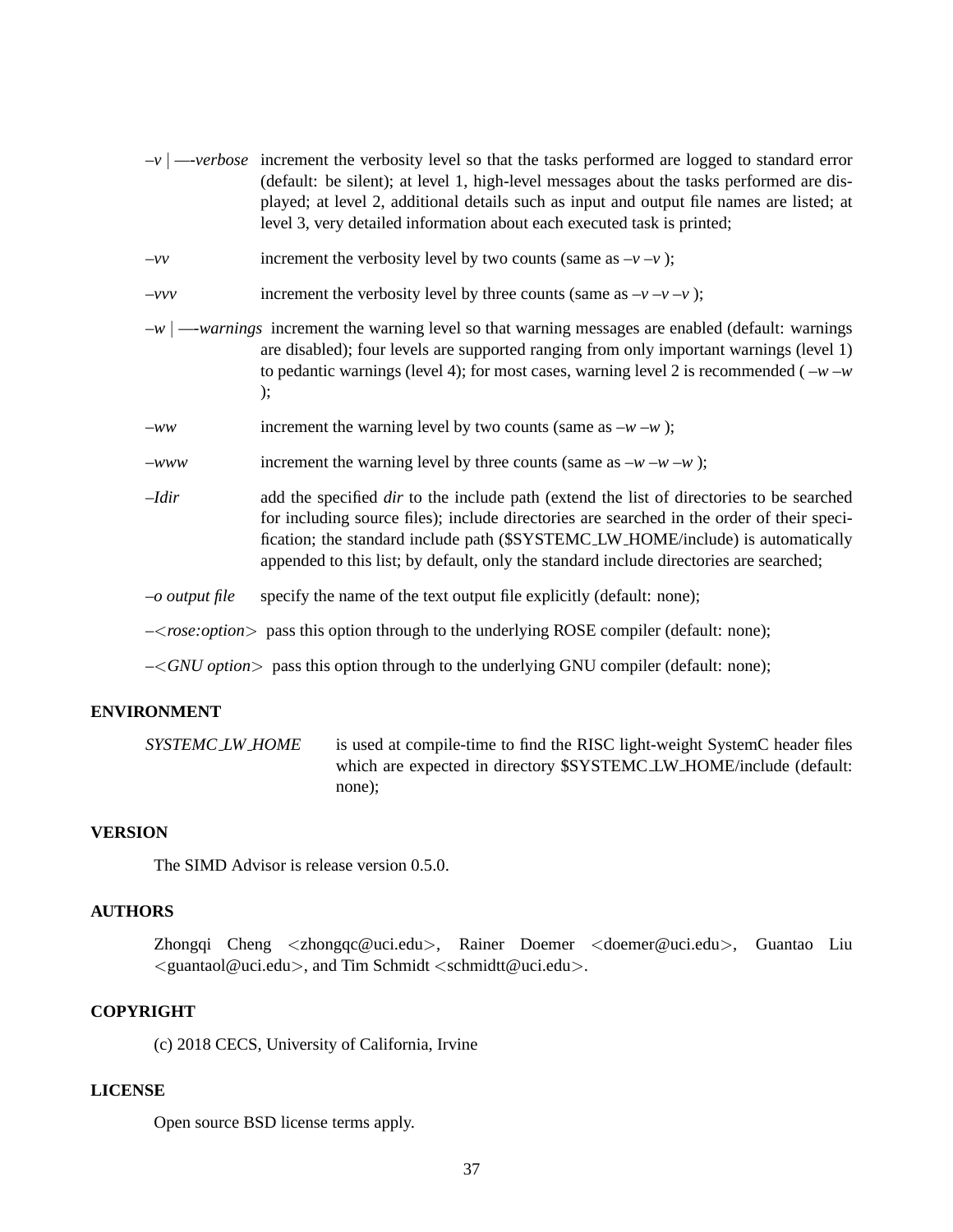# **BUGS, LIMITATIONS**

This is an academic proof-of-concept prototype implementation, not commercial-quality software. See the file BUGS in the software packages for known limitations.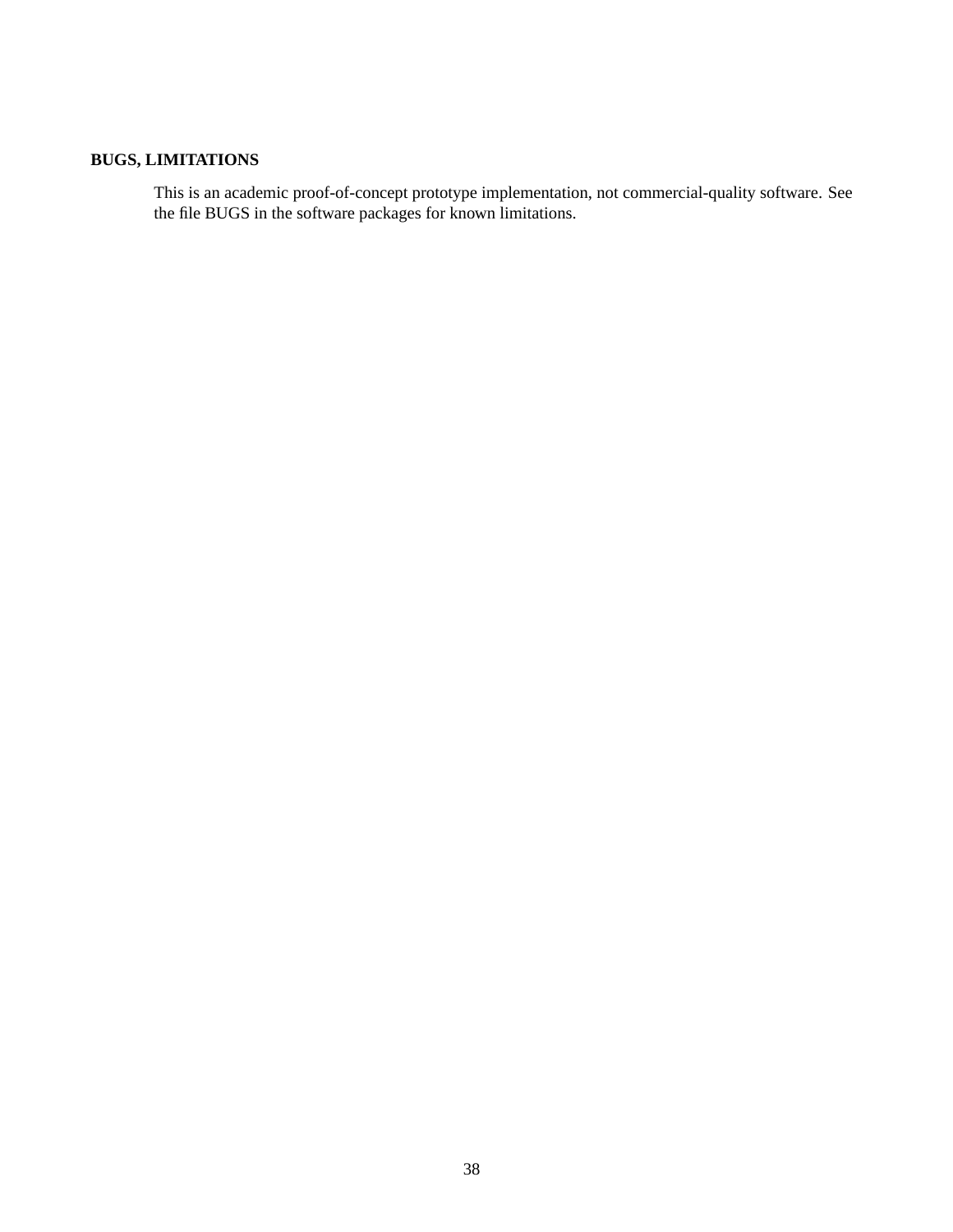#### <span id="page-43-0"></span>**A.4 Manual Page of the RISC Visual Tool**

#### **NAME**

**visual** – Graphical SystemC Module Visualizer using RISC

#### **SYNOPSIS**

**visual** [ *options* ] *design* [ *options* ]

# **DESCRIPTION**

**visual** is an analysis tool for graphical visualizing of ports and modules of SystemC code. It uses the RISC compiler to parse and analyze the SystemC source code into a data structure. The tool iterates through this data structure and displays a visual representation of the hierarchy of modules and ports. **visual** provides a GUI to provide a graphical representation of the SystemC model as well as provide user modifiable options during run-time to change the graphical properties of the visualization.

#### **ARGUMENTS**

*design* specifies the file name of the input SystemC model.

#### **OPTIONS**

*–h* | *—-help* prints a brief message on the usage of the tool to standard output and quits;

*–bw* Modules are drawing without color;

*–tm module* Only draw "module";

- *–Il integer* Draw only a certain depth in the hierarchy given by "integer";
- *–s float* Scale the drawing size by "float". If "float" = 0.5, then the size of the drawing is scaled by 50 percent.
- *–np* The module hierachy will be drawn without ports or channels;

# **ENVIRONMENT**

*SYSTEMC LW HOME* is used at run-time to find the RISC light-weight SystemC header files which are expected in directory \$SYSTEMC LW HOME/include

# **VERSION**

Visual is release version 0.5.0.

#### **AUTHORS**

Daniel Mendoza <dmmendo1@uci.edu>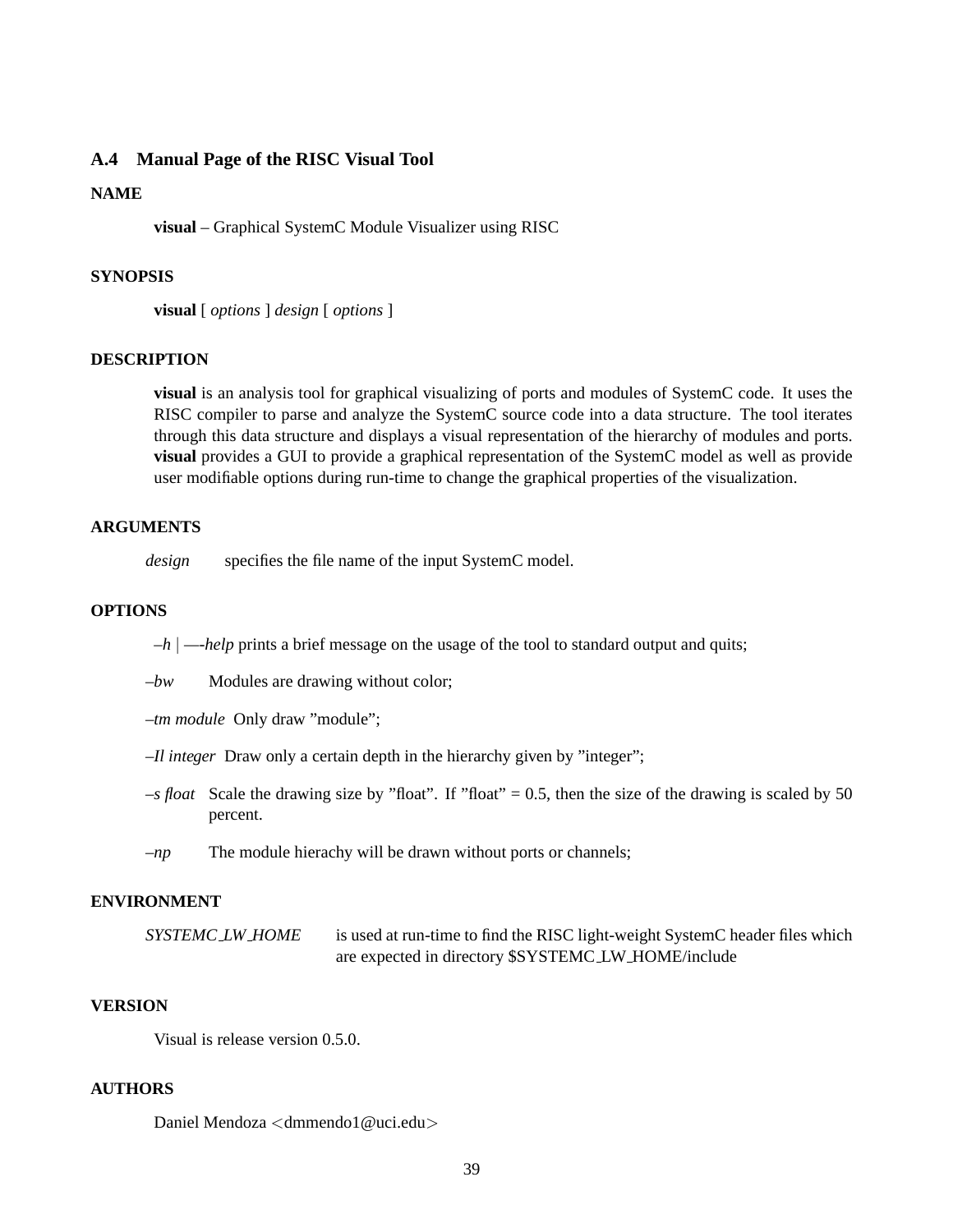# **COPYRIGHT**

(c) 2018 CECS, University of California, Irvine

# **LICENSE**

Open source BSD license terms apply.

# **BUGS, LIMITATIONS**

This is an academic proof-of-concept prototype implementation, not commercial-quality software. GTK is used at compile-time for the GUI. CAIRO is used at compile-time for drawings displayed on the GUI.